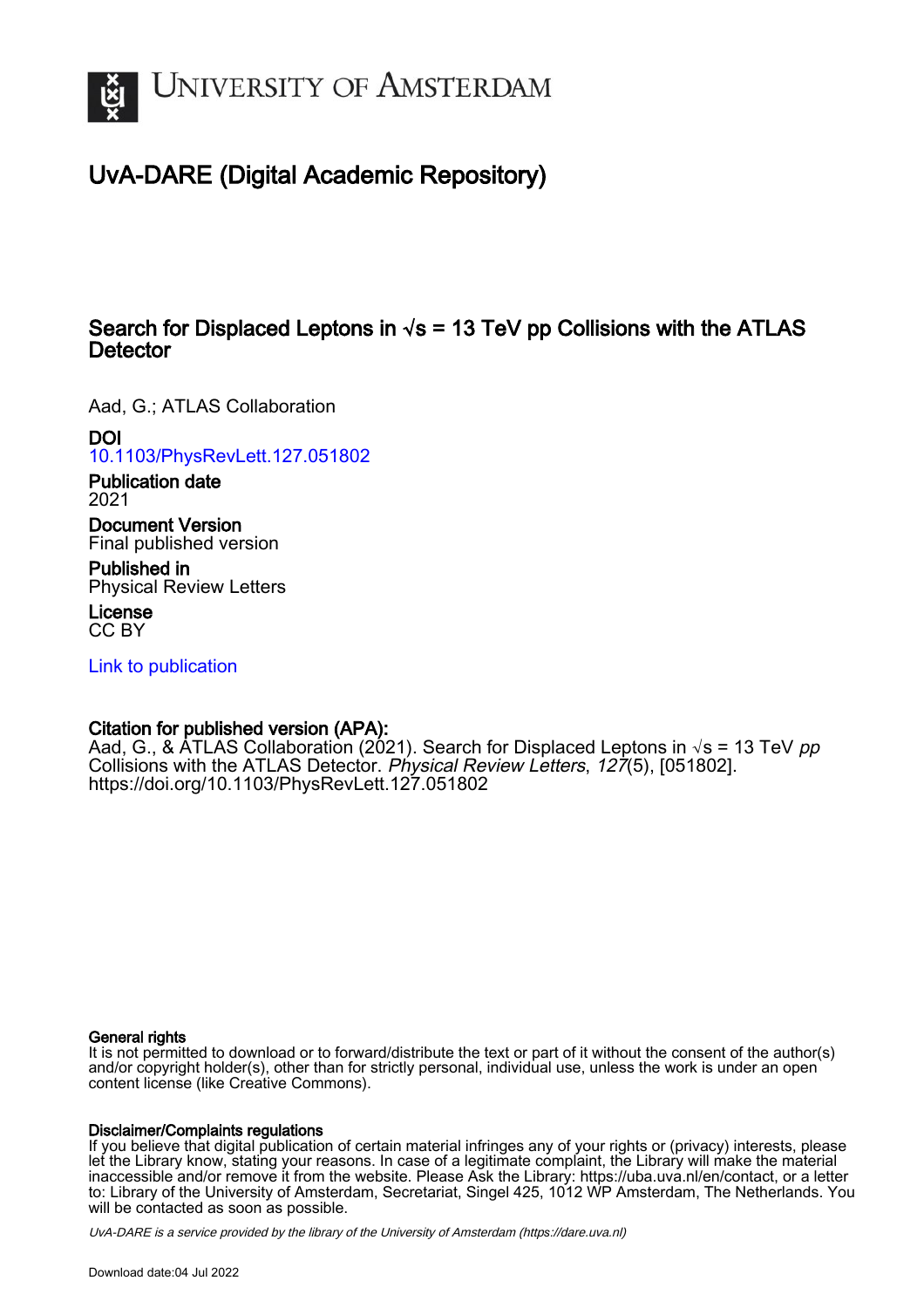## Search for Displaced Leptons in  $\sqrt{s} = 13$  TeV pp Collisions with the ATLAS Detector

G. Aad  $et$  al.<sup>\*</sup>

(ATLAS Collaboration)

(Received 17 November 2020; revised 3 March 2021; accepted 11 June 2021; published 27 July 2021)

A search for charged leptons with large impact parameters using 139 fb<sup>-1</sup> of  $\sqrt{s} = 13$  TeV pp collision data from the ATLAS detector at the LHC is presented, addressing a long-standing gap in coverage of possible new physics signatures. Results are consistent with the background prediction. This search provides unique sensitivity to long-lived scalar supersymmetric lepton partners (sleptons). For lifetimes of 0.1 ns, selectron, smuon, and stau masses up to 720, 680, and 340 GeV, respectively, are excluded at 95% confidence level, drastically improving on the previous best limits from LEP.

DOI: [10.1103/PhysRevLett.127.051802](https://doi.org/10.1103/PhysRevLett.127.051802)

Particles with long lifetimes are a feature of the standard model (SM) and many theories beyond the standard model (BSM) including R-parity-conserving supersymmetry (SUSY) [\[1](#page-6-0)–7] models like split SUSY [\[8,9\]](#page-6-1) and gaugemediated SUSY breaking (GMSB) [10–[12\]](#page-6-2), as well as R-parity-violating SUSY models [\[13,14\]](#page-6-3) and exotic scenarios such as universal extra dimensions [\[15,16\]](#page-6-4). However, particle lifetime remains an underexplored parameter of phase space at the Large Hadron Collider (LHC), where detectors and searches for new physics were designed to measure the decay products of short-lived, heavy particles with the assumption that those decay products trace back to the collision point or very close to it [17–[21\].](#page-6-5) BSM particles with lifetimes longer than a few picoseconds produce unconventional signatures, including displaced decay products that do not trace back to the interaction point. This brings technical challenges in almost all aspects of the search; consequently, some models with TeV-scale BSM particles in this lifetime regime remain unexplored. While many dedicated searches for long-lived particles have been performed by the ATLAS [\[22](#page-6-6)–34] and CMS [35–[46\]](#page-7-0) Collaborations, signatures with displaced leptons with no visible decay vertex would not be identified by any previous ATLAS search. This Letter addresses that gap in coverage.

This signature brings unique sensitivity to GMSB SUSY models [47–[49\],](#page-7-1) where the nearly massless gravitino is the lightest SUSY particle (LSP), and the next-to-lightest SUSY particle (NLSP) becomes long-lived due to the small gravitational coupling to the LSP. Well-motivated

versions of this model have a stau  $(\tilde{\tau})$  as the single NLSP, or a selectron ( $\tilde{e}$ ), smuon ( $\tilde{\mu}$ ), and  $\tilde{\tau}$  as co-NLSPs [\[50\].](#page-7-2) In these models, pair-produced sleptons  $(\tilde{\ell})$  of the same flavor decay into an invisible gravitino and a charged lepton of the same flavor as the parent  $\tilde{e}$ . A combination of results from the LEP experiments excluded the superpartners of the right-handed muons and electrons ( $\tilde{\mu}_R$  and  $\tilde{e}_R$ , respectively) of any lifetime for masses less than 96.3 and 65.8 GeV. The OPAL experiment alone set the best limits for all lifetimes of  $\tilde{\tau}_1$ , a mixture of the superpartners of the left- and right-handed  $\tau$  leptons, and excluded masses less than 87.6 GeV [51–[55\].](#page-7-3) A previous search from the CMS experiment [\[56\]](#page-7-4) selected events with displaced, differentflavor leptons using 19.7 fb<sup>-1</sup> of 8 TeV data but did not directly target  $\tilde{e}$  decays. A reinterpretation concluded that OPAL's constraints remained the most stringent [\[50\]](#page-7-2). Additionally, Ref. [\[57\]](#page-7-5) shows that targeting this signature could help improve the coverage of minimal supersymmetric models with a gravitino LSP. The present search provides mass sensitivity beyond the LEP limits.

To evaluate signal sensitivity, Monte Carlo (MC) events in a simplified GMSB SUSY model were simulated with up to two additional partons at leading order using MADGRAPH5\_AMC@NLOV2.6.1 [\[58\]](#page-7-6) with the NNPDF2.3lo parton distribution function (PDF) set [\[59\]](#page-8-0) and interfaced to PYTHIA8.230 [\[60\]](#page-8-1) using the A14 set of tuned parameters (tune) [\[61\].](#page-8-2) The sparticle decay was simulated using GEANT4 [\[62\],](#page-8-3) which does not preserve information about the chirality of the  $\tilde{e}$ . The mixed states of the superpartners of the left- and right-handed  $\tau$  leptons,  $\tilde{\tau}_{1,2}$ , were generated with mixing angle  $\sin \theta_{\tilde{\tau}} = 0.95$ . The impact of multiple interactions in the same and neighboring bunch crossings (pileup) was modeled by overlaying each hard-scattering event with simulated minimum-bias events generated with PYTHIA8.210 [\[60\]](#page-8-1) using the A3 tune [\[63\]](#page-8-4) and NNPDF2.3lo PDF set [\[59\].](#page-8-0) Signal cross sections were calculated at nextto-leading order in  $\alpha_s$ , with soft-gluon emission effects

<sup>\*</sup> Full author list given at the end of the article.

Published by the American Physical Society under the terms of the [Creative Commons Attribution 4.0 International](https://creativecommons.org/licenses/by/4.0/) license. Further distribution of this work must maintain attribution to the author(s) and the published article's title, journal citation, and DOI. Funded by SCOAP<sup>3</sup>.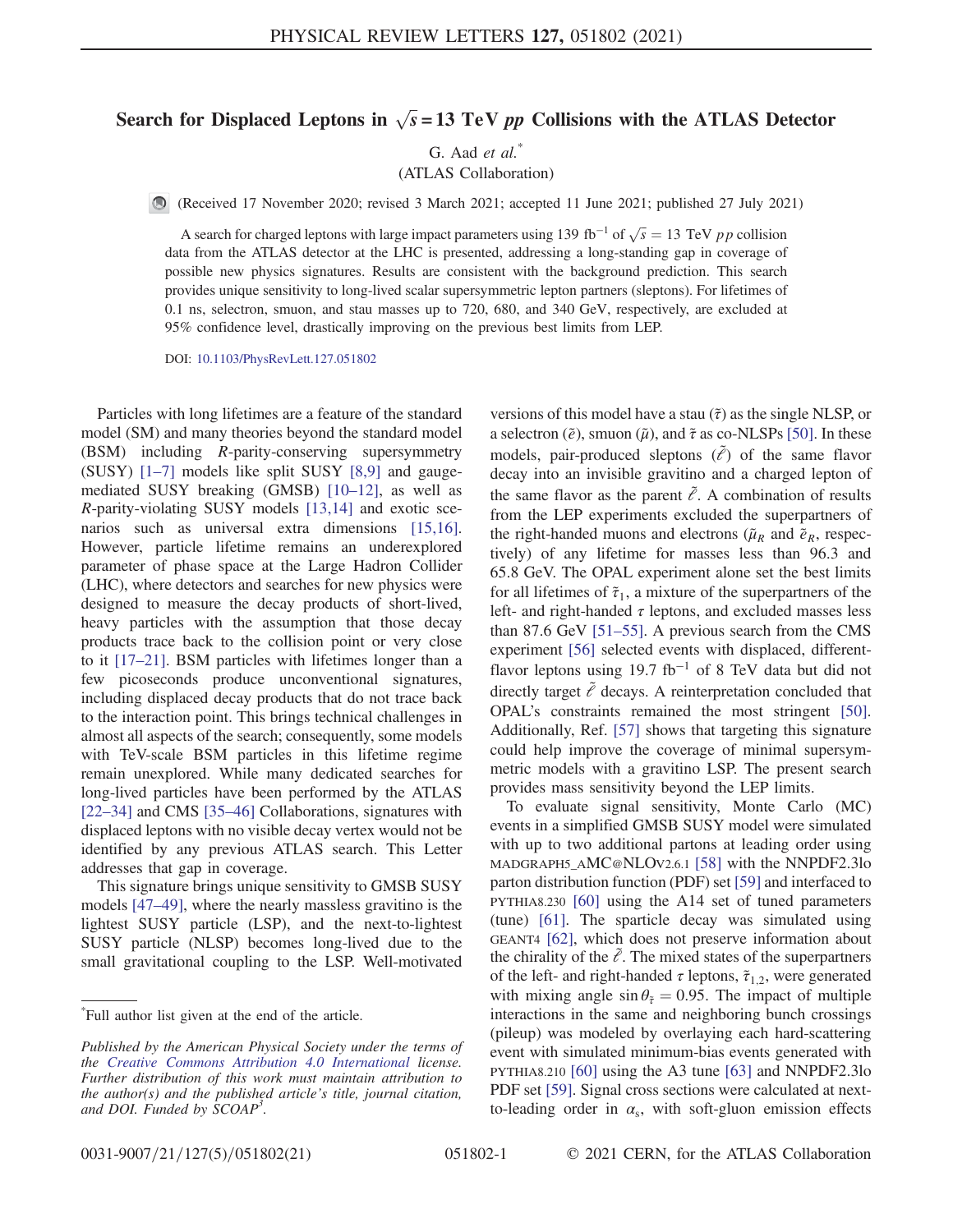<span id="page-2-0"></span>

FIG. 1. Electron (left) and muon (right) reconstruction and identification efficiency in signal MC simulation. Leptons result from the decay of a  $\ell$  with  $m_{\tilde{\ell}} = 500$  GeV and  $\tau_{\tilde{\ell}} = 1$  ns. Efficiency is defined as the number of reconstructed leptons divided by the number of generator-level leptons. Both the reconstructed and generator-level leptons are required to have  $p_T > 20$  GeV and  $|\eta| < 2.5$ . The closed purple square markers show the final lepton reconstruction efficiency. Markers are placed at the bin centers.

added at next-to-leading-logarithm accuracy [64–[68\].](#page-8-5) The nominal cross section and uncertainty were taken from an envelope of predictions using different PDF sets and factorization and renormalization scales [\[69\].](#page-8-6) The simplified model used for interpretation assumes the superpartners of the left- and right-handed leptons are mass degenerate, yielding a cross section of  $0.37 \pm 0.01$  pb for a single flavor of  $\tilde{e}$  with mass 100 GeV and 0.059  $\pm$ 0.004 fb for a  $\tilde{e}$  with mass 800 GeV. Simulated events were generated for  $\tilde{e}/\tilde{\mu}$  ( $\tilde{\tau}$ ) masses 50–900 GeV (50– 400 GeV) and lifetimes 0.01–10 ns (0.1–1 ns).

This search uses 139 fb<sup>−</sup><sup>1</sup> of data collected by the ATLAS experiment from *pp* collisions at  $\sqrt{s} = 13$  TeV. The ATLAS detector consists of concentric subdetectors used together to identify particles [70–[73\]](#page-8-7). Data collection relies on a two-level trigger system, which uses tracking information from the inner detector (ID) along with information from the calorimeters and muon spectrometer (MS) to make fast, event-level decisions [\[74\].](#page-8-8) The typical lepton selection algorithms used in the trigger select particles coming from the primary interaction and cannot be used to select displaced leptons. Instead, triggers without tracking information are used: Electrons are identified using only their electromagnetic calorimeter (EM) signature via photon triggers, and muons are identified using MS information only. Single-photon and diphoton triggers select EM signatures with energy greater than 140 and 50 GeV, respectively, and the muon trigger selects MS signatures with transverse momentum  $(p_T)$  greater than 60 GeV in the range  $|\eta| < 1.05$ . These triggers have an acceptance independent of lepton displacement in the range probed by this search. The acceptance ranges from 1% to 80% for all flavors, increasing with  $\tilde{\ell}$  mass, and is lower for  $\tilde{\tau}$  than  $\tilde{e}$  or  $\tilde{\mu}$ due to the smaller  $p<sub>T</sub>$  of the final-state leptons.

After the trigger stage, more complex tracking algorithms are possible, and tracks can be used more extensively for particle identification. Displaced leptons are identified as those with large transverse impact parameter  $(|d_0|)$ , the distance of closest approach of the particle's track to the interaction point in the  $x - y$  plane. The  $|d_0|$  is measured relative to the vertex with the highest  $\Sigma p_T^2$  of associated tracks. Tracks are reconstructed by fitting a series of ID hits to identify those consistent with a particle's trajectory. For this search, tracking is performed in two stages: First, standard tracking reconstructs tracks with  $|d_0|$  < 10 mm [\[75\]](#page-8-9), and then an additional reconstruction step uses hits not matched to tracks in the previous stage, adding tracks with  $|d_0| < 300 \text{ mm}$  [\[76\].](#page-8-10) The extended track collection is combined with EM energy clusters to reconstruct electrons or with tracks composed of segments measured in the MS to reconstruct muons, both in the range  $|\eta|$  < 2.5. Standard lepton identification algorithms [\[77](#page-8-11)–79] are modified by removing requirements on  $|d_0|$  and the number of hits matched to the track. Figure [1](#page-2-0) shows the final reconstruction efficiency for displaced electrons and muons.

Signal leptons must have high transverse momentum,  $p_T > 65$  GeV, and large transverse impact parameter, 3 mm  $\langle |d_0|$  < 300 mm, to remove SM backgrounds. To reduce the background from out-of-time cosmic-ray muons, a requirement is placed on the MS timing relative to when a standard model particle is expected to arrive in the detector  $(t_0)$ . The average time measured by the muon's MS track segments,  $t_0^{\text{avg}}$ , must have an absolute value less than 30 ns. In order to reduce the contribution from leptons from decays of heavy-flavor hadrons, signal leptons are required to be isolated from nearby activity in the ID and calorimeters. The sum of the  $p<sub>T</sub>$  of all tracks near an electron (muon) must be less than 6% (4%) of the lepton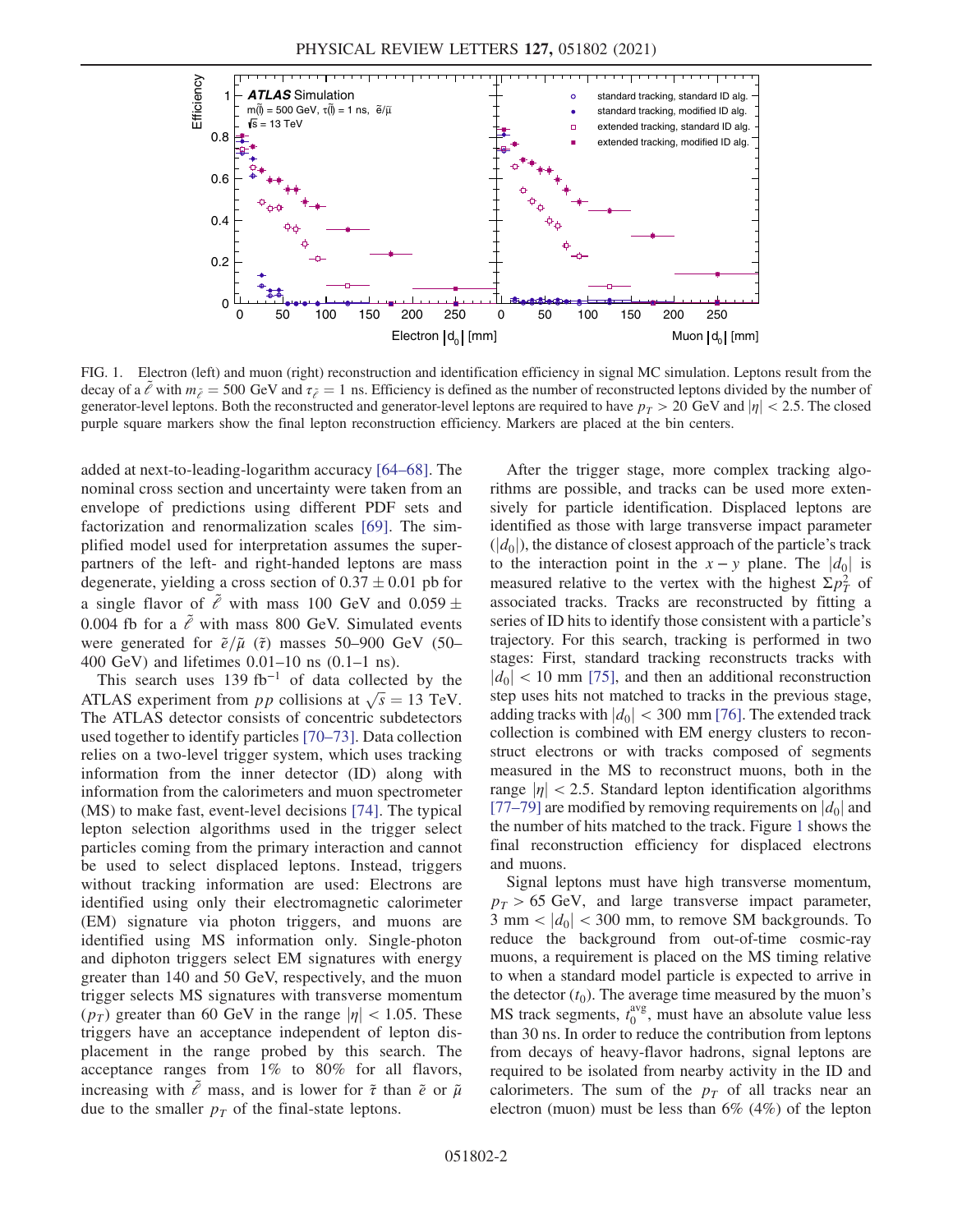$p_T$ , and the sum of energy deposits near the electron (muon) in the calorimeters must be less than 6% (15%) of the lepton's energy [\[77,78\].](#page-8-11) The remaining quality criteria are used to minimize backgrounds and are inverted in the data-driven background estimation. Signal leptons must satisfy these to remove fake leptons originating from the mismatching of ID tracks to MS tracks or to calorimeter signatures. ID tracks associated with leptons are required to have a fit with  $\chi^2/n_{d.o.f.} < 2$  and no more than one missing hit after their innermost hit. Consistency between the two components of the reconstructed lepton is required. For electrons, this is ensured by requiring the ID track  $p_T$ measurement to be no less than half the electron  $p_T$ measured when accounting for the calorimeter energy  $[(p_T^{\text{track}} - p_T^e)/p_T^e > -0.5]$ , and the combined fit of the muon's ID and MS tracks must satisfy  $\chi^2/n_{\text{d.o.f.}} < 3$ . Muons are required to have measurements in at least three precision tracking layers of the MS and at least one highprecision  $\phi$  measurement.

Three orthogonal signal regions are defined with at least two signal leptons and are distinguished by the flavor of the two highest- $p_T$  leptons: SR-ee with two electrons,  $SR-\mu\mu$  with two muons, and  $SR-\nu\mu$  with one muon and one electron. No requirements are placed on the charge of the leptons. In order to ensure the broad applicability of this result to other models, eventlevel requirements beyond the presence of the two signal leptons are minimal. Backgrounds from lepton pairs produced via interactions with detector material are reduced by requiring that the opening angle between the two leptons,  $\Delta R_{\ell\ell} \equiv \sqrt{(\Delta \eta_{\ell\ell})^2 + (\Delta \phi_{\ell\ell})^2}$ , is greater than 0.2. Additionally, the event must not contain any cosmictagged muons. A cosmic-ray muon traversing the detector coincident with an LHC collision leaves a signature that could be reconstructed as two back-to-back muons, one in the top half of the detector,  $\mu_t$ , and the other in the bottom,  $\mu_b$ . Each muon is tagged as resulting from a cosmic-ray muon if it has MS segments along its trajectory on the opposite side of the detector or if its trajectory traces back to a gap in detector coverage [\[23\].](#page-6-7) A window in  $\eta$  and  $\phi$  is defined relative to the muon's trajectory, and, if an MS segment is found within  $|\eta_{\mu} + \eta_{\text{MS segment}}| < 0.018$  and  $|(\phi_\mu - \phi_{\text{MS segment}}) - \pi| < 0.25$ , the muon is cosmic tagged. This algorithm has a cosmic rejection efficiency of  $> 99\%$ .

The number of background events remaining after signal selections is estimated from data while keeping the signal regions blinded. In SR-ee and SR-eμ, the dominant background comes from fake leptons, with a smaller contribution from leptons from heavy-flavor hadron decays. Zero events with a cosmic-tagged muon and electron were observed; therefore, the background contribution from untagged cosmic-ray muons in  $SR$ - $e\mu$  is expected to be negligible. Fake electrons typically result from the mismatching of a track to a photon. Fake muons result from the mismatching of an ID track to an MS track and are comparatively rare, since there is less activity and better pointing information in the MS than in the calorimeter. Fake leptons tend to fail quality criteria; as a result, they have poor  $\chi^2$  or inconsistent track and lepton  $p_T$ . Moreover, these requirements also remove heavy-flavor contributions which tend to have extra energy in their clusters compared to their tracks. As a result, the contribution of these backgrounds is estimated together. The quality criteria in this analysis are uncorrelated between the two leptons in an event, which has been verified in inverted regions in data. Since the variables are uncorrelated, they can be used to estimate the background contribution to the signal regions. The background is estimated with an ABCD method [\[80\]](#page-8-12) by calculating the ratio of the number of events where lepton 1 passes inverted quality criteria (not including lepton  $p_T$  or  $|d_0|$  and lepton 2 passes nominal requirements, and vice versa, divided by the number of events where both leptons fail the quality criteria. To estimate the background in SR-ee, where the two leading leptons are electrons, lepton 1 is the leading electron, and lepton 2 is the subleading electron. To estimate the background in SReμ, where the two leading leptons are an electron and a muon, leptons 1 and 2 are the leading electron and muon, respectively. The same algorithm is used for SR-ee and SReμ, but, due to statistical limitations in SR-eμ, the  $p_T$  and  $|d_0|$  requirements on the leptons are relaxed to  $p_T >$ 50 GeV and  $|d_0| > 2$  mm. As the  $p_T$  and  $|d_0|$  distributions are exponentially falling, this results in a conservative background estimate in  $SR$ - $e\mu$ .

In the ABCD method, the phase space is split into four regions: region A, region B, region C, and region D. Region A is the signal region, where all requirements are satisfied, region  $B$  is the region where lepton 1 fails quality criteria but lepton 2 passes all lepton requirements, region  $C$  is the region where lepton 2 fails quality criteria but lepton 1 passes all requirements, and region  $D$  is the region where both leptons fail quality criteria. For an electron, the inverted quality criteria are ID track  $\chi^2/n_{\text{d.o.f.}} > 2$ ,  $\left(p_T^{\text{track}} - p_T^e\right)/p_T^e < -0.5$ , and greater than one missing hit after the electron's innermost hit. For a muon, the inverted quality criteria are ID track  $\chi^2/n_{\text{d.o.f.}} > 2$ , combined MS and ID track  $\chi^2/n_{d.o.f.} > 3$ , measurements in less than three precision tracking layers of the MS, greater than one missing hit after the muon's innermost hit, and no highprecision  $\phi$  measurement. The number of events in the signal region is then estimated by the following calculation:

$$
N_A^{\rm predicted} = \frac{N_B \times N_C}{N_D},
$$

where  $N_A^{\text{predicted}}$  is the predicted number of background events in the signal region (region A),  $N_B$  is the number of events in region B,  $N_c$  is the number of events in region C, and  $N_D$  is the number of events in region  $D$ .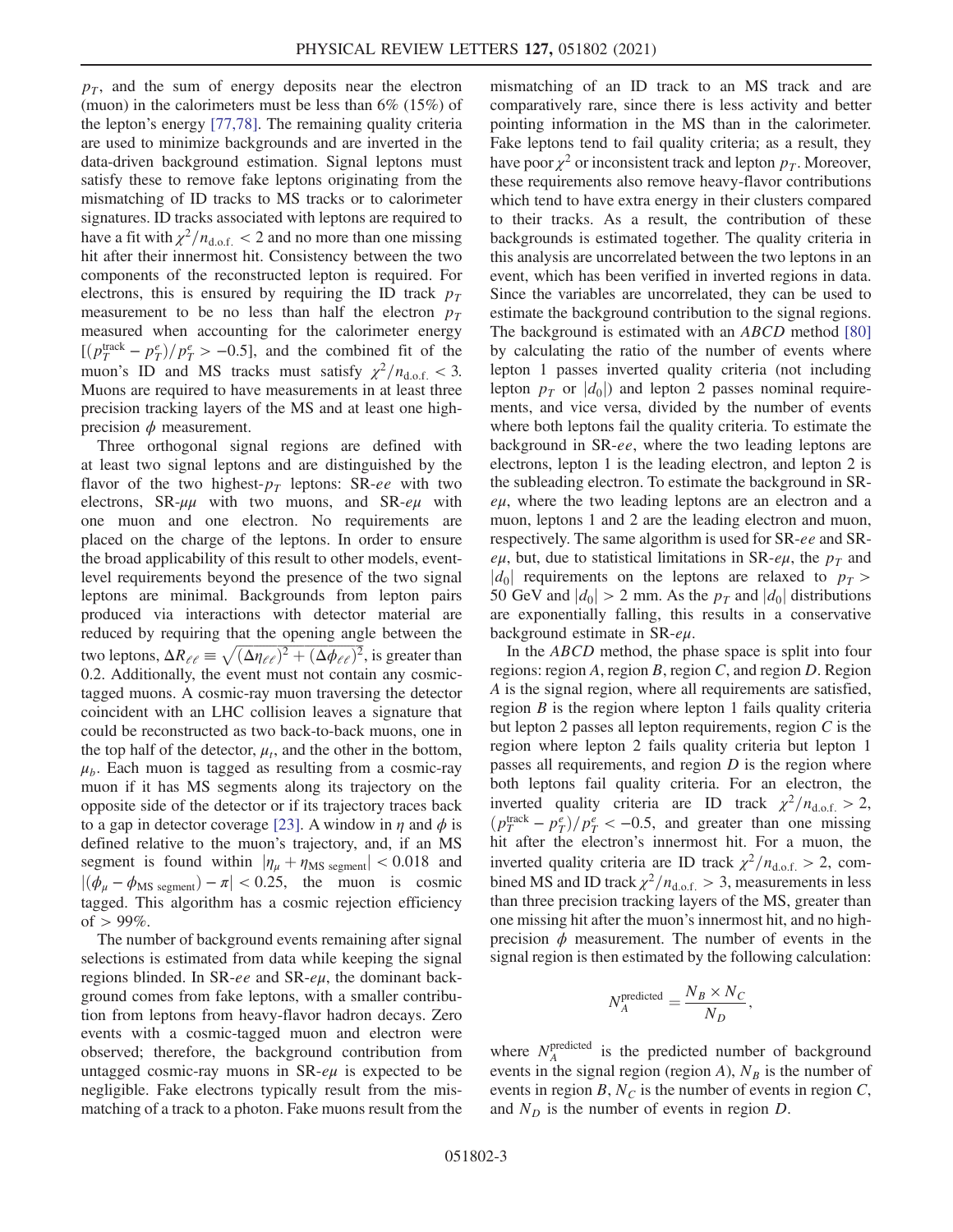<span id="page-4-0"></span>TABLE I. Validation of the background data-driven estimate for the ee and  $e\mu$  channel fake and heavy-flavor backgrounds. Uncertainties are statistical.

|          | VR-ee-fake    | VR-ee-heavy-flavor | VR-eu-fake          | $VR$ -e $\mu$ -heavy-flavor |
|----------|---------------|--------------------|---------------------|-----------------------------|
| Estimate | $1356 \pm 49$ | $23.5 \pm 1.9$     | $1.9^{+1.8}_{-1.0}$ | $0.38_{-0.32}^{+0.37}$      |
| Observed | 1440          | 26                 |                     |                             |

Validations of these background estimates are performed, with the heavy-flavor and fake contributions targeted separately. The validation of the heavy-flavor contribution is achieved using the same method as the nominal background estimation but inverting the isolation requirement in all regions. To increase statistics, the requirement on  $\left(p_T^{\text{track}} - p_T^e\right)/p_T^e$  is loosened to be greater than −0.9 instead of −0.5, as this distribution exponentially decreases from −1 to −0.5. The fake-lepton contribution is probed by inverting the most powerful fake discriminators by requiring the electron variable  $\left(p_T^{\text{track}} - p_T^e\right) / p_T^e$  to be less than −0.5 and the muon's combined track's  $\chi^2/n_{\text{dof}}$ . to be greater than 3 and performing the ABCD estimate with the remaining quality criteria. The validation of both estimates is shown in Table [I](#page-4-0). Even with the loosened requirements of  $p_T > 50$  GeV and  $|d_0| > 2$  mm in VR- $e\mu$ fake and VR- $e\mu$ -heavy-flavor and  $\left(p_T^{\text{track}} - p_T^e\right) / p_T^e > -0.9$ in VR-eμ-heavy-flavor, the statistics in these validation regions are limited. The background is so small since fake muons are rare, and the requirements on  $p_T$  and  $|d_0|$  on signal leptons render heavy-flavor backgrounds negligible. Nonetheless, the numbers of estimated and observed events were consistent within statistical uncertainties, and uncertainties were assigned to account for small differences between predictions and observations in each validation. The predicted number of background events from fake and heavy-flavor-decay leptons is  $0.46 \pm 0.10$  in SR-ee and  $0.007^{+0.019}_{-0.007}$  in SR- $e\mu$ , including all uncertainties.

The dominant background in  $SR-\mu\mu$  comes from mismeasured reconstructed muons from cosmic rays. The fake lepton background is found to be negligible due to the rarity of fake muons. The heavy-flavor background is estimated using an ABCD estimate extrapolating from nonisolated muons to isolated muons with loosened  $p_T$  and  $|d_0|$ requirements to increase statistics ( $p_T > 50$  GeV and subleading muon  $|d_0| > 0.5$  mm). This results in a heavy-flavor estimate of  $< 10^{-4}$  events. For a cosmic event to be a background to this search, both  $\mu_t$  and  $\mu_b$  must be reconstructed in the same event, which means their  $|t_0^{\text{avg}}|$ will be near the edges of the allowed range and are likely to have their MS hits associated with the wrong event. This results in reconstructed muons with good quality ID tracks, but poor quality MS signatures, which could present challenges in cosmic tagging one or both muons. An event with a cosmic-ray muon could meet signal region requirements if both muons have missing MS hits and neither is tagged. Cosmic-tagging failures occur not when the muon in question is mismeasured, but when the muon is in the half of the detector opposite to a poorly reconstructed MS track, and no MS segments are found in the tag window. The estimate of this background relies on the assumption that the quality of a muon and its probability to be cosmic tagged are uncorrelated.

All events considered in this estimate have  $\mu_b$  passing all signal requirements, while  $\mu_t$  is either cosmic tagged, fails to satisfy some of the quality criteria, or both. No dimuon events were observed with two muons on the same side of the detector. In events where  $\mu_t$  is cosmic tagged, the ratio of  $\mu_t$  which satisfy the quality criteria to those that do not,  $R_{\text{good}}$ , is measured. This ratio is multiplied by the number of events in which  $\mu_t$  is not cosmic tagged but fails to satisfy at least one of the quality criteria, to estimate the background in  $SR-\mu\mu$ . The estimate is validated by redefining the cosmic-tag window to leave more muons untagged, providing a larger sample for studying  $R_{\text{good}}$ . An additional uncertainty is assigned to the background estimate from the validation to account for the  $|d_0|$  dependence of  $R_{\text{good}}$ , which cannot be directly constrained in the nominal estimate due to statistical limitations. Additional validations test other assumptions by varying the quality criteria and reversing the roles of  $\mu_b$  and  $\mu_t$  in the definition of  $R_{\text{good}}$ . Including all uncertainties,  $0.11_{-0.11}^{+0.20}$  events are predicted in SR-μμ.

Signal systematic uncertainties are evaluated to quantify differences between data and simulation and correct the MC events where possible. Differences in signal lepton selection efficiency cannot be compared between data and MC simulation due to the lack of displaced leptons in data, so a conservative systematic uncertainty is derived in three steps. First, trigger, reconstruction, and selection efficiencies are measured for low- $|d_0|$  leptons resulting from Z boson decays, for which data and simulation can be compared. Scale factors are derived to correct the simulation to match the data. Uncertainties in these scale factors are statistical and less than 5%. Next, the high- $|d_0|$  tracking efficiency is compared between signal simulation and data with cosmic-tagged muons. After corrections to account for the different physical processes, the tracking efficiency as a function of displacement is compared, and an 8% uncertainty is assigned to each lepton. Finally, the  $|d_0|$  dependence of the lepton reconstruction and selection efficiency is compared with the  $|d_0|$  dependence of the tracking efficiency in simulation only. The variation of the selection efficiency as a function of  $|d_0|$  is taken as an uncertainty to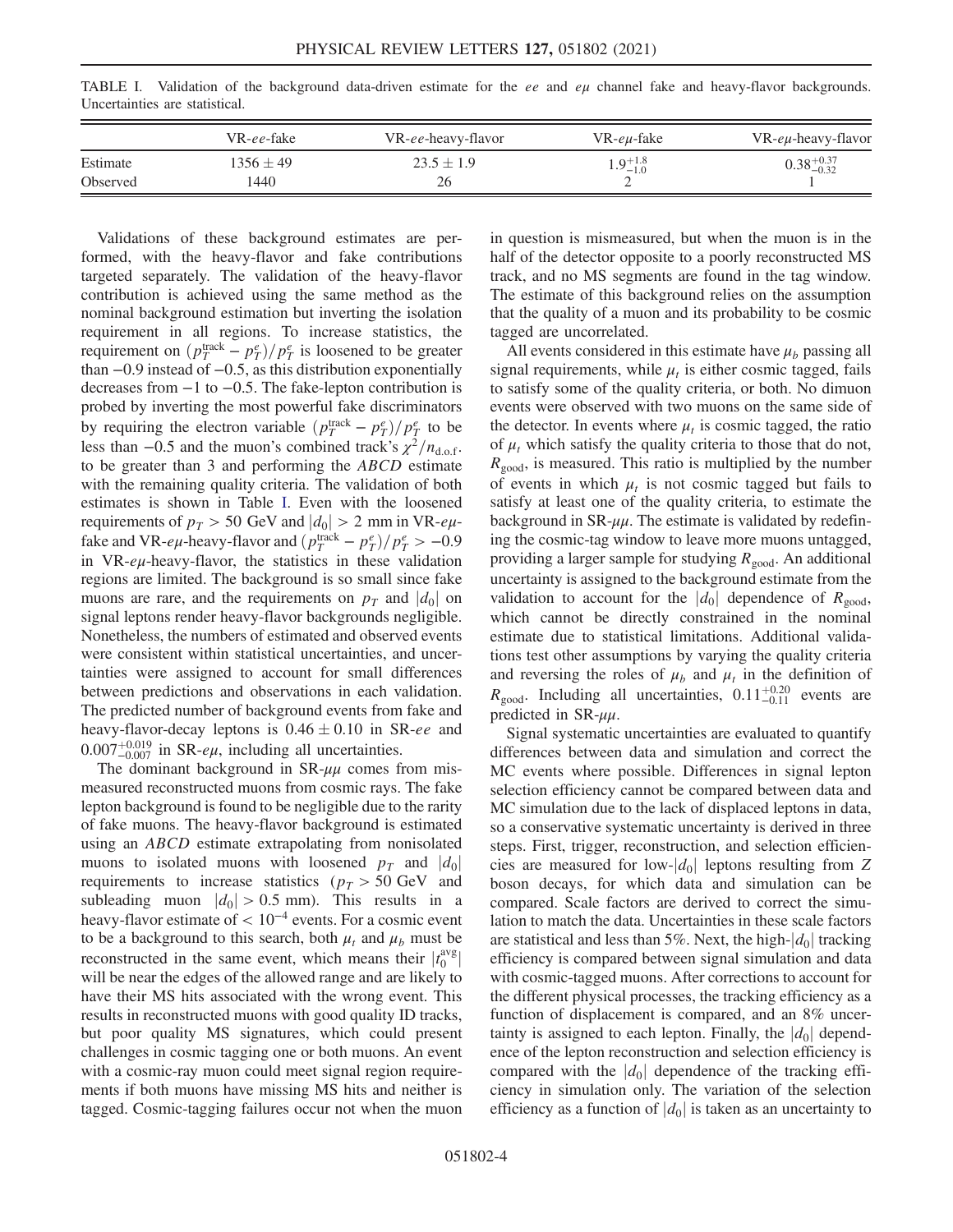<span id="page-5-0"></span>TABLE II. The expected and observed yields in the signal regions. Combined statistical and systematic uncertainties are presented. Estimates are truncated at 0 if the size of measured systematic uncertainties would yield a negative result.

| Region                | $S_{R-ee}$      | $SR-\mu\mu$            | $SR$ -e $\mu$             |
|-----------------------|-----------------|------------------------|---------------------------|
| $Fake + heavy-flavor$ | $0.46 \pm 0.10$ | $< 10^{-4}$            | $0.007^{+0.019}_{-0.007}$ |
| Cosmic-ray muons      | .               | $0.11^{+0.20}_{-0.11}$ | .                         |
| Expected background   | $0.46 \pm 0.10$ | $0.11^{+0.20}_{-0.11}$ | $0.007^{+0.019}_{-0.007}$ |
| Observed events       | 0               |                        | $\mathbf{\Omega}$         |

account for any discrepancies that cannot be studied in data. This uncertainty increases with displacement and is  $0.5\% -5\%$  (3\% $-27\%$ ) for muons (electrons). It is larger for electrons due to identification challenges introduced by the ambiguity in the detector signatures of electrons, photons, and converted photons. Theoretical uncertainties include cross section uncertainties of 2%–6% and effects of varying the factorization and renormalization scales < 5%. Other uncertainties, including the impact of pileup on signal selection, luminosity uncertainty [\[81,82\],](#page-8-13) and uncertainty from the filtering selection used for the extended track reconstruction, contribute at  $\langle 2\% \rangle$ .

Zero events are observed in each of the three signal regions, consistent with the background predictions shown in Table [II.](#page-5-0) As no excess of events is observed, exclusion limits on the  $\tilde{e}$  masses are derived at 95% confidence level (C.L.) following the C.L. $_s$  prescription [\[83\].](#page-8-14) The HISTFITTER package [\[84\]](#page-8-15) is used for statistical interpretation, and all systematic uncertainties are treated as Gaussian nuisance parameters during the fitting procedure. SR-ee and  $SR-\mu\mu$  are fit individually to calculate limits on GMSB SUSY models with a  $\tilde{e}$  or  $\tilde{\mu}$  NLSP, while  $\tilde{\tau}$  NLSP and co-NLSP limits are obtained using a simultaneous fit of all three signal regions. All uncertainties other than statistical are treated as correlated across the orthogonal regions.

Limits on long-lived  $\ell$  production are presented in Fig. [2](#page-5-1), where expected and observed exclusion contours as a function of  $\tilde{e}$  mass and lifetime are shown. For a lifetime of 0.1 ns,  $\tilde{e}$  NLSP,  $\tilde{\mu}$  NLSP,  $\tilde{\tau}$  NLSP, and co-NLSP scenarios are excluded for  $\tilde{\ell}$  masses up to 720, 680, 340, and 820 GeV, respectively, for the case where the superpartners of the left- and right-handed leptons are mass degenerate. For a direct comparison with the previous best limits available from LEP, superpartners of right-handed electrons  $(\tilde{e}_R)$ , muons  $(\tilde{\mu}_R)$ , and left-handed *τ*-leptons  $(\tilde{\tau}_L)$  are excluded up to 580, 550, and 280 GeV, respectively, for lifetimes of 0.1 ns. This result probes GMSB  $\tilde{e}$  production for the first time in this lifetime range at the electroweak scale and approaching the TeV scale. Furthermore, as no requirements were made on missing energy, displaced vertices, or jets, this result is model independent and applicable to any BSM model producing high- $p<sub>T</sub>$  displaced leptons.

<span id="page-5-1"></span>

FIG. 2. Expected (dashed lines) and observed (solid lines) exclusion contours for  $\tilde{e}$  NLSP,  $\tilde{\mu}$  NLSP,  $\tilde{\tau}$  NLSP, and co-NLSP production as a function of the slepton  $\tilde{e}$  mass at 95% C.L. Selectrons  $\tilde{e}_{L,R}$  and smuons  $\tilde{\mu}_{L,R}$  are the superpartners of the leftand right-handed electrons and muons, respectively. Staus  $\tilde{\tau}_{1,2}$  are the mixed states of the superpartners of the left- and right-handed  $\tau$  leptons, with mixing angle sin  $\theta_{\tilde{\tau}} = 0.95$ . The different  $\tilde{\ell}$  chiral states are assumed to be mass degenerate.

We thank CERN for the very successful operation of the LHC, as well as the support staff from our institutions without whom ATLAS could not be operated efficiently. We acknowledge the support of ANPCyT, Argentina; Yerevan Physics Institute, Armenia; ARC, Australia; BMWFW and FWF, Austria; ANAS, Azerbaijan; SSTC, Belarus; CNPq and FAPESP, Brazil; NSERC, NRC, and CFI, Canada; CERN; Agencia Nacional de Investigación y Desarrollo, Chile; CAS, MOST, and NSFC, China; COLCIENCIAS, Colombia; MSMT CR, MPO CR, and Committee for Collaboration of the Czech Republic with CERN, Czech Republic; DNRF and DNSRC, Denmark; IN2P3-CNRS and CEA-DRF/IRFU, France; Shota Rustaveli National Science Foundation of Georgia, Giorgia; BMBF, HGF, and MPG, Germany; GSRT, Greece; RGC and Hong Kong SAR, China; ISF and Benoziyo Center, Israel; INFN, Italy; MEXT and JSPS, Japan; CNRST, Morocco; NWO, Netherlands; Research Council of Norway, Norway; MNiSW and NCN, Poland; FCT, Portugal; MNE/IFA, Romania; JINR; Ministry of Education and Science of the Russian Federation, Russian Federation and NRC KI, Russian Federation; Ministry of Education, Science and Technological Development, Serbia; Ministry of Education, Science, Research and Sport, Slovakia; ARRS and Ministry of Education,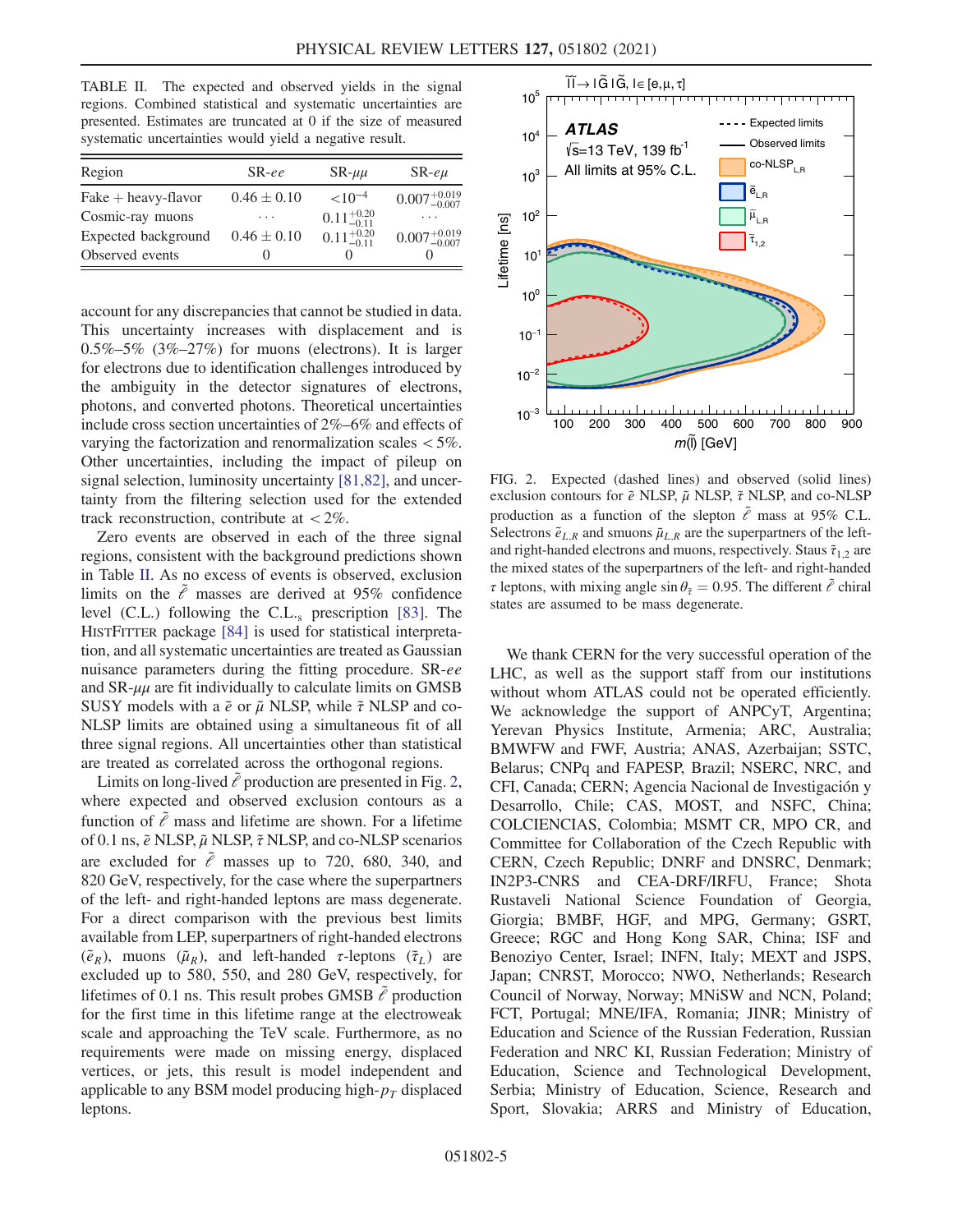Science and Sport, Slovenia; DST/NRF, South Africa; MICINN, Spain; Ministry of Education, Science and Sport, Slovenia and Wallenberg Foundation, Sweden; Secretariat for Education and Research, Switzerland, SNSF, and Cantons of Bern and Geneva, Switzerland; MOST, Taiwan; TAEK, Turkey; STFC, United Kingdom; DOE and NSF, United States of America. In addition, individual groups and members have received support from BCKDF, CANARIE, Compute Canada, CRC, and IVADO, Canada; Beijing Municipal Science and Technology Commission, China; COST, ERC, ERDF, Horizon 2020, and Marie Skłodowska-Curie Actions, European Union; Investissements d'Avenir Labex, Investissements d'Avenir Idex, and ANR, France; DFG and AvH Foundation, Germany; Herakleitos, Thales, and Aristeia programs cofinanced by EU-ESF and the Greek National Strategic Reference Framework, Greece; BSF-NSF and GIF, Israel; La Caixa Banking Foundation, CERCA Program Generalitat de Catalunya and PROMETEO and GenT Programs Generalitat Valenciana, Spain; Göran Gustafssons Stiftelse, Sweden; and The Royal Society and Leverhulme Trust, United Kingdom. The crucial computing support from all WLCG partners is acknowledged gratefully, in particular, from CERN, the ATLAS Tier-1 facilities at TRIUMF (Canada), NDGF (Denmark, Norway, Sweden), CC-IN2P3 (France), KIT/GridKA (Germany), INFN-CNAF (Italy), NL-T1 (Netherlands), PIC (Spain), ASGC (Taiwan), RAL (United Kingdom) and BNL (USA), the Tier-2 facilities worldwide, and large non-WLCG resource providers. Major contributors of computing resources are listed in Ref. [\[85\].](#page-8-16)

- <span id="page-6-0"></span>[1] G. R. Farrar and P. Fayet, Phenomenology of the production, decay, and detection of new hadronic states associated with supersymmetry, [Phys. Lett. B](https://doi.org/10.1016/0370-2693(78)90858-4) 76, 575 (1978).
- [2] Yu. A. Golfand and E. P. Likhtman, Extension of the algebra of Poincare group generators and violation of P invariance, Pis'ma Zh. Eksp. Teor. Fiz. 13, 452 (1971) [JETP Lett. 13, 323 (1971)].
- [3] D. Volkov and V. Akulov, Is the neutrino a Goldstone particle?, Phys. Lett. 46B[, 109 \(1973\).](https://doi.org/10.1016/0370-2693(73)90490-5)
- [4] J. Wess and B. Zumino, Supergauge transformations in four dimensions, [Nucl. Phys.](https://doi.org/10.1016/0550-3213(74)90355-1) B70, 39 (1974).
- [5] J. Wess and B. Zumino, Supergauge invariant extension of quantum electrodynamics, [Nucl. Phys.](https://doi.org/10.1016/0550-3213(74)90112-6) **B78**, 1 (1974).
- [6] S. Ferrara and B. Zumino, Supergauge invariant Yang-Mills theories, Nucl. Phys. B79[, 413 \(1974\).](https://doi.org/10.1016/0550-3213(74)90559-8)
- <span id="page-6-1"></span>[7] A. Salam and J. Strathdee, Super-symmetry and non-Abelian gauges, Phys. Lett. 51B[, 353 \(1974\)](https://doi.org/10.1016/0370-2693(74)90226-3).
- [8] G. Giudice and A. Romanino, Split supersymmetry, [Nucl.](https://doi.org/10.1016/j.nuclphysb.2004.08.001) Phys. B699[, 65 \(2004\)](https://doi.org/10.1016/j.nuclphysb.2004.08.001); Erratum, [Nucl. Phys.](https://doi.org/10.1016/j.nuclphysb.2004.11.048) B706, 65 [\(2005\).](https://doi.org/10.1016/j.nuclphysb.2004.11.048)
- [9] N. Arkani-Hamed and S. Dimopoulos, Supersymmetric unification without low energy supersymmetry and signa-

tures for fine-tuning at the LHC, [J. High Energy Phys. 06](https://doi.org/10.1088/1126-6708/2005/06/073) [\(2005\) 073.](https://doi.org/10.1088/1126-6708/2005/06/073)

- <span id="page-6-2"></span>[10] M. Dine and W. Fischler, A phenomenological model of particle physics based on supersymmetry, [Phys. Lett.](https://doi.org/10.1016/0370-2693(82)91241-2) 110B, [227 \(1982\)](https://doi.org/10.1016/0370-2693(82)91241-2).
- [11] L. Alvarez-Gaume, M. Claudson, and M. B. Wise, Lowenergy supersymmetry, [Nucl. Phys.](https://doi.org/10.1016/0550-3213(82)90138-9) B207, 96 (1982).
- [12] C. R. Nappi and B. A. Ovrut, Supersymmetric extension of the SU(3) x SU(2)  $\times$  U(1) model, [Phys. Lett.](https://doi.org/10.1016/0370-2693(82)90418-X) 113B, 175 [\(1982\).](https://doi.org/10.1016/0370-2693(82)90418-X)
- <span id="page-6-3"></span>[13] R. Barbier et al., R-parity-violating supersymmetry, [Phys.](https://doi.org/10.1016/j.physrep.2005.08.006) Rep. 420[, 1 \(2005\).](https://doi.org/10.1016/j.physrep.2005.08.006)
- [14] B. C. Allanach, M. A. Bernhardt, H. K. Dreiner, C. H. Kom, and P. Richardson, Mass spectrum in R-parity violating minimal supergravity and benchmark points, [Phys. Rev. D](https://doi.org/10.1103/PhysRevD.75.035002) 75[, 035002 \(2007\).](https://doi.org/10.1103/PhysRevD.75.035002)
- <span id="page-6-4"></span>[15] T. Appelquist, H.-C. Cheng, and B. A. Dobrescu, Bounds on universal extra dimensions, [Phys. Rev. D](https://doi.org/10.1103/PhysRevD.64.035002) 64, 035002 [\(2001\).](https://doi.org/10.1103/PhysRevD.64.035002)
- [16] H.-C. Cheng, K. T. Matchev, and M. Schmaltz, Bosonic supersymmetry? Getting fooled at the CERN LHC, [Phys.](https://doi.org/10.1103/PhysRevD.66.056006) Rev. D 66[, 056006 \(2002\)](https://doi.org/10.1103/PhysRevD.66.056006).
- <span id="page-6-5"></span>[17] ATLAS Collaboration, Search for direct slepton and gaugino production in final states with two leptons and missing transverse momentum with the ATLAS detector in pp collisions at  $\sqrt{s} = 7$  TeV, [Phys. Lett. B](https://doi.org/10.1016/j.physletb.2012.11.058) 718, 879 (2013).
- [18] ATLAS Collaboration, Search for direct production of charginos, neutralinos and sleptons in final states with two leptons and missing transverse momentum in  $pp$ collisions at  $\sqrt{s} = 8 \text{ TeV}$  with the ATLAS detector, [J. High Energy Phys. 05 \(2014\) 071.](https://doi.org/10.1007/JHEP05(2014)071)
- [19] ATLAS Collaboration, Search for electroweak production of charginos and sleptons decaying into final states with two leptons and missing transverse momentum in  $\sqrt{s} = 13$  TeV pp collisions using the ATLAS detector, [Eur. Phys. J. C](https://doi.org/10.1140/epjc/s10052-019-7594-6) 80, [123 \(2020\)](https://doi.org/10.1140/epjc/s10052-019-7594-6).
- [20] CMS Collaboration, Searches for electroweak production of charginos, neutralinos, and sleptons decaying to leptons and  $W$ , Z, and Higgs bosons in  $pp$  collisions at 8 TeV, [Eur. Phys.](https://doi.org/10.1140/epjc/s10052-014-3036-7) J. C 74[, 3036 \(2014\)](https://doi.org/10.1140/epjc/s10052-014-3036-7).
- [21] CMS Collaboration, Search for supersymmetric partners of electrons and muons in proton–proton collisions at  $\sqrt{s}$  = 13 TeV, [Phys. Lett. B](https://doi.org/10.1016/j.physletb.2019.01.005) 790, 140 (2019).
- <span id="page-6-6"></span>[22] ATLAS Collaboration, Search for long-lived neutral particles produced in *pp* collisions at  $\sqrt{s} = 13$  TeV decaying into displaced hadronic jets in the ATLAS inner detector and muon spectrometer, Phys. Rev. D 101[, 052013 \(2020\).](https://doi.org/10.1103/PhysRevD.101.052013)
- <span id="page-6-7"></span>[23] ATLAS Collaboration, Search for long-lived, massive particles in events with a displaced vertex and a muon with large impact parameter in *pp* collisions at  $\sqrt{s} = 13$  TeV with the ATLAS detector, [Phys. Rev. D](https://doi.org/10.1103/PhysRevD.102.032006) 102, 032006 [\(2020\).](https://doi.org/10.1103/PhysRevD.102.032006)
- [24] ATLAS Collaboration, Search for displaced vertices of oppositely charged leptons from decays of long-lived particles in *pp* collisions at  $\sqrt{s} = 13$  TeV with the ATLAS detector, Phys. Lett. B 801[, 135114 \(2020\).](https://doi.org/10.1016/j.physletb.2019.135114)
- [25] ATLAS Collaboration, Search for long-lived neutral particles in *pp* collisions at  $\sqrt{s} = 13$  TeV that decay into displaced hadronic jets in the ATLAS calorimeter, [Eur.](https://doi.org/10.1140/epjc/s10052-019-6962-6) Phys. J. C 79[, 481 \(2019\).](https://doi.org/10.1140/epjc/s10052-019-6962-6)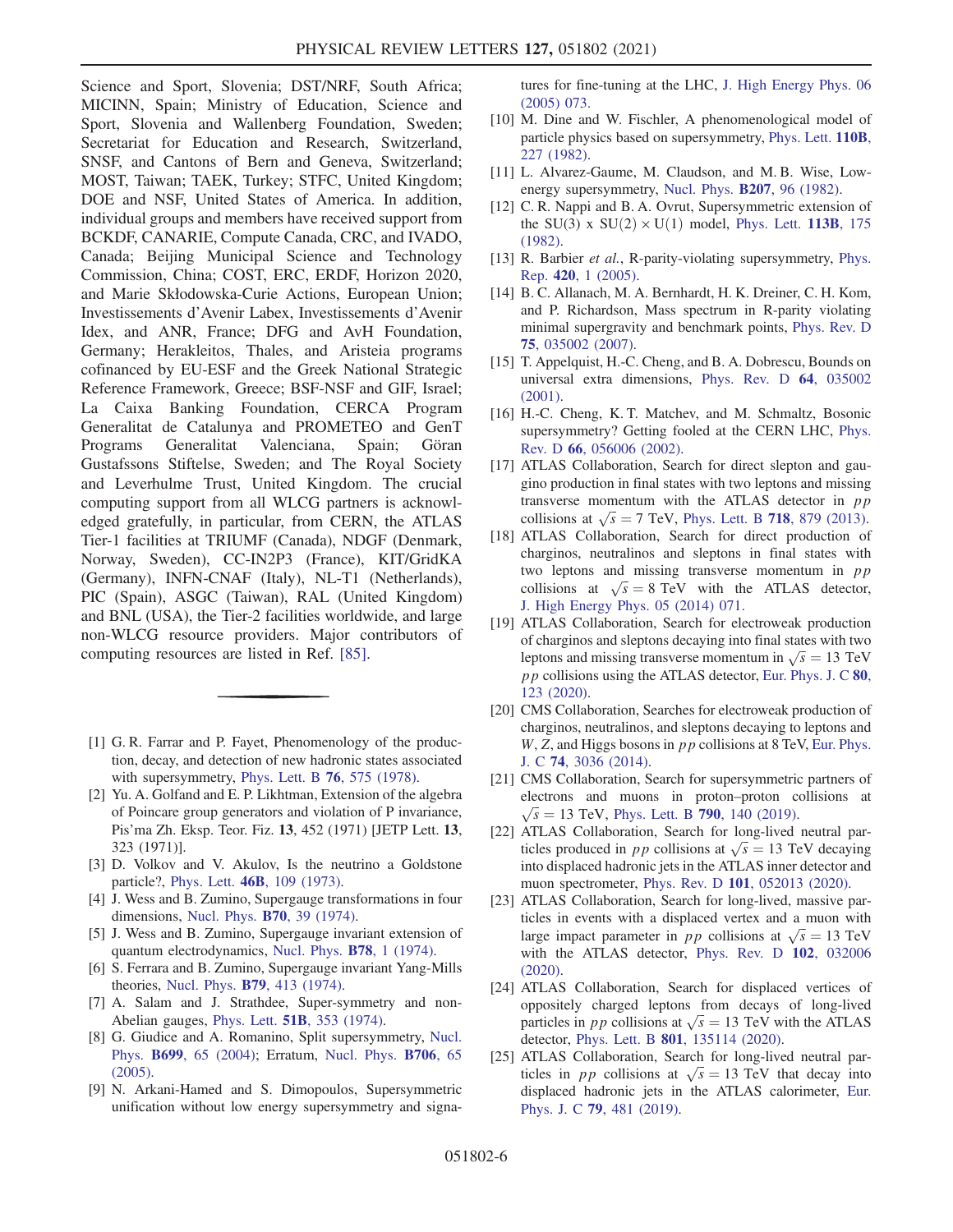- [26] ATLAS Collaboration, Search for long-lived particles produced in *pp* collisions at  $\sqrt{s} = 13$  TeV that decay into displaced hadronic jets in the ATLAS muon spectrometer, Phys. Rev. D 99[, 052005 \(2019\)](https://doi.org/10.1103/PhysRevD.99.052005).
- [27] ATLAS Collaboration, Search for long-lived particles in final states with displaced dimuon vertices in  $pp$  collisions at  $\sqrt{s}$  = 13 TeV with the ATLAS detector, [Phys. Rev. D](https://doi.org/10.1103/PhysRevD.99.012001) 99, [012001 \(2019\).](https://doi.org/10.1103/PhysRevD.99.012001)
- [28] ATLAS Collaboration, Search for heavy neutral leptons in decays of W bosons produced in 13 TeV pp collisions using prompt and displaced signatures with the ATLAS detector, [J. High Energy Phys. 10 \(2019\) 265.](https://doi.org/10.1007/JHEP10(2019)265)
- [29] ATLAS Collaboration, Search for long-lived, massive particles in events with displaced vertices and missing transverse momentum in  $\sqrt{s} = 13$  TeV *pp* collisions with the ATLAS detector, Phys. Rev. D 97[, 052012 \(2018\).](https://doi.org/10.1103/PhysRevD.97.052012)
- [30] ATLAS Collaboration, Search for long-lived charginos based on a disappearing-track signature in  $pp$  collisions at  $\sqrt{s}$  = 13 TeV with the ATLAS detector, [J. High Energy](https://doi.org/10.1007/JHEP06(2018)022) [Phys. 06 \(2018\) 022.](https://doi.org/10.1007/JHEP06(2018)022)
- [31] ATLAS Collaboration, Search for metastable heavy charged particles with large ionization energy loss in  $p p$  collisions at  $\sqrt{s}$  = 13 TeV using the ATLAS experiment, [Phys. Rev. D](https://doi.org/10.1103/PhysRevD.93.112015) 93[, 112015 \(2016\).](https://doi.org/10.1103/PhysRevD.93.112015)
- [32] ATLAS Collaboration, Search for metastable heavy charged particles with large ionisation energy loss in  $p p$  collisions at  $\sqrt{s}$  = 8 TeV using the ATLAS experiment, [Eur. Phys. J. C](https://doi.org/10.1140/epjc/s10052-015-3609-0) 75[, 407 \(2015\).](https://doi.org/10.1140/epjc/s10052-015-3609-0)
- [33] ATLAS Collaboration, Search for massive, long-lived particles using multitrack displaced vertices or displaced lepton pairs in *pp* collisions at  $\sqrt{s} = 8$  TeV with the ATLAS detector, Phys. Rev. D 92[, 072004 \(2015\)](https://doi.org/10.1103/PhysRevD.92.072004).
- [34] ATLAS Collaboration, Search for long-lived, weakly interacting particles that decay to displaced hadronic jets in proton–proton collisions at  $\sqrt{s} = 8$  TeV with the ATLAS detector, Phys. Rev. D 92[, 012010 \(2015\)](https://doi.org/10.1103/PhysRevD.92.012010).
- <span id="page-7-0"></span>[35] CMS Collaboration, Search for long-lived particles using displaced jets in proton-proton collisions at  $\sqrt{s} = 13$  TeV, [arXiv:2012.01581.](https://arXiv.org/abs/2012.01581)
- [36] CMS Collaboration, Search for long-lived particles decaying to jets with displaced vertices, Technical Report No. CMS-PAS-EXO- 19-013, CERN, 2020, [https://cds.cern](https://cds.cern.ch/record/2734120) [.ch/record/2734120](https://cds.cern.ch/record/2734120).
- [37] CMS Collaboration, Search for R-parity violating supersymmetry with displaced vertices in proton–proton collisions at  $\sqrt{s} = 8$  TeV, Phys. Rev. D 95[, 012009 \(2017\)](https://doi.org/10.1103/PhysRevD.95.012009).
- [38] CMS Collaboration, Searches for physics beyond the standard model with the  $M_{T2}$  variable in hadronic final states with and without disappearing tracks in proton– proton collisions at  $\sqrt{s} = 13$  TeV, [Eur. Phys. J. C](https://doi.org/10.1140/epjc/s10052-019-7493-x) 80, 3 [\(2020\).](https://doi.org/10.1140/epjc/s10052-019-7493-x)
- [39] CMS Collaboration, Search for long-lived particles with displaced vertices in multijet events in proton–proton collisions at  $\sqrt{s} = 13$  TeV, [Phys. Rev. D](https://doi.org/10.1103/PhysRevD.98.092011) 98, 092011 [\(2018\).](https://doi.org/10.1103/PhysRevD.98.092011)
- [40] CMS Collaboration, Search for long-lived particles using delayed photons in proton-proton collisions at  $\sqrt{s} = 13 \text{ TeV}$ , Phys. Rev. D 100[, 112003 \(2019\)](https://doi.org/10.1103/PhysRevD.100.112003).
- [41] CMS Collaboration, Search for long-lived particles using nonprompt jets and missing transverse momentum with

proton-proton collisions at  $\sqrt{s} = 13$  TeV, [Phys. Lett. B](https://doi.org/10.1016/j.physletb.2019.134876) 797[, 134876 \(2019\).](https://doi.org/10.1016/j.physletb.2019.134876)

- [42] CMS Collaboration, Search for long-lived particles decaying into displaced jets in proton-proton collisions at  $\sqrt{s} = 13$  TeV, Phys. Rev. D 99[, 032011 \(2019\)](https://doi.org/10.1103/PhysRevD.99.032011).
- [43] CMS Collaboration, Search for disappearing tracks as a signature of new long-lived particles in proton-proton collisions at  $\sqrt{s} = 13$  TeV, [J. High Energy Phys. 08](https://doi.org/10.1007/JHEP08(2018)016) [\(2018\) 016.](https://doi.org/10.1007/JHEP08(2018)016)
- [44] CMS Collaboration, Search for long-lived particles with displaced vertices in multijet events in proton-proton collisions at  $\sqrt{s} = 13$  TeV, [Phys. Rev. D](https://doi.org/10.1103/PhysRevD.98.092011) 98, 092011 [\(2018\)](https://doi.org/10.1103/PhysRevD.98.092011).
- [45] CMS Collaboration, Search for displaced leptons in the emu channel, Technical Report No. CMS-PAS-EXO-16-022, CERN, 2016, <https://cds.cern.ch/record/2205146>.
- [46] CMS Collaboration, Search for long-lived particles that decay into final states containing two electrons or two muons in proton-proton collisions at  $\sqrt{s} = 8$  TeV, [Phys.](https://doi.org/10.1103/PhysRevD.91.052012) Rev. D 91[, 052012 \(2015\)](https://doi.org/10.1103/PhysRevD.91.052012).
- <span id="page-7-1"></span>[47] J. Alwall, M.-P. Le, M. Lisanti, and J. G. Wacker, Searching for directly decaying gluinos at the Tevatron, [Phys. Lett. B](https://doi.org/10.1016/j.physletb.2008.06.065) 666[, 34 \(2008\).](https://doi.org/10.1016/j.physletb.2008.06.065)
- [48] J. Alwall, P. Schuster, and N. Toro, Simplified models for a first characterization of new physics at the LHC, [Phys. Rev.](https://doi.org/10.1103/PhysRevD.79.075020) D 79[, 075020 \(2009\)](https://doi.org/10.1103/PhysRevD.79.075020).
- [49] D. Alves et al., Simplified models for LHC new physics searches, J. Phys. G 39[, 105005 \(2012\)](https://doi.org/10.1088/0954-3899/39/10/105005).
- <span id="page-7-2"></span>[50] J. A. Evans and J. Shelton, Long-lived staus and displaced leptons at the LHC, [J. High Energy Phys. 04 \(2016\) 056.](https://doi.org/10.1007/JHEP04(2016)056)
- <span id="page-7-3"></span>[51] ALEPH Collaboration, Search for gauge mediated SUSY breaking topologies in  $e^+e^-$  collisions at centre-of-mass energies up to 209 GeV, [Eur. Phys. J. C](https://doi.org/10.1007/s10052-002-1005-z) 25, 339 (2002).
- [52] OPAL Collaboration, Searches for gauge-mediated supersymmetry breaking topologies in  $e^+e^-$  collisions at centreof-mass energies up to  $\sqrt{s} = 209$  GeV, [Eur. Phys. J. C](https://doi.org/10.1140/epjc/s2006-02524-8) 46, [307 \(2006\)](https://doi.org/10.1140/epjc/s2006-02524-8).
- [53] DELPHI Collaboration, Searches for supersymmetric particles in  $e^+e^-$  collisions up to 208 GeV and interpretation of the results within the MSSM, [Eur. Phys. J. C](https://doi.org/10.1140/epjc/s2003-01355-5) 31, 421 [\(2003\),](https://doi.org/10.1140/epjc/s2003-01355-5) revised version number 1 submitted on 2003-11-24 16∶52∶43, <https://cds.cern.ch/record/681867>.
- [54] DELPHI Collaboration, Search for supersymmetric particles in light gravitino scenarios and sleptons NLSP, [Eur.](https://doi.org/10.1140/epjc/s2002-01112-4) Phys. J. C 27[, 153 \(2003\).](https://doi.org/10.1140/epjc/s2002-01112-4)
- [55] ALEPH, DELPHI, L3, OPAL Experiments, Combined LEP GMSB Stau/Smuon/Selectron Results, 189–208 GeV, LEPSUSYWG/02-09.2, 2002, [http://lepsusy.web.cern.ch/](http://lepsusy.web.cern.ch/lepsusy/www/gmsb_summer02/lepgmsb.html) [lepsusy/www/gmsb\\_summer02/lepgmsb.html.](http://lepsusy.web.cern.ch/lepsusy/www/gmsb_summer02/lepgmsb.html)
- <span id="page-7-4"></span>[56] CMS Collaboration, Search for Displaced Supersymmetry in Events with an Electron and a Muon with Large Impact Parameters, Phys. Rev. Lett. 114[, 061801 \(2015\)](https://doi.org/10.1103/PhysRevLett.114.061801).
- <span id="page-7-5"></span>[57] M. Cahill-Rowley, Collider constraints on the phenomenological MSSM with neutralino and gravitino lightest supersymmetric particles, Ph.D thesis, Stanford University, 2015, <https://searchworks.stanford.edu/view/11398740>.
- <span id="page-7-6"></span>[58] J. Alwall, R. Frederix, S. Frixione, V. Hirschi, F. Maltoni, O. Mattelaer, H.-S. Shao, T. Stelzer, P. Torrielli, and M. Zaro, The automated computation of tree-level and next-to-leading order differential cross sections, and their matching to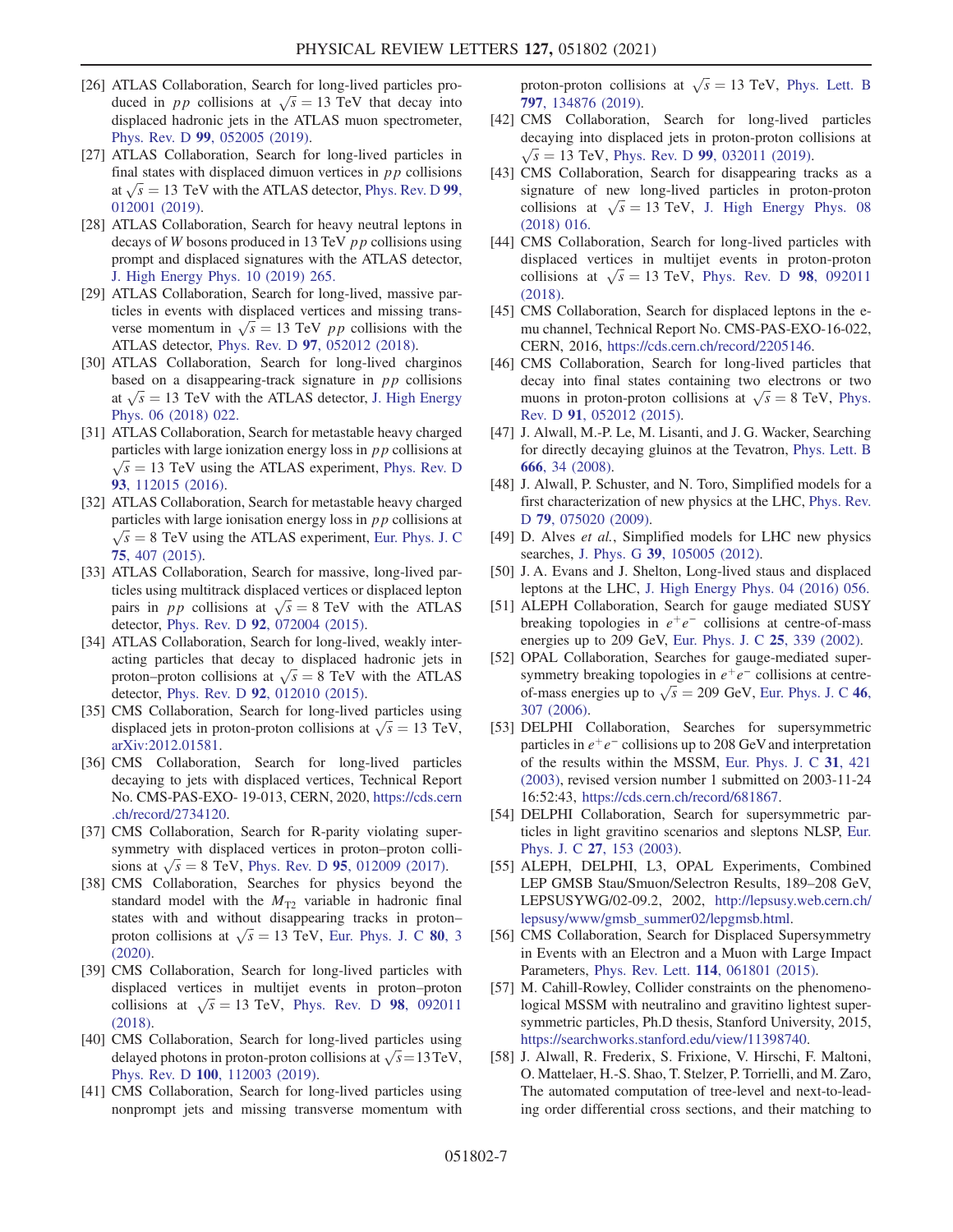parton shower simulations, [J. High Energy Phys. 07 \(2014\)](https://doi.org/10.1007/JHEP07(2014)079) [079.](https://doi.org/10.1007/JHEP07(2014)079)

- <span id="page-8-0"></span>[59] R. D. Ball et al., Parton distributions with LHC data, [Nucl.](https://doi.org/10.1016/j.nuclphysb.2012.10.003) Phys. B867[, 244 \(2013\).](https://doi.org/10.1016/j.nuclphysb.2012.10.003)
- <span id="page-8-1"></span>[60] T. Sjöstrand, S. Mrenna, and P. Z. Skands, PYTHIA 6.4 physics and manual, [J. High Energy Phys. 05 \(2006\) 026.](https://doi.org/10.1088/1126-6708/2006/05/026)
- <span id="page-8-2"></span>[61] ATLAS Collaboration, ATLAS Pythia 8 tunes to 7 TeV data, Report No. ATL-PHYS-PUB-2014-021, 2014, [https://cds](https://cds.cern.ch/record/1966419) [.cern.ch/record/1966419.](https://cds.cern.ch/record/1966419)
- <span id="page-8-3"></span>[62] S. Agostinelli et al., Geant4-a simulation toolkit, [Nucl.](https://doi.org/10.1016/S0168-9002(03)01368-8) [Instrum. Methods Phys. Res., Sect. A](https://doi.org/10.1016/S0168-9002(03)01368-8) 506, 250 (2003).
- <span id="page-8-4"></span>[63] ATLAS Collaboration, The Pythia 8 A3 tune description of ATLAS minimum bias and inelastic measurements incorporating the Donnachie–Landshoff diffractive model, Report No. ATL-PHYS-PUB-2016-017, 2016, [https://cds.cern](https://cds.cern.ch/record/2206965) [.ch/record/2206965](https://cds.cern.ch/record/2206965).
- <span id="page-8-5"></span>[64] W. Beenakker, M. Klasen, M. Kramer, T. Plehn, M.Spira, and P. M. Zerwas, Production of Charginos, Neutralinos, and Sleptons at Hadron Colliders, [Phys. Rev. Lett.](https://doi.org/10.1103/PhysRevLett.83.3780) 83, 3780 [\(1999\);](https://doi.org/10.1103/PhysRevLett.83.3780) Erratum, Phys. Rev. Lett. 100[, 029901 \(2008\)](https://doi.org/10.1103/PhysRevLett.100.029901).
- [65] J. Debove, B. Fuks, and M. Klasen, Threshold resummation for gaugino pair production at hadron colliders, [Nucl. Phys.](https://doi.org/10.1016/j.nuclphysb.2010.08.016) B842[, 51 \(2011\)](https://doi.org/10.1016/j.nuclphysb.2010.08.016).
- [66] B. Fuks, M. Klasen, D. R. Lamprea, and M. Rothering, Gaugino production in proton-proton collisions at a centerof-mass energy of 8 TeV, [J. High Energy Phys. 10 \(2012\)](https://doi.org/10.1007/JHEP10(2012)081) [081.](https://doi.org/10.1007/JHEP10(2012)081)
- [67] B. Fuks, M. Klasen, D. R. Lamprea, and M. Rothering, Precision predictions for electroweak superpartner production at hadron colliders with Resummino, [Eur. Phys. J. C](https://doi.org/10.1140/epjc/s10052-013-2480-0) 73, [2480 \(2013\)](https://doi.org/10.1140/epjc/s10052-013-2480-0).
- [68] J. Fiaschi and M. Klasen, Neutralino-chargino pair production at  $NLO + NLL$  with resummationimproved parton density functions for LHC Run II, [Phys. Rev. D](https://doi.org/10.1103/PhysRevD.98.055014) 98, [055014 \(2018\).](https://doi.org/10.1103/PhysRevD.98.055014)
- <span id="page-8-6"></span>[69] C. Borschensky, M. Krämer, A. Kulesza, M. Mangano, S. Padhi, T. Plehn, and X. Portell, Squark and gluino production cross sections in pp collisions at  $\sqrt{s} = 13, 14, 33$ and 100 TeV, [Eur. Phys. J. C](https://doi.org/10.1140/epjc/s10052-014-3174-y) 74, 3174 (2014).
- <span id="page-8-7"></span>[70] ATLAS uses a right-handed coordinate system with its origin at the nominal interaction point (IP) in the center of the detector and the z axis along the beam pipe. The x axis points from the IP to the center of the LHC ring, and the y axis points upward. Cylindrical coordinates  $(r, \phi)$  are used in the transverse plane,  $\phi$  being the azimuthal angle around the  $z$  axis. The pseudorapidity is defined in terms of the polar angle  $\theta$  as  $\eta = -\ln \tan(\theta/2)$ .
- [71] ATLAS Collaboration, The ATLAS Experiment at the CERN Large Hadron Collider, [J. Instrum.](https://doi.org/10.1088/1748-0221/3/08/S08003) 3, S08003 [\(2008\).](https://doi.org/10.1088/1748-0221/3/08/S08003)
- [72] ATLAS Collaboration, ATLAS Insertable B-Layer Technical Design Report, Reports No. ATLAS-TDR-19, No. CERN-LHCC-2010-013, 2010, [https://cds.cern.ch/](https://cds.cern.ch/record/1291633) [record/1291633.](https://cds.cern.ch/record/1291633)
- [73] B. Abbott *et al.*, Production and integration of the ATLAS Insertable B-Layer, [J. Instrum.](https://doi.org/10.1088/1748-0221/13/05/T05008) 13, T05008 [\(2018\).](https://doi.org/10.1088/1748-0221/13/05/T05008)
- <span id="page-8-8"></span>[74] ATLAS Collaboration, Performance of the ATLAS trigger system in 2015, [Eur. Phys. J. C](https://doi.org/10.1140/epjc/s10052-017-4852-3) 77, 317 (2017).
- <span id="page-8-9"></span>[75] ATLAS Collaboration, Performance of the ATLAS track reconstruction algorithms in dense environments in LHC Run 2, [Eur. Phys. J. C](https://doi.org/10.1140/epjc/s10052-017-5225-7) 77, 673 (2017).
- <span id="page-8-10"></span>[76] ATLAS Collaboration, Performance of the reconstruction of large impact parameter tracks in the inner detector of ATLAS, Report No. ATL-PHYS-PUB-2017-014, 2017, [https://cds.cern.ch/record/2275635.](https://cds.cern.ch/record/2275635)
- <span id="page-8-11"></span>[77] ATLAS Collaboration, Muon reconstruction performance of the ATLAS detector in proton–proton collision data at  $\sqrt{s}$  = 13 TeV, [Eur. Phys. J. C](https://doi.org/10.1140/epjc/s10052-016-4120-y) 76, 292 (2016).
- [78] ATLAS Collaboration, Electron and photon performance measurements with the ATLAS detector using the 2015– 2017 LHC proton–proton collision data, [J. Instrum.](https://doi.org/10.1088/1748-0221/14/12/P12006) 14, [P12006 \(2019\)](https://doi.org/10.1088/1748-0221/14/12/P12006).
- [79] ATLAS Collaboration, Muon reconstruction and identification efficiency in ATLAS using the full Run  $2pp$  collision data set at  $\sqrt{s}$  = 13 TeV, [arXiv:2012.00578](https://arXiv.org/abs/2012.00578).
- <span id="page-8-12"></span>[80] G. Kasieczka, B. Nachman, M. D. Schwartz, and D. Shih, ABCDisCo: Automating the ABCD method with machine learning, Phys. Rev. D 103[, 035021 \(2021\).](https://doi.org/10.1103/PhysRevD.103.035021)
- <span id="page-8-13"></span>[81] ATLAS Collaboration, Luminosity determination in pp collisions at  $\sqrt{s} = 13$  TeV using the ATLAS detector at the LHC, <https://cds.cern.ch/record/2677054>.
- [82] G. Avoni et al., The new LUCID-2 detector for luminosity measurement and monitoring in ATLAS, [J. Instrum.](https://doi.org/10.1088/1748-0221/13/07/P07017) 13, [P07017 \(2018\)](https://doi.org/10.1088/1748-0221/13/07/P07017).
- <span id="page-8-15"></span><span id="page-8-14"></span>[83] A. L. Read, Presentation of search results: The  $CL<sub>S</sub>$  technique, J. Phys. G 28[, 2693 \(2002\).](https://doi.org/10.1088/0954-3899/28/10/313)
- [84] M. Baak, G. J. Besjes, D. Côté, A. Koutsman, J. Lorenz, and D. Short, HistFitter software framework for statistical data analysis, [Eur. Phys. J. C](https://doi.org/10.1140/epjc/s10052-015-3327-7) 75, 153 (2015).
- <span id="page-8-16"></span>[85] ATLAS Collaboration, ATLAS Computing Acknowledgements, Report No. ATL-SOFT-PUB-2020-001, [https://cds](https://cds.cern.ch/record/2717821) [.cern.ch/record/2717821.](https://cds.cern.ch/record/2717821)

<span id="page-8-18"></span><span id="page-8-17"></span>G. Aad,<sup>101</sup> B. Abbott,<sup>127</sup> D. C. Abbott,<sup>102</sup> A. Abed Abud,<sup>36</sup> K. Abeling,<sup>53</sup> D. K. Abhayasinghe,<sup>93</sup> S. H. Abidi,<sup>29</sup> O. S. AbouZeid,<sup>40</sup> N. L. Abraham,<sup>155</sup> H. Abramowicz,<sup>160</sup> H. Abreu,<sup>159</sup> Y. Abulaiti,<sup>6</sup> B. S. Acharya,<sup>66a,66b[,b](#page-20-0)</sup> B. Achkar,<sup>53</sup>

L. Adam, <sup>99</sup> C. Adam Bourdarios,<sup>5</sup> L. Adamczyk, <sup>83a</sup> L. Adamek, <sup>165</sup> J. Adelman, <sup>120</sup> A. Adiguzel, <sup>12[c,c](#page-21-0)</sup> S. Adorni, <sup>54</sup> T. Adye, <sup>142</sup> A. A. Affolder,<sup>144</sup> Y. Afik,<sup>159</sup> C. Agapopoulou,<sup>64</sup> M. N. Agaras,<sup>38</sup> A. Aggarwal,<sup>118</sup> C. Agheorghiesei,<sup>27c</sup>

<span id="page-8-19"></span>J. A. Aguilar-Saavedra,<sup>138f,138[a,d](#page-21-1)</sup> A. Ahmad,<sup>36</sup> F. Ahmadov,<sup>79</sup> W. S. Ahmed,<sup>103</sup> X. Ai,<sup>18</sup> G. Aielli,<sup>73a,73b</sup> S. Akatsuka,<sup>85</sup> M. Akbiyik,<sup>99</sup> T. P. A. Åkesson,<sup>96</sup> E. Akilli,<sup>54</sup> A. V. Akimov,<sup>110</sup> K. Al Khoury,<sup>64</sup> G. L. Alberghi,<sup>23b,23a</sup> J. Albert,<sup>174</sup> M. J. Alconada Verzini,<sup>160</sup> S. Alderweireldt,<sup>36</sup> M. Aleksa,<sup>36</sup> I. N. Aleksandrov,<sup>79</sup> C. Alexa,<sup>27b</sup> T. Alexopoulos,<sup>10</sup>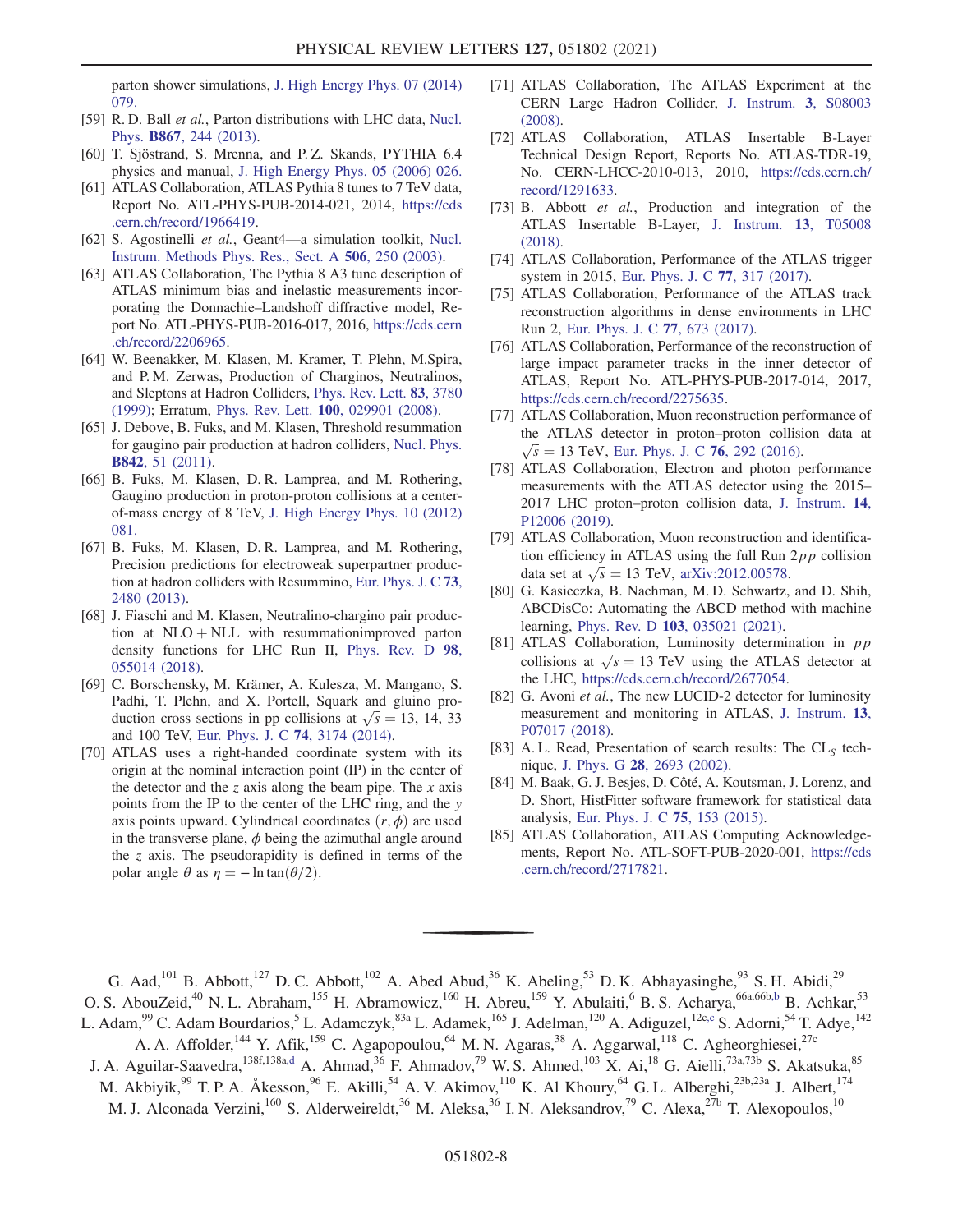<span id="page-9-4"></span><span id="page-9-3"></span><span id="page-9-2"></span><span id="page-9-1"></span><span id="page-9-0"></span>A. Alfonsi,<sup>119</sup> F. Alfonsi,<sup>23b,23a</sup> M. Alhroob,<sup>127</sup> B. Ali,<sup>140</sup> S. Ali,<sup>157</sup> M. Aliev,<sup>164</sup> G. Alimonti,<sup>68a</sup> C. Allaire,<sup>36</sup> B. M. M. Allbrooke,<sup>155</sup> P. P. Allport,<sup>21</sup> A. Aloisio,<sup>69a,69b</sup> F. Alonso,<sup>88</sup> C. Alpigiani,<sup>147</sup> E. Alunno Camelia,<sup>73a,73b</sup> M. Alvarez Estevez,<sup>98</sup> M. G. Alviggi,<sup>69a,69b</sup> Y. Amaral Coutinho,<sup>80b</sup> A. Ambler,<sup>103</sup> L. Ambroz,<sup>133</sup> C. Amelung,<sup>36</sup> D. Amidei,<sup>105</sup> S. P. Amor Dos Santos,<sup>138a</sup> S. Amoroso,<sup>46</sup> C. S. Amrouche,<sup>54</sup> C. Anastopoulos,<sup>148</sup> N. Andari,<sup>143</sup> T. Andeen,<sup>11</sup> J. K. Anders,<sup>20</sup> S. Y. Andrean,<sup>45a,45b</sup> A. Andreazza,<sup>68a,68b</sup> V. Andrei,<sup>61a</sup> C. R. Anelli,<sup>174</sup> S. Angelidakis,<sup>9</sup> A. Angerami,<sup>39</sup> A. V. Anisenkov, <sup>121b,121a</sup> A. Annovi, <sup>71a</sup> C. Antel, <sup>54</sup> M. T. Anthony, <sup>148</sup> E. Antipov, <sup>128</sup> M. Antonelli, <sup>51</sup> D. J. A. Antrim, <sup>18</sup> F. Anulli,<sup>72a</sup> M. Aoki,<sup>81</sup> J. A. Aparisi Pozo,<sup>172</sup> M. A. Aparo,<sup>155</sup> L. Aperio Bella,<sup>46</sup> N. Aranzabal,<sup>36</sup> V. Araujo Ferraz,<sup>80a</sup> R. Araujo Pereira, <sup>80b</sup> C. Arcangeletti, 51 A. T. H. Arce, <sup>49</sup> J-F. Arguin, <sup>109</sup> S. Argyropoulos, <sup>52</sup> J.-H. Arling, <sup>46</sup> A. J. Armbruster,<sup>36</sup> A. Armstrong,<sup>169</sup> O. Arnaez,<sup>165</sup> H. Arnold,<sup>119</sup> Z. P. Arrubarrena Tame,<sup>113</sup> G. Artoni,<sup>133</sup> H. Asada,<sup>116</sup> K. Asai,<sup>125</sup> S. Asai,<sup>162</sup> T. Asawatavonvanich,<sup>163</sup> N. Asbah,<sup>59</sup> E.M. Asimakopoulou,<sup>170</sup> L. Asquith,<sup>155</sup> J. Assahsah,<sup>35e</sup> K. Assamagan,<sup>29</sup> R. Astalos,<sup>28a</sup> R. J. Atkin,<sup>33a</sup> M. Atkinson,<sup>171</sup> N. B. Atlay,<sup>19</sup> H. Atmani,<sup>64</sup> P. A. Atmasiddha,<sup>105</sup> K. Augsten,<sup>140</sup> V. A. Austrup,<sup>180</sup> G. Avolio,<sup>36</sup> M. K. Ayoub,<sup>15c</sup> G. Azuelos,<sup>10[9,e](#page-21-2)</sup> D. Babal,<sup>28a</sup> H. Bachacou,<sup>143</sup> K. Bachas,<sup>161</sup> F. Backman,<sup>45a,45b</sup> P. Bagnaia,<sup>72a,72b</sup> M. Bahmani,<sup>84</sup> H. Bahrasemani,<sup>151</sup> A. J. Bailey,<sup>172</sup> V. R. Bailey,<sup>171</sup> J. T. Baines,<sup>142</sup> C. Bakalis,<sup>10</sup> O. K. Baker,<sup>181</sup> P. J. Bakker,<sup>119</sup> E. Bakos,<sup>16</sup> D. Bakshi Gupta,<sup>8</sup> S. Balaji,<sup>156</sup> R. Balasubramanian,<sup>119</sup> E. M. Baldin, <sup>121b,121a</sup> P. Balek, <sup>178</sup> F. Balli, <sup>143</sup> W. K. Balunas, <sup>133</sup> J. Balz, <sup>99</sup> E. Banas, <sup>84</sup> M. Bandieramonte, <sup>137</sup> A. Bandyopadhyay,<sup>19</sup> L. Barak,<sup>160</sup> W. M. Barbe,<sup>38</sup> E. L. Barberio,<sup>104</sup> D. Barberis,<sup>55b,55a</sup> M. Barbero,<sup>101</sup> G. Barbour,<sup>94</sup> T. Barillari, <sup>114</sup> M-S. Barisits, <sup>36</sup> J. Barkeloo, <sup>130</sup> T. Barklow, <sup>152</sup> B. M. Barnett, <sup>142</sup> R. M. Barnett, <sup>18</sup> Z. Barnovska-Blenessy, <sup>60a</sup> A. Baroncelli,<sup>60a</sup> G. Barone,<sup>29</sup> A. J. Barr,<sup>133</sup> L. Barranco Navarro,<sup>45a,45b</sup> F. Barreiro,<sup>98</sup> J. Barreiro Guimarães da Costa,<sup>15a</sup> U. Barron,<sup>160</sup> S. Barsov,<sup>136</sup> F. Bartels,<sup>61a</sup> R. Bartoldus,<sup>152</sup> G. Bartolini,<sup>101</sup> A. E. Barton,<sup>89</sup> P. Bartos,<sup>28a</sup> A. Basalaev,<sup>46</sup> A. Basan,  $99$  A. Bassalat,  $64,$ f M. J. Basso,  $165$  C. R. Basson,  $100$  R. L. Bates,  $57$  S. Batlamous,  $35f$  J. R. Batley,  $32$  B. Batool,  $150$ M. Battaglia,<sup>144</sup> M. Bauce,<sup>72a,72b</sup> F. Bauer,<sup>143[,a](#page-20-1)</sup> P. Bauer,<sup>24</sup> H. S. Bawa,<sup>31</sup> A. Bayirli,<sup>12c</sup> J. B. Beacham,<sup>49</sup> T. Beau,<sup>134</sup> P. H. Beauchemin,<sup>168</sup> F. Becherer,<sup>52</sup> P. Bechtle,<sup>24</sup> H. P. Beck,<sup>2[0,g](#page-21-4)</sup> K. Becker,<sup>176</sup> C. Becot,<sup>46</sup> A. J. Beddall,<sup>12a</sup> V. A. Bednyakov,<sup>79</sup> C. P. Bee, <sup>154</sup> T. A. Beermann, <sup>180</sup> M. Begalli, <sup>80b</sup> M. Begel, <sup>29</sup> A. Behera, <sup>154</sup> J. K. Behr, <sup>46</sup> F. Beisiegel, <sup>24</sup> M. Belfkir,<sup>5</sup> G. Bella,<sup>160</sup> L. Bellagamba,<sup>23b</sup> A. Bellerive,<sup>34</sup> P. Bellos,<sup>21</sup> K. Beloborodov,<sup>121b,121a</sup> K. Belotskiy,<sup>111</sup> N. L. Belyaev,<sup>111</sup> D. Benchekroun,<sup>35a</sup> N. Benekos,<sup>10</sup> Y. Benhammou,<sup>160</sup> D. P. Benjamin,<sup>6</sup> M. Benoit,<sup>29</sup> J. R. Bensinger,<sup>26</sup> S. Bentvelsen,<sup>119</sup> L. Beresford,<sup>133</sup> M. Beretta,<sup>51</sup> D. Berge,<sup>19</sup> E. Bergeaas Kuutmann,<sup>170</sup> N. Berger,<sup>5</sup> B. Bergmann,<sup>140</sup> L. J. Bergsten,<sup>26</sup> J. Beringer,<sup>18</sup> S. Berlendis,<sup>7</sup> G. Bernardi,<sup>134</sup> C. Bernius,<sup>152</sup> F. U. Bernlochner,<sup>24</sup> T. Berry,<sup>93</sup> P. Berta,<sup>99</sup> A. Berthold,<sup>48</sup> I. A. Bertram,<sup>89</sup> O. Bessidskaia Bylund,<sup>180</sup> S. Bethke,<sup>114</sup> A. Betti,<sup>42</sup> A. J. Bevan,<sup>92</sup> S. Bhatta,<sup>154</sup> D. S. Bhattacharya, <sup>175</sup> P. Bhattarai, <sup>26</sup> V. S. Bhopatkar, <sup>6</sup> R. Bi, <sup>137</sup> R. M. Bianchi, <sup>137</sup> O. Biebel, <sup>113</sup> D. Biedermann, <sup>19</sup> R. Bielski,<sup>36</sup> K. Bierwagen,<sup>99</sup> N. V. Biesuz,<sup>71a,71b</sup> M. Biglietti,<sup>74a</sup> T. R. V. Billoud,<sup>140</sup> M. Bindi,<sup>53</sup> A. Bingul,<sup>12d</sup> C. Bini,<sup>72a,72b</sup> S. Biondi,<sup>23b,23a</sup> C. J. Birch-sykes,<sup>100</sup> M. Birman,<sup>178</sup> T. Bisanz,<sup>36</sup> J. P. Biswal,<sup>3</sup> D. Biswas,<sup>17[9,h](#page-21-5)</sup> A. Bitadze,<sup>100</sup> C. Bittrich,<sup>48</sup> K. Bjørke,<sup>132</sup> T. Blazek,<sup>28a</sup> I. Bloch,<sup>46</sup> C. Blocker,<sup>26</sup> A. Blue,<sup>57</sup> U. Blumenschein,<sup>92</sup> G. J. Bobbink,<sup>119</sup> V. S. Bobrovnikov,<sup>121b,121a</sup> D. Bogavac,<sup>14</sup> A. G. Bogdanchikov,<sup>121b,121a</sup> C. Bohm,<sup>45a</sup> V. Boisvert,<sup>93</sup> P. Bokan,<sup>170,53</sup> T. Bold,<sup>83a</sup> M. Bomben,<sup>134</sup> M. Bona,<sup>92</sup> J. S. Bonilla,<sup>130</sup> M. Boonekamp,<sup>143</sup> C. D. Booth,<sup>93</sup> A. G. Borbély,<sup>57</sup> H. M. Borecka-Bielska,<sup>90</sup> L. S. Borgna, <sup>94</sup> A. Borisov, <sup>122</sup> G. Borissov, <sup>89</sup> D. Bortoletto, <sup>133</sup> D. Boscherini, <sup>23b</sup> M. Bosman, <sup>14</sup> J. D. Bossio Sola, <sup>103</sup> K. Bouaouda,<sup>35a</sup> J. Boudreau,<sup>137</sup> E.V. Bouhova-Thacker,<sup>89</sup> D. Boumediene,<sup>38</sup> R. Bouquet,<sup>134</sup> A. Boveia,<sup>126</sup> J. Boyd,<sup>36</sup> D. Boye,<sup>29</sup> I. R. Boyko,<sup>79</sup> A. J. Bozson,<sup>93</sup> J. Bracinik,<sup>21</sup> N. Brahimi,<sup>60d,60c</sup> G. Brandt,<sup>180</sup> O. Brandt,<sup>32</sup> F. Braren,<sup>46</sup> B. Brau,<sup>102</sup> J. E. Brau,<sup>130</sup> W. D. Breaden Madden,<sup>57</sup> K. Brendlinger,<sup>46</sup> R. Brener,<sup>159</sup> L. Brenner,<sup>36</sup> R. Brenner,<sup>170</sup> S. Bressler,<sup>178</sup> B. Brickwedde,<sup>99</sup> D. L. Briglin,<sup>21</sup> D. Britton,<sup>57</sup> D. Britzger,<sup>114</sup> I. Brock,<sup>24</sup> R. Brock,<sup>106</sup> G. Brooijmans,<sup>39</sup> W. K. Brooks,<sup>145d</sup> E. Brost,<sup>29</sup> P. A. Bruckman de Renstrom,<sup>84</sup> B. Brüers,<sup>46</sup> D. Bruncko,<sup>28b</sup> A. Bruni,<sup>23b</sup> G. Bruni,<sup>23b</sup> M. Bruschi,<sup>23b</sup> N. Bruscino,<sup>72a,72b</sup> L. Bryngemark,<sup>152</sup> T. Buanes,<sup>17</sup> Q. Buat,<sup>154</sup> P. Buchholz,<sup>150</sup> A. G. Buckley,<sup>57</sup> I. A. Budagov,<sup>79</sup> M. K. Bugge,<sup>132</sup> O. Bulekov,<sup>111</sup> B. A. Bullard,<sup>59</sup> T. J. Burch,<sup>120</sup> S. Burdin,<sup>90</sup> C. D. Burgard,<sup>46</sup> A. M. Burger,<sup>128</sup> B. Burghgrave, <sup>8</sup> J. T. P. Burr, <sup>46</sup> C. D. Burton, <sup>11</sup> J. C. Burzynski, <sup>102</sup> V. Büscher, <sup>99</sup> E. Buschmann, <sup>53</sup> P. J. Bussey, <sup>57</sup> J. M. Butler,<sup>25</sup> C. M. Buttar,<sup>57</sup> J. M. Butterworth,<sup>94</sup> W. Buttinger,<sup>142</sup> C. J. Buxo Vazquez,<sup>106</sup> A. R. Buzykaev,<sup>121b,121a</sup> G. Cabras,<sup>23b,23a</sup> S. Cabrera Urbán,<sup>172</sup> D. Caforio,<sup>56</sup> H. Cai,<sup>137</sup> V. M. M. Cairo,<sup>152</sup> O. Cakir,<sup>4a</sup> N. Calace,<sup>36</sup> P. Calafiura,<sup>18</sup> G. Calderini,<sup>134</sup> P. Calfayan,<sup>65</sup> G. Callea,<sup>57</sup> L. P. Caloba,<sup>80b</sup> A. Caltabiano,<sup>73a,73b</sup> S. Calvente Lopez,<sup>98</sup> D. Calvet,<sup>38</sup> S. Calvet,<sup>38</sup> T. P. Calvet,<sup>101</sup> M. Calvetti,<sup>71a,71b</sup> R. Camacho Toro,<sup>134</sup> S. Camarda,<sup>36</sup> D. Camarero Munoz,<sup>98</sup> P. Camarri,<sup>73a,73b</sup> M. T. Camerlingo,<sup>74a,74b</sup> D. Cameron,<sup>132</sup> C. Camincher,<sup>36</sup> M. Campanelli,<sup>94</sup> A. Camplani,<sup>40</sup> V. Canale,<sup>69a,69b</sup> A. Canesse,<sup>103</sup> M. Cano Bret,<sup>77</sup> J. Cantero,<sup>128</sup> Y. Cao,<sup>171</sup> M. Capua,<sup>41b,41a</sup> R. Cardarelli,<sup>73a</sup> F. Cardillo,<sup>172</sup> G. Carducci,<sup>41b,41a</sup> T. Carli,<sup>36</sup>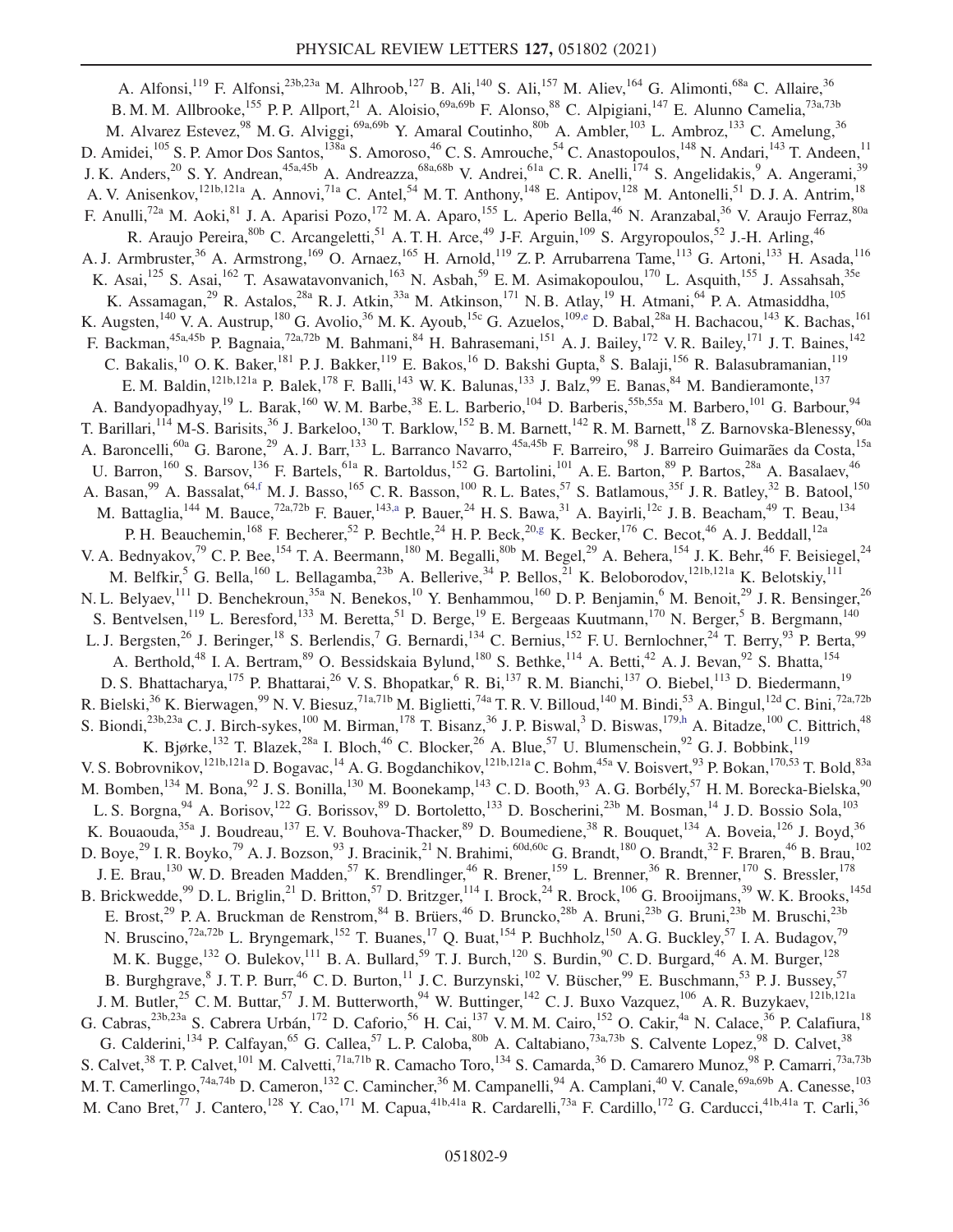<span id="page-10-6"></span><span id="page-10-5"></span><span id="page-10-4"></span><span id="page-10-3"></span><span id="page-10-2"></span><span id="page-10-1"></span><span id="page-10-0"></span>G. Carlino,<sup>69a</sup> B. T. Carlson,<sup>137</sup> E. M. Carlson,<sup>174,166a</sup> L. Carminati,<sup>68a,68b</sup> R. M. D. Carney,<sup>152</sup> S. Caron,<sup>118</sup> E. Carquin,<sup>145d</sup> S. Carrá,<sup>46</sup> G. Carratta,<sup>23b,23a</sup> J. W. S. Carter,<sup>165</sup> T. M. Carter,<sup>50</sup> M. P. Casado,<sup>1[4,i](#page-21-6)</sup> A. F. Casha,<sup>165</sup> E. G. Castiglia,<sup>181</sup> F. L. Castillo,<sup>172</sup> L. Castillo Garcia,<sup>14</sup> V. Castillo Gimenez,<sup>172</sup> N. F. Castro,<sup>138a,138e</sup> A. Catinaccio,<sup>36</sup> J. R. Catmore,<sup>132</sup> A. Cattai,<sup>36</sup> V. Cavaliere,<sup>29</sup> V. Cavasinni,<sup>71a,71b</sup> E. Celebi,<sup>12b</sup> F. Celli,<sup>133</sup> K. Cerny,<sup>129</sup> A. S. Cerqueira,<sup>80a</sup> A. Cerri,<sup>155</sup> L. Cerrito,<sup>73a,73b</sup> F. Cerutti,<sup>18</sup> A. Cervelli,<sup>23b,23a</sup> S. A. Cetin,<sup>12b</sup> Z. Chadi,<sup>35a</sup> D. Chakraborty,<sup>120</sup> J. Chan,<sup>179</sup> W. S. Chan,<sup>119</sup> W. Y. Chan, <sup>90</sup> J. D. Chapman, <sup>32</sup> B. Chargeishvili, <sup>158b</sup> D. G. Charlton, <sup>21</sup> T. P. Charman, <sup>92</sup> M. Chatterjee, <sup>20</sup> C. C. Chau, <sup>34</sup> S. Chekanov, <sup>6</sup> S. V. Chekulaev, <sup>166a</sup> G. A. Chelkov, <sup>79[,j](#page-21-7)</sup> B. Chen, <sup>78</sup> C. Chen, <sup>60a</sup> C. H. Chen, <sup>78</sup> H. Chen, <sup>15c</sup> H. Chen, <sup>29</sup> J. Chen,<sup>60a</sup> J. Chen,<sup>39</sup> J. Chen,<sup>26</sup> S. Chen,<sup>135</sup> S. J. Chen,<sup>15c</sup> X. Chen,<sup>15b</sup> Y. Chen,<sup>60a</sup> Y-H. Chen,<sup>46</sup> H. C. Cheng,<sup>62a</sup> H. J. Cheng,<sup>15a</sup> A. Cheplakov,<sup>79</sup> E. Cheremushkina,<sup>122</sup> R. Cherkaoui El Moursli,<sup>35f</sup> E. Cheu,<sup>7</sup> K. Cheung,<sup>63</sup> T. J. A. Chevalérias,<sup>143</sup> L. Chevalier,<sup>143</sup> V. Chiarella,<sup>51</sup> G. Chiarelli,<sup>71a</sup> G. Chiodini,<sup>67a</sup> A. S. Chisholm,<sup>21</sup> A. Chitan,<sup>27b</sup> I. Chiu,  $^{162}$  Y. H. Chiu,  $^{174}$  M. V. Chizhov,  $^{79}$  K. Choi,  $^{11}$  A. R. Chomont,  $^{72a,72b}$  Y. Chou,  $^{102}$  Y. S. Chow,  $^{119}$  L. D. Christopher,  $^{33e}$ M. C. Chu,<sup>62a</sup> X. Chu,<sup>15a,15d</sup> J. Chudoba,<sup>139</sup> J. J. Chwastowski,<sup>84</sup> D. Cieri,<sup>114</sup> K. M. Ciesla,<sup>84</sup> V. Cindro,<sup>91</sup> I. A. Cioară,<sup>27b</sup> A. Ciocio,<sup>18</sup> F. Cirotto,<sup>69a,69b</sup> Z. H. Citron,<sup>178[,k](#page-21-8)</sup> M. Citterio,<sup>68a</sup> D. A. Ciubotaru,<sup>27b</sup> B. M. Ciungu,<sup>165</sup> A. Clark,<sup>54</sup> P. J. Clark,<sup>50</sup> S. E. Clawson,<sup>100</sup> C. Clement,<sup>45a,45b</sup> L. Clissa,<sup>23b,23a</sup> Y. Coadou,<sup>101</sup> M. Cobal,<sup>66a,66c</sup> A. Coccaro,<sup>55b</sup> J. Cochran,<sup>78</sup> R. Coelho Lopes De Sa, <sup>102</sup> H. Cohen, <sup>160</sup> A. E. C. Coimbra, <sup>36</sup> B. Cole, <sup>39</sup> J. Collot, <sup>58</sup> P. Conde Muiño, <sup>138a, 138h</sup> S. H. Connell,<sup>33c</sup> I. A. Connelly,<sup>57</sup> F. Conventi,<sup>69[a,l](#page-21-9)</sup> A. M. Cooper-Sarkar,<sup>133</sup> F. Cormier,<sup>173</sup> L. D. Corpe,<sup>94</sup> M. Corradi,<sup>72a,72b</sup> E. E. Corrigan,  $96$  F. Corriveau,  $^{103,m}$  $^{103,m}$  $^{103,m}$  M. J. Costa,  $^{172}$  F. Costanza,  $^5$  D. Costanzo,  $^{148}$  G. Cowan,  $^{93}$  J. W. Cowley,  $^{32}$  J. Crane,  $^{100}$ K. Cranmer,<sup>124</sup> R. A. Creager,<sup>135</sup> S. Crépé-Renaudin,<sup>58</sup> F. Crescioli,<sup>134</sup> M. Cristinziani,<sup>24</sup> M. Cristoforetti,<sup>75a,75b</sup> V. Croft,<sup>168</sup> G. Crosetti,<sup>41b,41a</sup> A. Cueto,<sup>5</sup> T. Cuhadar Donszelmann,<sup>169</sup> H. Cui,<sup>15a,15d</sup> A. R. Cukierman,<sup>152</sup> W. R. Cunningham,<sup>57</sup> S. Czekierda, <sup>84</sup> P. Czodrowski, <sup>36</sup> M. M. Czurylo, <sup>61b</sup> M. J. Da Cunha Sargedas De Sousa, <sup>60b</sup> J. V. Da Fonseca Pinto, <sup>80b</sup> C. Da Via,  $^{100}$  W. Dabrowski,  $^{83a}$  F. Dachs,  $^{36}$  T. Dado,  $^{47}$  S. Dahbi,  $^{33e}$  T. Dai,  $^{105}$  C. Dallapiccola,  $^{102}$  M. Dam,  $^{40}$  G. D'amen,  $^{29}$ V. D'Amico,<sup>74a,74b</sup> J. Damp,<sup>99</sup> J. R. Dandoy,<sup>135</sup> M. F. Daneri,<sup>30</sup> M. Danninger,<sup>151</sup> V. Dao,<sup>36</sup> G. Darbo,<sup>55b</sup> O. Dartsi,<sup>5</sup> A. Dattagupta,<sup>130</sup> S. D'Auria,<sup>68a,68b</sup> C. David,<sup>166b</sup> T. Davidek,<sup>141</sup> D. R. Davis,<sup>49</sup> I. Dawson,<sup>148</sup> K. De,<sup>8</sup> R. De Asmundis,<sup>69a</sup> M. De Beurs,  $^{119}$  S. De Castro,  $^{23b,23a}$  N. De Groot,  $^{118}$  P. de Jong,  $^{119}$  H. De la Torre,  $^{106}$  A. De Maria,  $^{15c}$  D. De Pedis,  $^{72a}$ A. De Salvo,<sup>72a</sup> U. De Sanctis,<sup>73a,73b</sup> M. De Santis,<sup>73a,73b</sup> A. De Santo,<sup>155</sup> J. B. De Vivie De Regie,<sup>58</sup> D. V. Dedovich,<sup>79</sup> A. M. Deiana,<sup>42</sup> J. Del Peso,<sup>98</sup> Y. Delabat Diaz,<sup>46</sup> D. Delgove,<sup>64</sup> F. Deliot,<sup>143</sup> C. M. Delitzsch,<sup>7</sup> M. Della Pietra,<sup>69a,69b</sup> D. Della Volpe,<sup>54</sup> A. Dell'Acqua,<sup>36</sup> L. Dell'Asta,<sup>73a,73b</sup> M. Delmastro,<sup>5</sup> C. Delporte,<sup>64</sup> P. A. Delsart,<sup>58</sup> S. Demers,<sup>181</sup> M. Demichev,<sup>79</sup> G. Demontigny,<sup>109</sup> S. P. Denisov,<sup>122</sup> L. D'Eramo,<sup>120</sup> D. Derendarz,<sup>84</sup> J. E. Derkaoui,<sup>35e</sup> F. Derue,<sup>134</sup> P. Dervan,  $90$  K. Desch,  $^{24}$  K. Dette,  $^{165}$  C. Deutsch,  $^{24}$  P. O. Deviveiros,  $^{36}$  F. A. Di Bello,  $^{72a,72b}$  A. Di Ciaccio,  $^{73a,73b}$ L. Di Ciaccio,<sup>5</sup> C. Di Donato,<sup>69a,69b</sup> A. Di Girolamo,<sup>36</sup> G. Di Gregorio,<sup>71a,71b</sup> A. Di Luca,<sup>75a,75b</sup> B. Di Micco,<sup>74a,74b</sup> R. Di Nardo,<sup>74a,74b</sup> R. Di Sipio,<sup>165</sup> C. Diaconu,<sup>101</sup> F. A. Dias,<sup>119</sup> T. Dias Do Vale,<sup>138a</sup> M. A. Diaz,<sup>145a</sup> F. G. Diaz Capriles,<sup>24</sup> J. Dickinson,<sup>18</sup> M. Didenko,<sup>164</sup> E. B. Diehl,<sup>105</sup> J. Dietrich,<sup>19</sup> S. Díez Cornell,<sup>46</sup> C. Diez Pardos,<sup>150</sup> A. Dimitrievska,<sup>18</sup> W. Ding,<sup>15b</sup> J. Dingfelder,<sup>24</sup> S. J. Dittmeier,<sup>61b</sup> F. Dittus,<sup>36</sup> F. Djama,<sup>101</sup> T. Djobava,<sup>158b</sup> J. I. Djuvsland,<sup>17</sup> M. A. B. Do Vale,<sup>146</sup> M. Dobre,<sup>27b</sup> D. Dodsworth,<sup>26</sup> C. Doglioni,<sup>96</sup> J. Dolejsi,<sup>141</sup> Z. Dolezal,<sup>141</sup> M. Donadelli,<sup>80c</sup> B. Dong,<sup>60c</sup> J. Donini,<sup>38</sup> A. D'onofrio,<sup>15c</sup> M. D'Onofrio,<sup>90</sup> J. Dopke,<sup>142</sup> A. Doria,<sup>69a</sup> M. T. Dova,<sup>88</sup> A. T. Doyle,<sup>57</sup> E. Drechsler,<sup>151</sup> E. Dreyer,<sup>151</sup> T. Dreyer,<sup>53</sup> A. S. Drobac,<sup>168</sup> D. Du,<sup>60b</sup> T. A. du Pree,<sup>119</sup> Y. Duan,<sup>60d</sup> F. Dubinin,<sup>110</sup> M. Dubovsky,<sup>28a</sup> A. Dubreuil,<sup>54</sup> E. Duchovni,<sup>178</sup> G. Duckeck,<sup>113</sup> O. A. Ducu,<sup>36,27b</sup> D. Duda,<sup>114</sup> A. Dudarev,<sup>36</sup> A. C. Dudder,<sup>99</sup> M. D'uffizi,<sup>100</sup> L. Duflot,<sup>64</sup> M. Dührssen,<sup>36</sup> C. Dülsen,<sup>180</sup> M. Dumancic,<sup>178</sup> A. E. Dumitriu,<sup>27b</sup> M. Dunford,<sup>61a</sup> S. Dungs,<sup>47</sup> A. Duperrin,<sup>101</sup> H. Duran Yildiz,<sup>4a</sup> M. Düren,<sup>56</sup> A. Durglishvili,<sup>158b</sup> B. Dutta,<sup>46</sup> D. Duvnjak,<sup>1</sup> G. I. Dyckes,<sup>135</sup> M. Dyndal,<sup>36</sup> S. Dysch,<sup>100</sup> B. S. Dziedzic,  $84$  M. G. Eggleston,  $49$  T. Eifert,  $8$  G. Eigen,  $17$  K. Einsweiler,  $18$  T. Ekelof,  $170$  H. El Jarrari,  $35$ f A. El Moussaouy,<sup>35a</sup> V. Ellajosyula,<sup>170</sup> M. Ellert,<sup>170</sup> F. Ellinghaus,<sup>180</sup> A. A. Elliot,<sup>92</sup> N. Ellis,<sup>36</sup> J. Elmsheuser,<sup>29</sup> M. Elsing,<sup>36</sup> D. Emeliyanov,<sup>142</sup> A. Emerman,<sup>39</sup> Y. Enari,<sup>162</sup> J. Erdmann,<sup>47</sup> A. Ereditato,<sup>20</sup> P. A. Erland,<sup>84</sup> M. Errenst,<sup>180</sup> M. Escalier,<sup>64</sup> C. Escobar,  $^{172}$  O. Estrada Pastor,  $^{172}$  E. Etzion,  $^{160}$  G. Evans,  $^{138a}$  H. Evans,  $^{65}$  M. O. Evans,  $^{155}$  A. Ezhilov,  $^{136}$  F. Fabbri,  $^{57}$ L. Fabbri,<sup>23b,23a</sup> V. Fabiani,<sup>118</sup> G. Facini,<sup>176</sup> R. M. Fakhrutdinov,<sup>122</sup> S. Falciano,<sup>72a</sup> P. J. Falke,<sup>24</sup> S. Falke,<sup>36</sup> J. Faltova,<sup>141</sup> Y. Fang,<sup>15a</sup> Y. Fang,<sup>15a</sup> G. Fanourakis,<sup>44</sup> M. Fanti,<sup>68a,68b</sup> M. Faraj,<sup>60c</sup> A. Farbin,<sup>8</sup> A. Farilla,<sup>74a</sup> E.M. Farina,<sup>70a,70b</sup> T. Farooque,<sup>106</sup> S.M. Farrington,<sup>50</sup> P. Farthouat,<sup>36</sup> F. Fassi,<sup>35f</sup> D. Fassouliotis,<sup>9</sup> M. Faucci Giannelli,<sup>50</sup> W.J. Fawcett,<sup>32</sup> L. Fayard,  $^{64}$  O. L. Fedin,  $^{136,n}$  $^{136,n}$  $^{136,n}$  A. Fehr,  $^{20}$  M. Feickert,  $^{171}$  L. Feligioni,  $^{101}$  A. Fell,  $^{148}$  C. Feng,  $^{60b}$  M. Feng,  $^{49}$  M. J. Fenton,  $^{169}$ A. B. Fenyuk,<sup>122</sup> S. W. Ferguson,<sup>43</sup> J. Ferrando,<sup>46</sup> A. Ferrari,<sup>170</sup> P. Ferrari,<sup>119</sup> R. Ferrari,<sup>70a</sup> D. Ferrere,<sup>54</sup> C. Ferretti,<sup>105</sup> F. Fiedler,<sup>99</sup> A. Filipčič,<sup>91</sup> F. Filthaut,<sup>118</sup> K. D. Finelli,<sup>25</sup> M. C. N. Fiolhais,<sup>138a,138[c,o](#page-21-12)</sup> L. Fiorini,<sup>172</sup> F. Fischer,<sup>113</sup> J. Fischer,<sup>99</sup>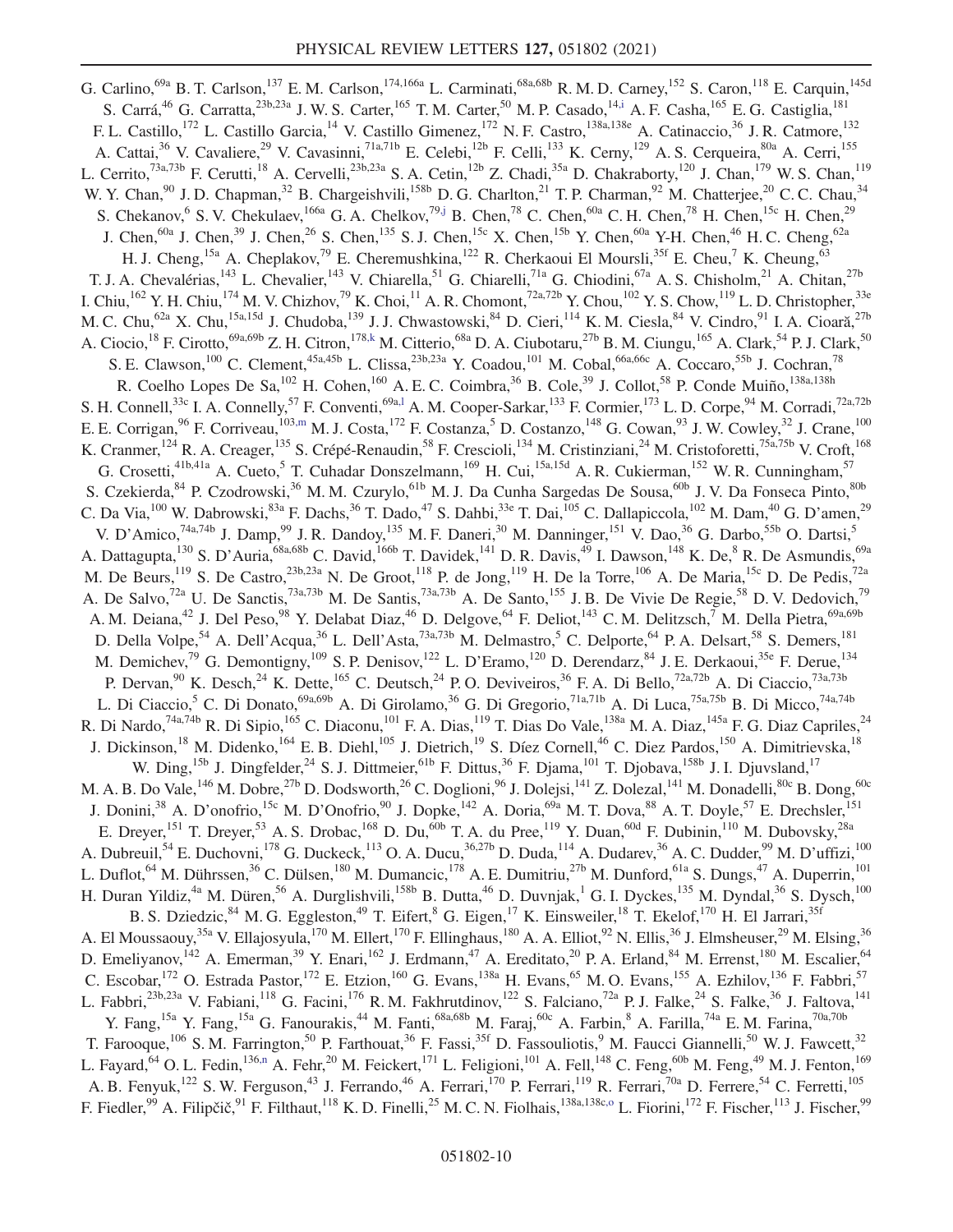<span id="page-11-7"></span><span id="page-11-6"></span><span id="page-11-5"></span><span id="page-11-4"></span><span id="page-11-3"></span><span id="page-11-2"></span><span id="page-11-1"></span><span id="page-11-0"></span>W. C. Fisher,  $^{106}$  T. Fitschen,  $^{21}$  I. Fleck,  $^{150}$  P. Fleischmann,  $^{105}$  T. Flick,  $^{180}$  B. M. Flierl,  $^{113}$  L. Flores,  $^{135}$  L. R. Flores Castillo,  $^{62a}$ F. M. Follega,<sup>75a,75b</sup> N. Fomin,<sup>17</sup> J. H. Foo,<sup>165</sup> G. T. Forcolin,<sup>75a,75b</sup> B. C. Forland,<sup>65</sup> A. Formica,<sup>143</sup> F. A. Förster,<sup>14</sup> A. C. Forti,<sup>100</sup> E. Fortin,<sup>101</sup> M. G. Foti,<sup>133</sup> D. Fournier,<sup>64</sup> H. Fox,<sup>89</sup> P. Francavilla,<sup>71a,71b</sup> S. Francescato,<sup>72a,72b</sup> M. Franchini,<sup>23b,23a</sup> S. Franchino,<sup>61a</sup> D. Francis,<sup>36</sup> L. Franco,<sup>5</sup> L. Franconi,<sup>20</sup> M. Franklin,<sup>59</sup> G. Frattari,<sup>72a,72b</sup> P. M. Freeman,<sup>21</sup> B. Freund,<sup>109</sup> W. S. Freund,<sup>80b</sup> E. M. Freundlich,<sup>47</sup> D. C. Frizzell,<sup>127</sup> D. Froidevaux,<sup>36</sup> J. A. Frost,<sup>133</sup> M. Fujimoto,<sup>125</sup> E. Fullana Torregrosa,<sup>172</sup> T. Fusayasu,<sup>115</sup> J. Fuster,<sup>172</sup> A. Gabrielli,<sup>23b,23a</sup> A. Gabrielli,<sup>36</sup> P. Gadow,<sup>114</sup> G. Gagliardi,<sup>55b,55a</sup> L. G. Gagnon,<sup>109</sup> G. E. Gallardo,<sup>133</sup> E. J. Gallas,<sup>133</sup> B. J. Gallop,<sup>142</sup> R. Gamboa Goni,<sup>92</sup> K. K. Gan,<sup>126</sup> S. Ganguly, <sup>178</sup> J. Gao, <sup>60a</sup> Y. Gao, <sup>50</sup> Y. S. Gao, <sup>31, p</sup> F. M. Garay Walls, <sup>145a</sup> C. García, <sup>172</sup> J. E. García Navarro, <sup>172</sup> J. A. García Pascual,<sup>15a</sup> M. Garcia-Sciveres,<sup>18</sup> R. W. Gardner,<sup>37</sup> S. Gargiulo,<sup>52</sup> C. A. Garner,<sup>165</sup> V. Garonne,<sup>132</sup> S. J. Gasiorowski,<sup>147</sup> P. Gaspar,<sup>80b</sup> G. Gaudio,<sup>70a</sup> P. Gauzzi,<sup>72a,72b</sup> I. L. Gavrilenko,<sup>110</sup> A. Gavrilyuk,<sup>123</sup> C. Gay,<sup>173</sup> G. Gaycken,<sup>46</sup> E. N. Gazis,<sup>10</sup> A. A. Geanta,<sup>27b</sup> C. M. Gee,<sup>144</sup> C. N. P. Gee,<sup>142</sup> J. Geisen,<sup>96</sup> M. Geisen,<sup>99</sup> C. Gemme,<sup>55b</sup> M. H. Genest,  $^{58}$  C. Geng,  $^{105}$  S. Gentile,  $^{72a,72b}$  S. George,  $^{93}$  T. Geralis,  $^{44}$  L. O. Gerlach,  $^{53}$  P. Gessinger-Befurt,  $^{99}$  G. Gessner,  $^{47}$ M. Ghasemi Bostanabad,<sup>174</sup> M. Ghneimat,<sup>150</sup> A. Ghosh,<sup>64</sup> A. Ghosh,<sup>77</sup> B. Giacobbe,<sup>23b</sup> S. Giagu,<sup>72a,72b</sup> N. Giangiacomi,<sup>165</sup> P. Giannetti,<sup>71a</sup> A. Giannini,<sup>69a,69b</sup> G. Giannini,<sup>14</sup> S. M. Gibson,<sup>93</sup> M. Gignac,<sup>144</sup> D. T. Gil,<sup>83b</sup> B. J. Gilbert,<sup>39</sup> D. Gillberg,<sup>34</sup> G. Gilles,<sup>180</sup> N. E. K. Gillwald,<sup>46</sup> D. M. Gingrich,<sup>3[,e](#page-21-2)</sup> M. P. Giordani,<sup>66a,66c</sup> P. F. Giraud,<sup>143</sup> G. Giugliarelli,<sup>66a,66c</sup> D. Giugni,<sup>68a</sup> F. Giuli,<sup>73a,73b</sup> S. Gkaitatzis,<sup>161</sup> I. Gkialas,<sup>[9,q](#page-21-14)</sup> E. L. Gkougkousis,<sup>14</sup> P. Gkountoumis,<sup>10</sup> L. K. Gladilin,<sup>112</sup> C. Glasman,<sup>98</sup> G. R. Gledhill,<sup>130</sup> I. Gnesi,<sup>41b[,r](#page-21-15)</sup> M. Goblirsch-Kolb,<sup>26</sup> D. Godin,<sup>109</sup> S. Goldfarb,<sup>104</sup> T. Golling,<sup>54</sup> D. Golubkov,<sup>122</sup> A. Gomes,<sup>138a,138b</sup> R. Goncalves Gama,<sup>53</sup> R. Gonçalo,<sup>138a,138c</sup> G. Gonella,<sup>130</sup> L. Gonella,<sup>21</sup> A. Gongadze,<sup>79</sup> F. Gonnella,<sup>21</sup> J. L. Gonski,<sup>39</sup> S. González de la Hoz,<sup>172</sup> S. Gonzalez Fernandez,<sup>14</sup> R. Gonzalez Lopez,<sup>90</sup> C. Gonzalez Renteria,<sup>18</sup> R. Gonzalez Suarez,<sup>170</sup> S. Gonzalez-Sevilla,<sup>54</sup> G. R. Gonzalvo Rodriguez,<sup>172</sup> L. Goossens,<sup>36</sup> N. A. Gorasia,<sup>21</sup> P. A. Gorbounov,<sup>123</sup> H. A. Gordon,<sup>29</sup> B. Gorini,<sup>36</sup> E. Gorini,<sup>67a,67b</sup> A. Gorišek,<sup>91</sup> A. T. Goshaw,<sup>49</sup> M. I. Gostkin,<sup>79</sup> C. A. Gottardo,<sup>118</sup> M. Gouighri,<sup>35b</sup> A. G. Goussiou,<sup>147</sup> N. Govender,<sup>33c</sup> C. Goy,<sup>5</sup> I. Grabowska-Bold,<sup>83a</sup> E. Gramstad,<sup>132</sup> S. Grancagnolo,<sup>19</sup> M. Grandi,<sup>155</sup> V. Gratchev,<sup>136</sup> P. M. Gravila,<sup>27f</sup> F. G. Gravili,<sup>67a,67b</sup> C. Gray,<sup>57</sup> H. M. Gray,<sup>18</sup> C. Grefe,<sup>24</sup> I. M. Gregor,<sup>46</sup> P. Grenier,<sup>152</sup> K. Grevtsov,<sup>46</sup> C. Grieco,<sup>14</sup> N. A. Grieser,<sup>127</sup> A. A. Grillo,<sup>144</sup> K. Grimm,<sup>3[1,s](#page-21-16)</sup> S. Grinstein,<sup>1[4,t](#page-21-17)</sup> J.-F. Grivaz,  $^{64}$  S. Groh,<sup>99</sup> E. Gross,<sup>178</sup> J. Grosse-Knetter,<sup>53</sup> Z. J. Grout,<sup>94</sup> C. Grud,<sup>105</sup> A. Grummer,<sup>117</sup> J. C. Grundy,<sup>133</sup> L. Guan,  $^{105}$  W. Guan,  $^{179}$  C. Gubbels,  $^{173}$  J. Guenther,  $^{36}$  J. G. R. Guerrero Rojas,  $^{172}$  F. Guescini,  $^{114}$  D. Guest,  $^{76,19}$  R. Gugel,  $^{99}$ A. Guida, <sup>46</sup> T. Guillemin, <sup>5</sup> S. Guindon, <sup>36</sup> J. Guo, <sup>60c</sup> Z. Guo, <sup>101</sup> R. Gupta, <sup>46</sup> S. Gurbuz, <sup>12c</sup> G. Gustavino, <sup>127</sup> M. Guth, <sup>52</sup> P. Gutierrez,<sup>127</sup> L. F. Gutierrez Zagazeta,<sup>135</sup> C. Gutschow,<sup>94</sup> C. Guyot,<sup>143</sup> C. Gwenlan,<sup>133</sup> C. B. Gwilliam,<sup>90</sup> E. S. Haaland,<sup>132</sup> A. Haas,  $124$  C. Haber,  $18$  H. K. Hadavand,  $8$  A. Hadef,  $99$  M. Haleem,  $175$  J. Haley,  $128$  J. J. Hall,  $148$  G. Halladjian,  $106$ G. D. Hallewell,<sup>101</sup> K. Hamano,<sup>174</sup> H. Hamdaoui,<sup>35f</sup> M. Hamer,<sup>24</sup> G. N. Hamity,<sup>50</sup> K. Han,<sup>60a</sup> L. Han,<sup>15c</sup> L. Han,<sup>60a</sup> S. Han,<sup>18</sup> Y. F. Han,  $^{165}$  K. Hanagaki, $^{81,u}$  $^{81,u}$  $^{81,u}$  M. Hance,  $^{144}$  M. D. Hank,  $^{37}$  R. Hankache,  $^{100}$  E. Hansen,  $^{96}$  J. B. Hansen,  $^{40}$  J. D. Hansen,  $^{40}$ M. C. Hansen,<sup>24</sup> P. H. Hansen,<sup>40</sup> E. C. Hanson,<sup>100</sup> K. Hara,<sup>167</sup> T. Harenberg,<sup>180</sup> S. Harkusha,<sup>107</sup> P. F. Harrison,<sup>176</sup> N. M. Hartman,<sup>152</sup> N. M. Hartmann,<sup>113</sup> Y. Hasegawa,<sup>149</sup> A. Hasib,<sup>50</sup> S. Hassani,<sup>143</sup> S. Haug,<sup>20</sup> R. Hauser,<sup>106</sup> M. Havranek,<sup>140</sup> C. M. Hawkes,<sup>21</sup> R. J. Hawkings,<sup>36</sup> S. Hayashida,<sup>116</sup> D. Hayden,<sup>106</sup> C. Hayes,<sup>105</sup> R. L. Hayes,<sup>173</sup> C. P. Hays,<sup>133</sup> J. M. Hays,<sup>92</sup> H. S. Hayward,  $90^\circ$  S. J. Haywood,  $^{142}$  F. He,  $^{60a}$  Y. He,  $^{163}$  M. P. Heath,  $^{50}$  V. Hedberg,  $96^\circ$  A. L. Heggelund,  $^{132}$  N. D. Hehir,  $^{92}$ C. Heidegger,<sup>52</sup> K. K. Heidegger,<sup>52</sup> W. D. Heidorn,<sup>78</sup> J. Heilman,<sup>34</sup> S. Heim,<sup>46</sup> T. Heim,<sup>18</sup> B. Heinemann,<sup>4[6,v](#page-21-19)</sup> J. G. Heinlein,<sup>135</sup> J. J. Heinrich,<sup>130</sup> L. Heinrich,<sup>36</sup> J. Hejbal,<sup>139</sup> L. Helary,<sup>46</sup> A. Held,<sup>124</sup> S. Hellesund,<sup>132</sup> C.M. Helling,<sup>144</sup> S. Hellman, <sup>45a,45b</sup> C. Helsens, <sup>36</sup> R. C. W. Henderson, <sup>89</sup> L. Henkelmann, <sup>32</sup> A. M. Henriques Correia, <sup>36</sup> H. Herde, <sup>152</sup> Y. Hernández Jiménez,<sup>33e</sup> H. Herr,<sup>99</sup> M. G. Herrmann,<sup>113</sup> T. Herrmann,<sup>48</sup> G. Herten,<sup>52</sup> R. Hertenberger,<sup>113</sup> L. Hervas,<sup>36</sup> N. P. Hessey,<sup>166a</sup> H. Hibi,<sup>82</sup> S. Higashino,<sup>81</sup> E. Higón-Rodriguez,<sup>172</sup> K. Hildebrand,<sup>37</sup> J. C. Hill,<sup>32</sup> K. K. Hill,<sup>29</sup> K. H. Hiller,<sup>46</sup> S. J. Hillier,  $^{21}$  M. Hils,  $^{48}$  I. Hinchliffe,  $^{18}$  F. Hinterkeuser,  $^{24}$  M. Hirose,  $^{131}$  S. Hirose,  $^{167}$  D. Hirschbuehl,  $^{180}$  B. Hiti,  $^{91}$ O. Hladik,<sup>139</sup> J. Hobbs,<sup>154</sup> R. Hobincu,<sup>27e</sup> N. Hod,<sup>178</sup> M. C. Hodgkinson,<sup>148</sup> A. Hoecker,<sup>36</sup> D. Hohn,<sup>52</sup> D. Hohov,<sup>64</sup> T. Holm,<sup>24</sup> T. R. Holmes,<sup>37</sup> M. Holzbock,<sup>114</sup> L. B. A. H. Hommels,<sup>32</sup> T. M. Hong,<sup>137</sup> J. C. Honig,<sup>52</sup> A. Hönle,<sup>114</sup> B. H. Hooberman,  $^{171}$  W. H. Hopkins,  $^{6}$  Y. Horii,  $^{116}$  P. Horn,  $^{48}$  L. A. Horyn,  $^{37}$  S. Hou,  $^{157}$  J. Howarth,  $^{57}$  J. Hoya,  $^{88}$ M. Hrabovsky,  $^{129}$  A. Hrynevich,  $^{108}$  T. Hryn'ova,  $^5$  P. J. Hsu,  $^{63}$  S.-C. Hsu,  $^{147}$  Q. Hu,  $^{39}$  S. Hu,  $^{60c}$  Y. F. Hu,  $^{15a,15d,w}$  $^{15a,15d,w}$  $^{15a,15d,w}$ D. P. Huang,<sup>94</sup> X. Huang,<sup>15c</sup> Y. Huang,<sup>60a</sup> Y. Huang,<sup>15a</sup> Z. Hubacek,<sup>140</sup> F. Hubaut,<sup>101</sup> M. Huebner,<sup>24</sup> F. Huegging,<sup>24</sup> T. B. Huffman,  $^{133}$  M. Huhtinen,  $^{36}$  R. Hulsken,  $^{58}$  R. F. H. Hunter,  $^{34}$  N. Huseynov,  $^{79,x}$  $^{79,x}$  $^{79,x}$  J. Huston,  $^{106}$  J. Huth,  $^{59}$  R. Hyneman,  $^{152}$ S. Hyrych,<sup>28a</sup> G. Iacobucci,<sup>54</sup> G. Iakovidis,<sup>29</sup> I. Ibragimov,<sup>150</sup> L. Iconomidou-Fayard,<sup>64</sup> P. Iengo,<sup>36</sup> R. Ignazzi,<sup>40</sup> R. Iguchi,<sup>162</sup> T. Iizawa,<sup>54</sup> Y. Ikegami,<sup>81</sup> N. Ilic,<sup>165,165</sup> H. Imam,<sup>35a</sup> G. Introzzi,<sup>70a,70b</sup> M. Iodice,<sup>74a</sup> K. Iordanidou,<sup>166a</sup> V. Ippolito,<sup>72a,72b</sup>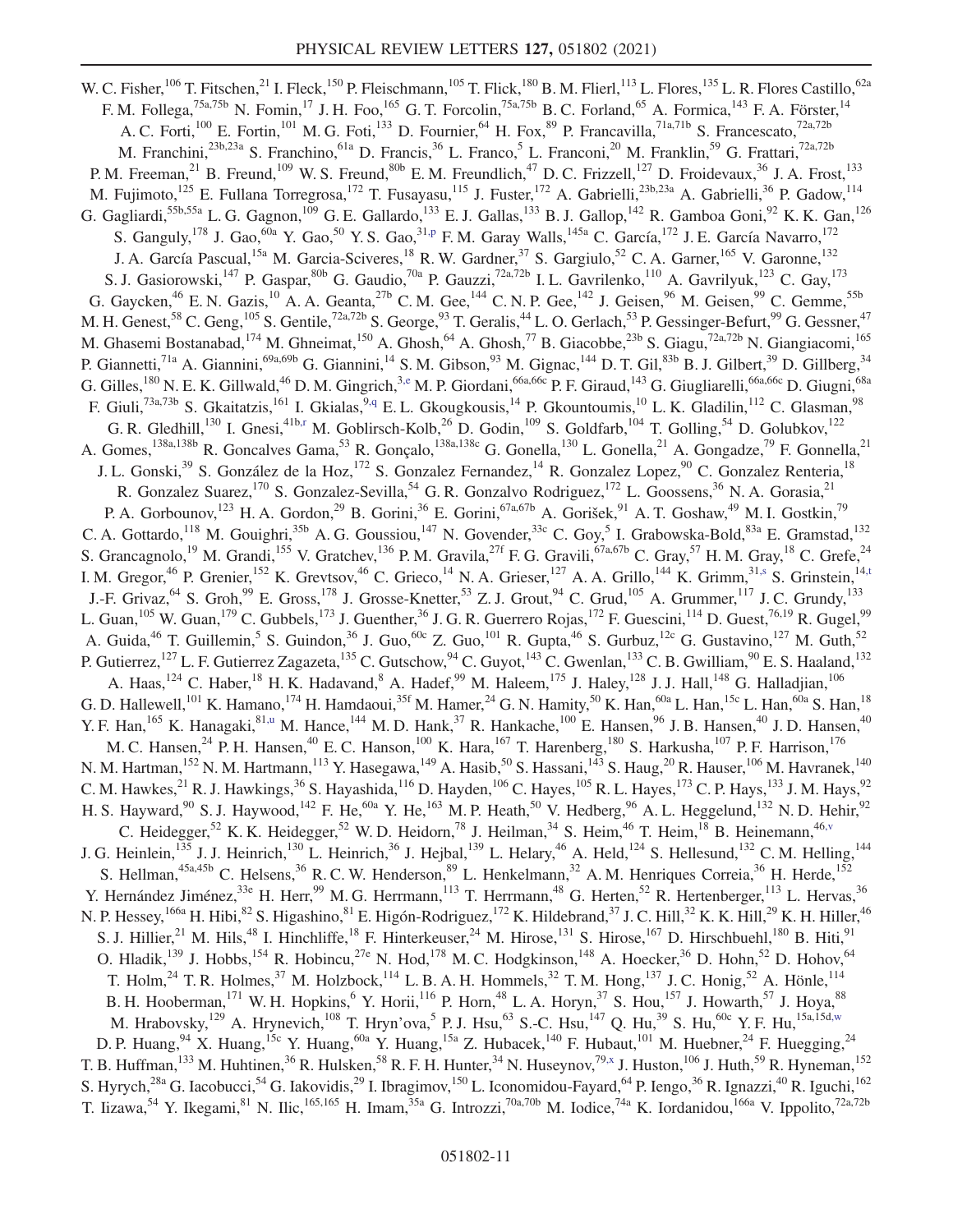<span id="page-12-4"></span><span id="page-12-3"></span><span id="page-12-2"></span><span id="page-12-1"></span><span id="page-12-0"></span>M. F. Isacson,<sup>170</sup> M. Ishino,<sup>162</sup> W. Islam,<sup>128</sup> C. Issever,<sup>19,46</sup> S. Istin,<sup>12c</sup> J. M. Iturbe Ponce,<sup>62a</sup> R. Iuppa,<sup>75a,75b</sup> A. Ivina,<sup>178</sup> J. M. Izen,<sup>43</sup> V. Izzo,<sup>69a</sup> P. Jacka,<sup>139</sup> P. Jackson,<sup>1</sup> R. M. Jacobs,<sup>46</sup> B. P. Jaeger,<sup>151</sup> G. Jäkel,<sup>180</sup> K. B. Jakobi,<sup>99</sup> K. Jakobs,<sup>52</sup> T. Jakoubek,<sup>178</sup> J. Jamieson,<sup>57</sup> K. W. Janas,<sup>83a</sup> R. Jansky,<sup>54</sup> P. A. Janus,<sup>83a</sup> G. Jarlskog,<sup>96</sup> A. E. Jaspan,<sup>90</sup> N. Javadov,<sup>79[,x](#page-21-21)</sup> T. Javůrek,<sup>36</sup> M. Javurkova,<sup>102</sup> F. Jeanneau,<sup>143</sup> L. Jeanty,<sup>130</sup> J. Jejelava,<sup>158a</sup> P. Jenni,<sup>52[,y](#page-21-22)</sup> S. Jézéquel,<sup>5</sup> J. Jia,<sup>154</sup> X. Jia,<sup>59</sup> Z. Jia,<sup>15c</sup> Y. Jiang,<sup>60a</sup> S. Jiggins,<sup>52</sup> F. A. Jimenez Morales,<sup>38</sup> J. Jimenez Pena,<sup>114</sup> S. Jin,<sup>15c</sup> A. Jinaru,<sup>27b</sup> O. Jinnouchi,<sup>163</sup> H. Jivan,<sup>33e</sup> P. Johansson,<sup>148</sup> K. A. Johns,<sup>7</sup> C. A. Johnson,<sup>65</sup> E. Jones,<sup>176</sup> R. W. L. Jones,<sup>89</sup> S. D. Jones,<sup>155</sup> T. J. Jones,<sup>90</sup> J. Jovicevic,<sup>36</sup> X. Ju,<sup>18</sup> J. J. Junggeburth,<sup>114</sup> A. Juste Rozas,<sup>14[,t](#page-21-17)</sup> A. Kaczmarska,<sup>84</sup> M. Kado,<sup>72a,72b</sup> H. Kagan,<sup>126</sup> M. Kagan,<sup>152</sup> A. Kahn,<sup>39</sup> C. Kahra,<sup>99</sup> T. Kaji,<sup>177</sup> E. Kajomovitz,<sup>159</sup> C. W. Kalderon,<sup>29</sup> A. Kaluza,<sup>99</sup> A. Kamenshchikov,<sup>122</sup> M. Kaneda,<sup>162</sup> N. J. Kang, <sup>144</sup> S. Kang, <sup>78</sup> Y. Kano, <sup>116</sup> J. Kanzaki, <sup>81</sup> D. Kar, <sup>33e</sup> K. Karava, <sup>133</sup> M. J. Kareem, <sup>166b</sup> I. Karkanias, <sup>161</sup> S. N. Karpov,<sup>79</sup> Z. M. Karpova,<sup>79</sup> V. Kartvelishvili,<sup>89</sup> A. N. Karyukhin,<sup>122</sup> E. Kasimi,<sup>161</sup> C. Kato,<sup>60d</sup> J. Katzy,<sup>46</sup> K. Kawade,<sup>149</sup> K. Kawagoe,<sup>87</sup> T. Kawaguchi,<sup>116</sup> T. Kawamoto,<sup>143</sup> G. Kawamura,<sup>53</sup> E. F. Kay,<sup>174</sup> F. I. Kaya,<sup>168</sup> S. Kazakos,<sup>14</sup> V. F. Kazanin, <sup>121b,121a</sup> J. M. Keaveney,<sup>33a</sup> R. Keeler, <sup>174</sup> J. S. Keller, <sup>34</sup> D. Kelsey, <sup>155</sup> J. J. Kempster, <sup>21</sup> J. Kendrick, <sup>21</sup> K. E. Kennedy,<sup>39</sup> O. Kepka, <sup>139</sup> S. Kersten, <sup>180</sup> B. P. Kerševan, <sup>91</sup> S. Ketabchi Haghighat, <sup>165</sup> F. Khalil-Zada, <sup>13</sup> M. Khandoga, <sup>143</sup> A. Khanov,<sup>128</sup> A. G. Kharlamov,<sup>121b,121a</sup> T. Kharlamova,<sup>121b,121a</sup> E. E. Khoda,<sup>173</sup> T. J. Khoo,<sup>76,19</sup> G. Khoriauli,<sup>175</sup> E. Khramov,<sup>79</sup> J. Khubua,<sup>158b</sup> S. Kido,<sup>82</sup> M. Kiehn,<sup>36</sup> A. Kilgallon,<sup>130</sup> E. Kim,<sup>163</sup> Y. K. Kim,<sup>37</sup> N. Kimura,<sup>94</sup> A. Kirchhoff,<sup>53</sup> D. Kirchmeier,<sup>48</sup> J. Kirk,<sup>142</sup> A. E. Kiryunin,<sup>114</sup> T. Kishimoto,<sup>162</sup> D. P. Kisliuk,<sup>165</sup> V. Kitali,<sup>46</sup> C. Kitsaki,<sup>10</sup> O. Kivernyk,<sup>24</sup> T. Klapdor-Kleingrothaus,<sup>52</sup> M. Klassen,<sup>61a</sup> C. Klein,<sup>34</sup> L. Klein,<sup>175</sup> M. H. Klein,<sup>105</sup> M. Klein,<sup>90</sup> U. Klein,<sup>90</sup> P. Klimek,<sup>36</sup> A. Klimentov,<sup>29</sup> F. Klimpel,<sup>36</sup> T. Klingl,<sup>24</sup> T. Klioutchnikova,<sup>36</sup> F. F. Klitzner,<sup>113</sup> P. Kluit,<sup>119</sup> S. Kluth,<sup>114</sup> E. Kneringer,<sup>76</sup> A. Knue,<sup>52</sup> D. Kobayashi,<sup>87</sup> M. Kobel,<sup>48</sup> M. Kocian,<sup>152</sup> T. Kodama,<sup>162</sup> P. Kodys,<sup>141</sup> D. M. Koeck,<sup>155</sup> P. T. Koenig,<sup>24</sup> T. Koffas,<sup>34</sup> N. M. Köhler,<sup>36</sup> M. Kolb,<sup>143</sup> I. Koletsou,<sup>5</sup> T. Komarek,<sup>129</sup> K. Köneke,<sup>52</sup> A. X. Y. Kong,<sup>1</sup> T. Kono,<sup>125</sup> V. Konstantinides, <sup>94</sup> N. Konstantinidis, <sup>94</sup> B. Konya, <sup>96</sup> R. Kopeliansky, <sup>65</sup> S. Koperny, <sup>83a</sup> K. Korcyl, <sup>84</sup> K. Kordas, <sup>161</sup> G. Koren,<sup>160</sup> A. Korn,<sup>94</sup> I. Korolkov,<sup>14</sup> E. V. Korolkova,<sup>148</sup> N. Korotkova,<sup>112</sup> O. Kortner,<sup>114</sup> S. Kortner,<sup>114</sup> V. V. Kostyukhin,<sup>148,164</sup> A. Kotsokechagia,<sup>64</sup> A. Kotwal,<sup>49</sup> A. Koulouris,<sup>10</sup> A. Kourkoumeli-Charalampidi,<sup>70a,70b</sup> C. Kourkoumelis, <sup>9</sup> E. Kourlitis, <sup>6</sup> R. Kowalewski,<sup>174</sup> W. Kozanecki,<sup>143</sup> A. S. Kozhin,<sup>122</sup> V. A. Kramarenko,<sup>112</sup> G. Kramberger,<sup>91</sup> D. Krasnopevtsev,<sup>60a</sup> M. W. Krasny,<sup>134</sup> A. Krasznahorkay,<sup>36</sup> J. A. Kremer,<sup>99</sup> J. Kretzschmar,<sup>90</sup> K. Kreul,<sup>19</sup> P. Krieger,<sup>165</sup> F. Krieter,<sup>113</sup> S. Krishnamurthy,<sup>102</sup> A. Krishnan,<sup>61b</sup> M. Krivos,<sup>141</sup> K. Krizka,<sup>18</sup> K. Kroeninger,<sup>47</sup> H. Kroha,<sup>114</sup> J. Kroll,<sup>139</sup> J. Kroll,<sup>135</sup> K. S. Krowpman,<sup>106</sup> U. Kruchonak,<sup>79</sup> H. Krüger,<sup>24</sup> N. Krumnack,<sup>78</sup> M. C. Kruse,<sup>49</sup> J. A. Krzysiak,<sup>84</sup> A. Kubota,<sup>163</sup> O. Kuchinskaia,<sup>164</sup> S. Kuday,<sup>4b</sup> D. Kuechler,<sup>46</sup> J. T. Kuechler,<sup>46</sup> S. Kuehn,<sup>36</sup> T. Kuhl,<sup>46</sup> V. Kukhtin,<sup>79</sup> Y. Kulchitsky,<sup>107[,z](#page-21-23)</sup> S. Kuleshov,<sup>145b</sup> Y. P. Kulinich,<sup>171</sup> M. Kumar,<sup>33e</sup> M. Kuna,<sup>58</sup> A. Kupco,<sup>139</sup> T. Kupfer,<sup>47</sup> O. Kuprash,<sup>52</sup> H. Kurashige,<sup>82</sup> L. L. Kurchaninov,<sup>166a</sup> Y. A. Kurochkin,<sup>107</sup> A. Kurova,<sup>111</sup> M. G. Kurth,<sup>15a,15d</sup> E. S. Kuwertz,<sup>36</sup> M. Kuze,<sup>163</sup> A. K. Kvam,<sup>147</sup> J. Kvita,<sup>129</sup> T. Kwan,<sup>103</sup> C. Lacasta,<sup>172</sup> F. Lacava,<sup>72a,72b</sup> D. P. J. Lack,<sup>100</sup> H. Lacker,<sup>19</sup> D. Lacour,<sup>134</sup> E. Ladygin,<sup>79</sup> R. Lafaye,<sup>5</sup> B. Laforge,<sup>134</sup> T. Lagouri,<sup>145c</sup> S. Lai,<sup>53</sup> I. K. Lakomiec,<sup>83a</sup> J. E. Lambert,<sup>127</sup> S. Lammers,<sup>65</sup> W. Lampl,<sup>7</sup> C. Lampoudis, <sup>161</sup> E. Lançon,<sup>29</sup> U. Landgraf,<sup>52</sup> M. P. J. Landon,<sup>92</sup> V. S. Lang,<sup>52</sup> J. C. Lange,<sup>53</sup> R. J. Langenberg,<sup>102</sup> A. J. Lankford,<sup>169</sup> F. Lanni,<sup>29</sup> K. Lantzsch,<sup>24</sup> A. Lanza,<sup>70a</sup> A. Lapertosa,<sup>55b,55a</sup> J. F. Laporte,<sup>143</sup> T. Lari,<sup>68a</sup> F. Lasagni Manghi,<sup>23b,23a</sup> M. Lassnig,<sup>36</sup> V. Latonova,<sup>139</sup> T. S. Lau,<sup>62a</sup> A. Laudrain,<sup>99</sup> A. Laurier,<sup>34</sup> M. Lavorgna,<sup>69a,69b</sup> S. D. Lawlor,<sup>93</sup> M. Lazzaroni,<sup>68a,68b</sup> B. Le,<sup>100</sup> A. Lebedev,<sup>78</sup> M. LeBlanc,<sup>7</sup> T. LeCompte,<sup>6</sup> F. Ledroit-Guillon,<sup>58</sup> A. C. A. Lee, $^{94}$  C. A. Lee, $^{29}$  G. R. Lee, $^{17}$  L. Lee, $^{59}$  S. C. Lee, $^{157}$  S. Lee, $^{78}$  B. Lefebvre, $^{166a}$  H. P. Lefebvre, $^{93}$  M. Lefebvre, $^{174}$ C. Leggett,<sup>18</sup> K. Lehmann,<sup>151</sup> N. Lehmann,<sup>20</sup> G. Lehmann Miotto,<sup>36</sup> W. A. Leight,<sup>46</sup> A. Leisos,<sup>16[1,aa](#page-21-24)</sup> M. A. L. Leite,<sup>80c</sup> C. E. Leitgeb,<sup>113</sup> R. Leitner,<sup>141</sup> K. J. C. Leney,<sup>42</sup> T. Lenz,<sup>24</sup> S. Leone,<sup>71a</sup> C. Leonidopoulos,<sup>50</sup> A. Leopold,<sup>134</sup> C. Leroy,<sup>109</sup> R. Les,<sup>106</sup> C. G. Lester,<sup>32</sup> M. Levchenko,<sup>136</sup> J. Levêque,<sup>5</sup> D. Levin,<sup>105</sup> L. J. Levinson,<sup>178</sup> D. J. Lewis,<sup>21</sup> B. Li,<sup>15b</sup> B. Li,<sup>105</sup>  $C$ -Q. Li, $^{60c,60d}$  F. Li, $^{60c}$  H. Li, $^{60a}$  H. Li, $^{60b}$  J. Li, $^{60c}$  K. Li, $^{147}$  L. Li, $^{60c}$  M. Li, $^{15a,15d}$  Q. Y. Li, $^{60a}$  S. Li, $^{60d,60c,bb}$  $^{60d,60c,bb}$  $^{60d,60c,bb}$  X. Li, $^{46}$  Y. Li, $^{46}$ Z. Li, $^{60b}$  Z. Li, $^{133}$  Z. Li, $^{103}$  Z. Li, $^{90}$  Z. Liang, $^{15a}$  M. Liberatore, $^{46}$  B. Liberti, $^{73a}$  K. Lie, $^{62c}$  C. Y. Lin, $^{32}$  K. Lin, $^{106}$  R. A. Linck, $^{65}$ R. E. Lindley, <sup>7</sup> J. H. Lindon, <sup>21</sup> A. Linss, <sup>46</sup> A. L. Lionti, <sup>54</sup> E. Lipeles, <sup>135</sup> A. Lipniacka, <sup>17</sup> T. M. Liss, <sup>171[,cc](#page-21-26)</sup> A. Lister, <sup>173</sup> J. D. Little,<sup>8</sup> B. Liu,<sup>78</sup> B. X. Liu,<sup>151</sup> J. B. Liu,<sup>60a</sup> J. K. K. Liu,<sup>37</sup> K. Liu,<sup>60d,60c</sup> M. Liu,<sup>60a</sup> M. Y. Liu,<sup>60a</sup> P. Liu,<sup>15a</sup> X. Liu,<sup>60a</sup> Y. Liu,<sup>46</sup> Y. Liu,<sup>15a,15d</sup> Y. L. Liu,<sup>105</sup> Y. W. Liu,<sup>60a</sup> M. Livan,<sup>70a,70b</sup> A. Lleres,<sup>58</sup> J. Llorente Merino,<sup>151</sup> S. L. Lloyd,<sup>92</sup> E. M. Lobodzinska, $^{46}$  P. Loch, $^7$  S. Loffredo, $^{73a,73b}$  T. Lohse, $^{19}$  K. Lohwasser, $^{148}$  M. Lokajicek, $^{139}$  J. D. Long, $^{171}$  R. E. Long, $^{89}$ I. Longarini,<sup>72a,72b</sup> L. Longo,<sup>36</sup> R. Longo,<sup>171</sup> I. Lopez Paz,<sup>100</sup> A. Lopez Solis,<sup>148</sup> J. Lorenz,<sup>113</sup> N. Lorenzo Martinez,<sup>5</sup> A. M. Lory, <sup>113</sup> A. Lösle, <sup>52</sup> X. Lou, <sup>45a, 45b</sup> X. Lou, <sup>15a</sup> A. Lounis, <sup>64</sup> J. Love, <sup>6</sup> P. A. Love, <sup>89</sup> J. J. Lozano Bahilo, <sup>172</sup> M. Lu, <sup>60a</sup> S. Lu,<sup>135</sup> Y. J. Lu,<sup>63</sup> H. J. Lubatti,<sup>147</sup> C. Luci,<sup>72a,72b</sup> F. L. Lucio Alves,<sup>15c</sup> A. Lucotte,<sup>58</sup> F. Luehring,<sup>65</sup> I. Luise,<sup>154</sup>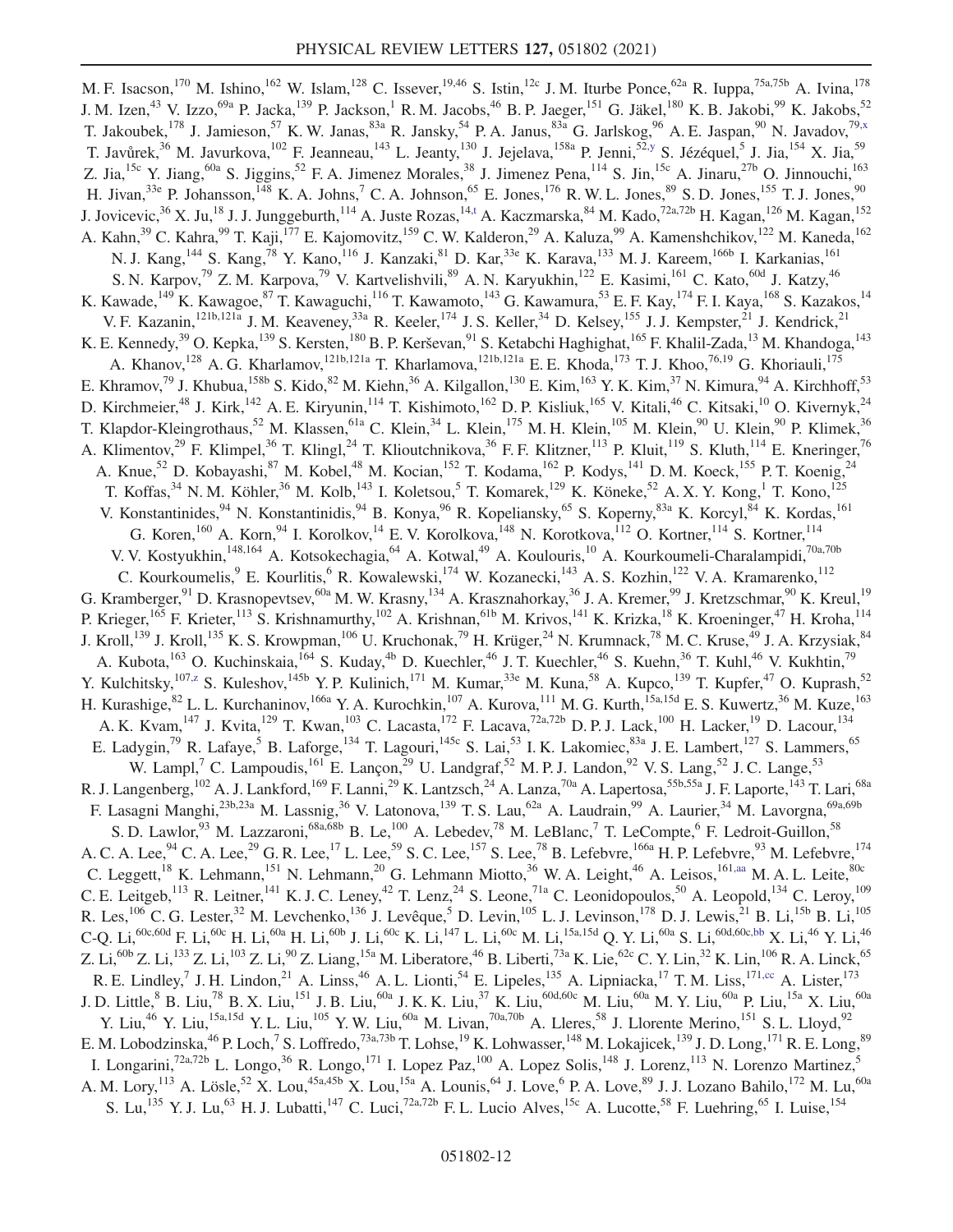<span id="page-13-2"></span><span id="page-13-1"></span><span id="page-13-0"></span>L. Luminari,<sup>72a</sup> B. Lund-Jensen,<sup>153</sup> N. A. Luongo,<sup>130</sup> M. S. Lutz,<sup>160</sup> D. Lynn,<sup>29</sup> H. Lyons,<sup>90</sup> R. Lysak,<sup>139</sup> E. Lytken,<sup>96</sup> F. Lyu,<sup>15a</sup> V. Lyubushkin,<sup>79</sup> T. Lyubushkina,<sup>79</sup> H. Ma,<sup>29</sup> L. L. Ma,<sup>60b</sup> Y. Ma,<sup>94</sup> D. M. Mac Donell,<sup>174</sup> G. Maccarrone,<sup>51</sup> C. M. Macdonald, $^{148}$  J. C. MacDonald, $^{148}$  J. Machado Miguens, $^{135}$  R. Madar, $^{38}$  W. F. Mader, $^{48}$ M. Madugoda Ralalage Don,<sup>128</sup> N. Madysa,<sup>48</sup> J. Maeda,<sup>82</sup> T. Maeno,<sup>29</sup> M. Maerker,<sup>48</sup> V. Magerl,<sup>52</sup> J. Magro,<sup>66a,66[c,dd](#page-21-27)</sup> D. J. Mahon,<sup>39</sup> C. Maidantchik,<sup>80b</sup> A. Maio,<sup>138a,138b,138d</sup> K. Maj,<sup>83a</sup> O. Majersky,<sup>28a</sup> S. Majewski,<sup>130</sup> N. Makovec,<sup>64</sup> B. Malaescu,<sup>134</sup> Pa. Malecki, <sup>84</sup> V. P. Maleev, <sup>136</sup> F. Malek, <sup>58</sup> D. Malito, <sup>41b, 41a</sup> U. Mallik, <sup>77</sup> C. Malone, <sup>32</sup> S. Maltezos, <sup>10</sup> S. Malyukov,<sup>79</sup> J. Mamuzic,<sup>172</sup> G. Mancini,<sup>51</sup> J. P. Mandalia,<sup>92</sup> I. Mandić,<sup>91</sup> L. Manhaes de Andrade Filho,<sup>80a</sup> I. M. Maniatis,<sup>161</sup> J. Manjarres Ramos,<sup>48</sup> K. H. Mankinen,<sup>96</sup> A. Mann,<sup>113</sup> A. Manousos,<sup>76</sup> B. Mansoulie,<sup>143</sup> I. Manthos,<sup>161</sup> S. Manzoni,<sup>119</sup> A. Marantis,<sup>161</sup> L. Marchese,<sup>133</sup> G. Marchiori,<sup>134</sup> M. Marcisovsky,<sup>139</sup> L. Marcoccia,<sup>73a,73b</sup> C. Marcon,<sup>96</sup> M. Marjanovic,<sup>127</sup> Z. Marshall,<sup>18</sup> M. U. F. Martensson,<sup>170</sup> S. Marti-Garcia,<sup>172</sup> T. A. Martin,<sup>176</sup> V. J. Martin,<sup>50</sup> B. Martin dit Latour,<sup>17</sup> L. Martinelli,<sup>74a,74b</sup> M. Martinez,<sup>14[,t](#page-21-17)</sup> P. Martinez Agullo,<sup>172</sup> V. I. Martinez Outschoorn,<sup>102</sup> S. Martin-Haugh,<sup>142</sup> V. S. Martoiu,<sup>27b</sup> A. C. Martyniuk,<sup>94</sup> A. Marzin,<sup>36</sup> S. R. Maschek,<sup>114</sup> L. Masetti,<sup>99</sup> T. Mashimo,<sup>162</sup> R. Mashinistov,<sup>110</sup> J. Masik,<sup>100</sup> A. L. Maslennikov,<sup>121b,121a</sup> L. Massa,<sup>23b,23a</sup> P. Massarotti,<sup>69a,69b</sup> P. Mastrandrea,<sup>71a,71b</sup> A. Mastroberardino, <sup>41b,41a</sup> T. Masubuchi, <sup>162</sup> D. Matakias, <sup>29</sup> T. Mathisen, <sup>170</sup> A. Matic, <sup>113</sup> N. Matsuzawa, <sup>162</sup> J. Maurer, <sup>27b</sup> B. Maček,<sup>91</sup> D. A. Maximov,<sup>121b,121a</sup> R. Mazini,<sup>157</sup> I. Maznas,<sup>161</sup> S. M. Mazza,<sup>144</sup> C. Mc Ginn,<sup>29</sup> J. P. Mc Gowan,<sup>103</sup> S. P. Mc Kee,<sup>105</sup> T. G. McCarthy,<sup>114</sup> W. P. McCormack,<sup>18</sup> E. F. McDonald,<sup>104</sup> A. E. McDougall,<sup>119</sup> J. A. Mcfayden,<sup>18</sup> G. Mchedlidze,<sup>158b</sup> M. A. McKay,<sup>42</sup> K. D. McLean,<sup>174</sup> S. J. McMahon,<sup>142</sup> P. C. McNamara,<sup>104</sup> C. J. McNicol,<sup>176</sup> R. A. McPherson,<sup>17[4,m](#page-21-10)</sup> J. E. Mdhluli,<sup>33e</sup> Z. A. Meadows,<sup>102</sup> S. Meehan,<sup>36</sup> T. Megy,<sup>38</sup> S. Mehlhase,<sup>113</sup> A. Mehta,<sup>90</sup> B. Meirose,<sup>43</sup> D. Melini,<sup>159</sup> B. R. Mellado Garcia,<sup>33e</sup> F. Meloni,<sup>46</sup> A. Melzer,<sup>24</sup> E. D. Mendes Gouveia,<sup>138a,138e</sup> A. M. Mendes Jacques Da Costa, <sup>21</sup> H. Y. Meng, <sup>165</sup> L. Meng, <sup>36</sup> S. Menke, <sup>114</sup> E. Meoni, <sup>41b, 41a</sup> S. Mergelmeyer, <sup>19</sup> S. A. M. Merkt,<sup>137</sup> C. Merlassino,<sup>133</sup> P. Mermod,<sup>54</sup> L. Merola,<sup>69a,69b</sup> C. Meroni,<sup>68a</sup> G. Merz,<sup>105</sup> O. Meshkov,<sup>112,110</sup> J. K. R. Meshreki,<sup>150</sup> J. Metcalfe, <sup>6</sup> A. S. Mete, <sup>6</sup> C. Meyer, <sup>65</sup> J-P. Meyer, <sup>143</sup> M. Michetti, <sup>19</sup> R. P. Middleton, <sup>142</sup> L. Mijović, <sup>50</sup> G. Mikenberg, <sup>178</sup> M. Mikestikova, <sup>139</sup> M. Mikuž, <sup>91</sup> H. Mildner, <sup>148</sup> A. Milic, <sup>165</sup> C. D. Milke, <sup>42</sup> D. W. Miller, <sup>37</sup> L. S. Miller, <sup>34</sup> A. Milov,<sup>178</sup> D. A. Milstead,<sup>45a,45b</sup> A. A. Minaenko,<sup>122</sup> I. A. Minashvili,<sup>158b</sup> L. Mince,<sup>57</sup> A. I. Mincer,<sup>124</sup> B. Mindur,<sup>83a</sup> M. Mineev,<sup>79</sup> Y. Minegishi,<sup>162</sup> Y. Mino,<sup>85</sup> L. M. Mir,<sup>14</sup> M. Mironova,<sup>133</sup> T. Mitani,<sup>177</sup> J. Mitrevski,<sup>113</sup> V. A. Mitsou,<sup>172</sup> M. Mittal,<sup>60c</sup> O. Miu,<sup>165</sup> A. Miucci,<sup>20</sup> P. S. Miyagawa,<sup>92</sup> A. Mizukami,<sup>81</sup> J. U. Mjörnmark,<sup>96</sup> T. Mkrtchyan,<sup>61a</sup> M. Mlynarikova,<sup>120</sup> T. Moa,<sup>45a,45b</sup> S. Mobius,<sup>53</sup> K. Mochizuki,<sup>109</sup> P. Moder,<sup>46</sup> P. Mogg,<sup>113</sup> S. Mohapatra,<sup>39</sup> G. Mokgatitswane,<sup>33e</sup> B. Mondal,<sup>150</sup> S. Mondal,<sup>140</sup> K. Mönig,<sup>46</sup> E. Monnier,<sup>101</sup> A. Montalbano,<sup>151</sup> J. Montejo Berlingen,<sup>36</sup> M. Montella, <sup>94</sup> F. Monticelli, <sup>88</sup> N. Morange, <sup>64</sup> A. L. Moreira De Carvalho, <sup>138a</sup> M. Moreno Llácer, <sup>172</sup> C. Moreno Martinez, <sup>14</sup> P. Morettini,<sup>55b</sup> M. Morgenstern,<sup>159</sup> S. Morgenstern,<sup>176</sup> D. Mori,<sup>151</sup> M. Morii,<sup>59</sup> M. Morinaga,<sup>177</sup> V. Morisbak,<sup>132</sup> A. K. Morley,<sup>36</sup> A. P. Morris,<sup>94</sup> L. Morvaj,<sup>36</sup> P. Moschovakos,<sup>36</sup> B. Moser,<sup>119</sup> M. Mosidze,<sup>158b</sup> T. Moskalets,<sup>143</sup> P. Moskvitina, <sup>118</sup> J. Moss, <sup>31[,ee](#page-21-28)</sup> E. J. W. Moyse, <sup>102</sup> S. Muanza, <sup>101</sup> J. Mueller, <sup>137</sup> D. Muenstermann, <sup>89</sup> G. A. Mullier, <sup>96</sup> J. J. Mullin,<sup>135</sup> D. P. Mungo,<sup>68a,68b</sup> J. L. Munoz Martinez,<sup>14</sup> F. J. Munoz Sanchez,<sup>100</sup> P. Murin,<sup>28b</sup> W. J. Murray,<sup>176,142</sup> A. Murrone,<sup>68a,68b</sup> J. M. Muse,<sup>127</sup> M. Muškinja,<sup>18</sup> C. Mwewa,<sup>33a</sup> A. G. Myagkov,<sup>12[2,j](#page-21-7)</sup> A. A. Myers,<sup>137</sup> G. Myers,<sup>65</sup> J. Myers,<sup>130</sup> M. Myska,<sup>140</sup> B. P. Nachman,<sup>18</sup> O. Nackenhorst,<sup>47</sup> A. Nag Nag,<sup>48</sup> K. Nagai,<sup>133</sup> K. Nagano,<sup>81</sup> J. L. Nagle,<sup>29</sup> E. Nagy,<sup>101</sup> A. M. Nairz,<sup>36</sup> Y. Nakahama,<sup>116</sup> K. Nakamura,<sup>81</sup> H. Nanjo,<sup>131</sup> F. Napolitano,<sup>61a</sup> R. F. Naranjo Garcia,<sup>46</sup> R. Narayan,<sup>42</sup> I. Naryshkin,<sup>136</sup> M. Naseri,<sup>34</sup> T. Naumann,<sup>46</sup> G. Navarro,<sup>22a</sup> J. Navarro-Gonzalez,<sup>172</sup> P. Y. Nechaeva,<sup>110</sup> F. Nechansky,<sup>46</sup> T. J. Neep,<sup>21</sup> A. Negri,<sup>70a,70b</sup> M. Negrini,<sup>23b</sup> C. Nellist,<sup>118</sup> C. Nelson,<sup>103</sup> M. E. Nelson,<sup>45a,45b</sup> S. Nemecek,<sup>139</sup> M. Nessi,<sup>3[6,ff](#page-21-29)</sup> M. S. Neubauer,<sup>171</sup> F. Neuhaus,<sup>99</sup> M. Neumann,<sup>180</sup> R. Newhouse,<sup>173</sup> P. R. Newman,<sup>21</sup> C. W. Ng,<sup>137</sup> Y. S. Ng,<sup>19</sup> Y. W. Y. Ng, <sup>169</sup> B. Ngair,<sup>35f</sup> H. D. N. Nguyen,<sup>101</sup> T. Nguyen Manh,<sup>109</sup> E. Nibigira,<sup>38</sup> R. B. Nickerson,<sup>133</sup> R. Nicolaidou,<sup>143</sup> D. S. Nielsen,<sup>40</sup> J. Nielsen,<sup>144</sup> M. Niemeyer,<sup>53</sup> N. Nikiforou,<sup>11</sup> V. Nikolaenko,<sup>122[,j](#page-21-7)</sup> I. Nikolic-Audit,<sup>134</sup> K. Nikolopoulos,<sup>21</sup> P. Nilsson,<sup>29</sup> H. R. Nindhito,<sup>54</sup> A. Nisati,<sup>72a</sup> N. Nishu,<sup>60c</sup> R. Nisius,<sup>114</sup> I. Nitsche,<sup>47</sup> T. Nitta,<sup>177</sup> T. Nobe,<sup>162</sup> D. L. Noel,<sup>32</sup> Y. Noguchi, <sup>85</sup> I. Nomidis, <sup>134</sup> M. A. Nomura, <sup>29</sup> R. R. B. Norisam, <sup>94</sup> J. Novak, <sup>91</sup> T. Novak, <sup>91</sup> O. Novgorodova, <sup>48</sup> R. Novotny,<sup>117</sup> L. Nozka,<sup>129</sup> K. Ntekas,<sup>169</sup> E. Nurse,<sup>94</sup> F. G. Oakham,<sup>34[,e](#page-21-2)</sup> J. Ocariz,<sup>134</sup> A. Ochi,<sup>82</sup> I. Ochoa,<sup>138a</sup> J. P. Ochoa-Ricoux, <sup>145a</sup> K. O'Connor,<sup>26</sup> S. Oda,<sup>87</sup> S. Odaka,<sup>81</sup> S. Oerdek,<sup>53</sup> A. Ogrodnik,<sup>83a</sup> A. Oh,<sup>100</sup> C. C. Ohm,<sup>153</sup> H. Oide,<sup>163</sup> R. Oishi,<sup>162</sup> M. L. Ojeda,<sup>165</sup> Y. Okazaki,<sup>85</sup> M. W. O'Keefe,<sup>90</sup> Y. Okumura,<sup>162</sup> A. Olariu,<sup>27b</sup> L. F. Oleiro Seabra, <sup>138a</sup> S. A. Olivares Pino, <sup>145a</sup> D. Oliveira Damazio, <sup>29</sup> J. L. Oliver, <sup>1</sup> M. J. R. Olsson, <sup>169</sup> A. Olszewski, <sup>84</sup> J. Olszowska,  $84$  Ö. O. Öncel,  $24$  D. C. O'Neil,  $151$  A. P. O'neill,  $133$  A. Onofre,  $138a,138e$  P. U. E. Onyisi,  $11$  H. Oppen,  $132$ R. G. Oreamuno Madriz,<sup>120</sup> M. J. Oreglia,<sup>37</sup> G. E. Orellana,<sup>88</sup> D. Orestano,<sup>74a,74b</sup> N. Orlando,<sup>14</sup> R. S. Orr,<sup>165</sup> V. O'Shea,<sup>57</sup>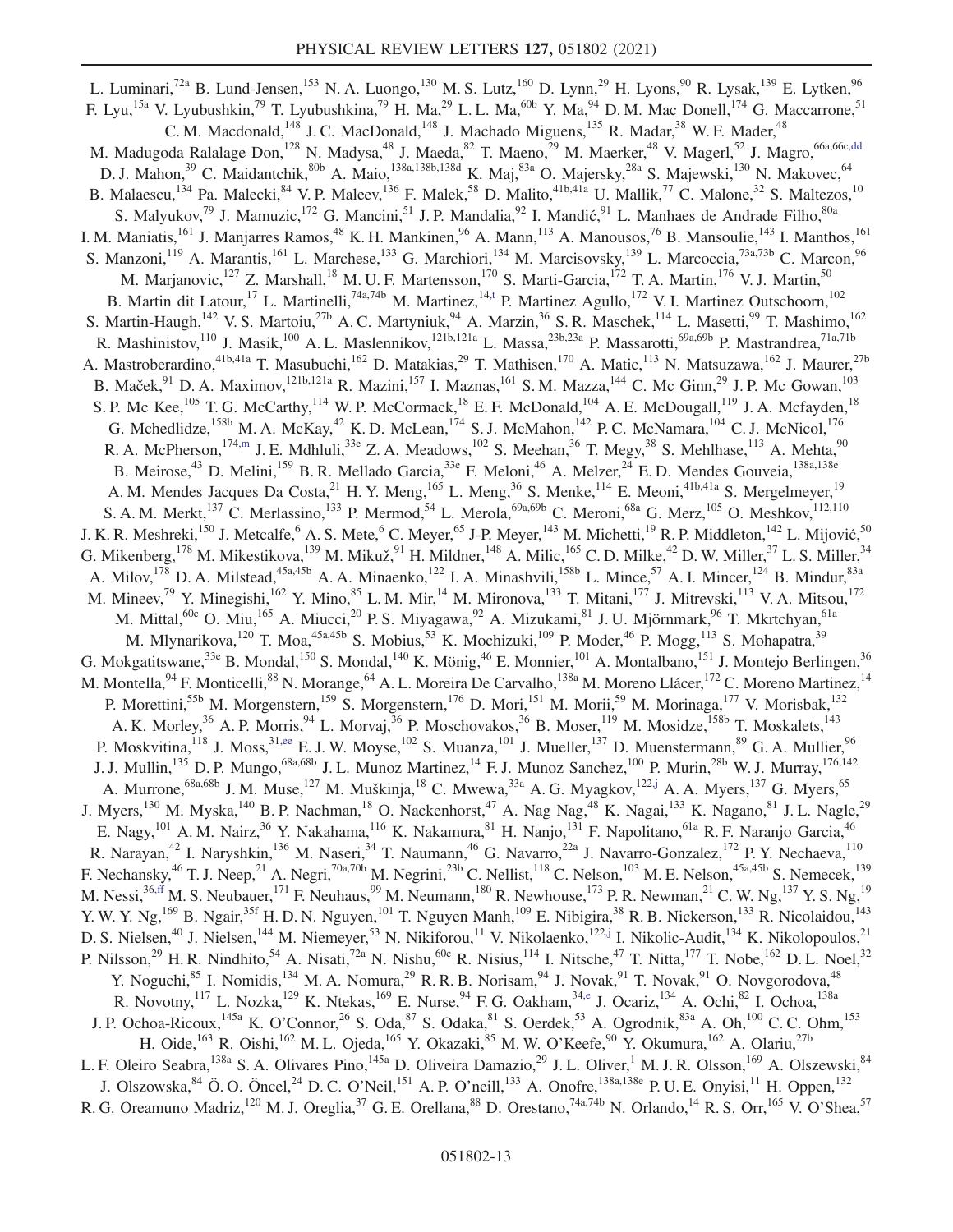R. Ospanov, <sup>60a</sup> G. Otero y Garzon, <sup>30</sup> H. Otono, <sup>87</sup> P. S. Ott, <sup>61a</sup> G. J. Ottino, <sup>18</sup> M. Ouchrif, <sup>35e</sup> J. Ouellette, <sup>29</sup> F. Ould-Saada, <sup>132</sup> A. Ouraou,  $^{143,a}$  $^{143,a}$  $^{143,a}$  Q. Ouyang,  $^{15a}$  M. Owen,  $^{57}$  R. E. Owen,  $^{142}$  V. E. Ozcan,  $^{12c}$  N. Ozturk,  $^{8}$  J. Pacalt,  $^{129}$  H. A. Pacey,  $^{32}$ K. Pachal,<sup>49</sup> A. Pacheco Pages,<sup>14</sup> C. Padilla Aranda,<sup>14</sup> S. Pagan Griso,<sup>18</sup> G. Palacino,<sup>65</sup> S. Palazzo,<sup>50</sup> S. Palestini,<sup>36</sup> M. Palka, 83b P. Palni, 83a D. K. Panchal, <sup>11</sup> C. E. Pandini, <sup>54</sup> J. G. Panduro Vazquez, <sup>93</sup> P. Pani, <sup>46</sup> G. Panizzo, <sup>66a, 66c</sup> L. Paolozzi, <sup>54</sup> C. Papadatos,<sup>109</sup> S. Parajuli,<sup>42</sup> A. Paramonov,<sup>6</sup> C. Paraskevopoulos,<sup>10</sup> D. Paredes Hernandez,<sup>62b</sup> S. R. Paredes Saenz,<sup>133</sup> B. Parida, <sup>178</sup> T. H. Park, <sup>165</sup> A. J. Parker, <sup>31</sup> M. A. Parker, <sup>32</sup> F. Parodi, <sup>55b, 55a</sup> E. W. Parrish, <sup>120</sup> J. A. Parsons, <sup>39</sup> U. Parzefall, <sup>52</sup> L. Pascual Dominguez,<sup>134</sup> V. R. Pascuzzi,<sup>18</sup> J. M. P. Pasner,<sup>144</sup> F. Pasquali,<sup>119</sup> E. Pasqualucci,<sup>72a</sup> S. Passaggio,<sup>55b</sup> F. Pastore,<sup>93</sup> P. Pasuwan,<sup>45a,45b</sup> J. R. Pater,<sup>100</sup> A. Pathak,<sup>17[9,h](#page-21-5)</sup> J. Patton,<sup>90</sup> T. Pauly,<sup>36</sup> J. Pearkes,<sup>152</sup> M. Pedersen,<sup>132</sup> L. Pedraza Diaz,<sup>118</sup> R. Pedro,  $^{138a}$  T. Peiffer,  $^{53}$  S. V. Peleganchuk,  $^{121b,121a}$  O. Penc,  $^{139}$  C. Peng,  $^{62b}$  H. Peng,  $^{60a}$  B. S. Peralva,  $^{80a}$  M. M. Perego,  $^{64}$ A. P. Pereira Peixoto,<sup>138a</sup> L. Pereira Sanchez,<sup>45a,45b</sup> D. V. Perepelitsa,<sup>29</sup> E. Perez Codina,<sup>166a</sup> L. Perini,<sup>68a,68b</sup> H. Pernegger,<sup>36</sup><br>A. P. Pereira Peixoto,<sup>138a</sup> L. Pereira Sanchez,<sup>45a,45b</sup> D. V. Perepelitsa,<sup>29</sup> S. Perrella,<sup>36</sup> A. Perrevoort,<sup>119</sup> K. Peters,<sup>46</sup> R. F. Y. Peters,<sup>100</sup> B. A. Petersen,<sup>36</sup> T. C. Petersen,<sup>40</sup> E. Petit,<sup>101</sup> V. Petousis,<sup>140</sup> C. Petridou,<sup>161</sup> P. Petroff,<sup>64</sup> F. Petrucci,<sup>74a,74b</sup> M. Pettee,<sup>181</sup> N. E. Pettersson,<sup>102</sup> K. Petukhova,<sup>141</sup> A. Peyaud,<sup>143</sup> R. Pezoa,<sup>145d</sup> L. Pezzotti,<sup>70a,70b</sup> G. Pezzullo,<sup>181</sup> T. Pham,<sup>104</sup> P.W. Phillips,<sup>142</sup> M.W. Phipps,<sup>171</sup> G. Piacquadio,<sup>154</sup> E. Pianori,<sup>18</sup> A. Picazio,<sup>102</sup> R. Piegaia,<sup>30</sup> D. Pietreanu,<sup>27b</sup> J. E. Pilcher,<sup>37</sup> A. D. Pilkington,<sup>100</sup> M. Pinamonti,<sup>66a,66c</sup> J. L. Pinfold,<sup>3</sup> C. Pitman Donaldson, <sup>94</sup> L. Pizzimento, <sup>73a, 73b</sup> A. Pizzini, <sup>119</sup> M.-A. Pleier, <sup>29</sup> V. Plesanovs, <sup>52</sup> V. Pleskot, <sup>141</sup> E. Plotnikova, <sup>79</sup> P. Podberezko,<sup>121b,121a</sup> R. Poettgen,<sup>96</sup> R. Poggi,<sup>54</sup> L. Poggioli,<sup>134</sup> I. Pogrebnyak,<sup>106</sup> D. Pohl,<sup>24</sup> I. Pokharel,<sup>53</sup> G. Polesello,<sup>70a</sup> A. Poley, <sup>151,166a</sup> A. Policicchio,<sup>72a,72b</sup> R. Polifka, <sup>141</sup> A. Polini,<sup>23b</sup> C. S. Pollard,<sup>46</sup> V. Polychronakos,<sup>29</sup> D. Ponomarenko,<sup>111</sup> L. Pontecorvo,<sup>36</sup> S. Popa,<sup>27a</sup> G. A. Popeneciu,<sup>27d</sup> L. Portales,<sup>5</sup> D. M. Portillo Quintero,<sup>58</sup> S. Pospisil,<sup>140</sup> P. Postolache,<sup>27c</sup> K. Potamianos,<sup>133</sup> I. N. Potrap,<sup>79</sup> C. J. Potter,<sup>32</sup> H. Potti,<sup>11</sup> T. Poulsen,<sup>96</sup> J. Poveda,<sup>172</sup> T. D. Powell,<sup>148</sup> G. Pownall,<sup>46</sup> M. E. Pozo Astigarraga,<sup>36</sup> A. Prades Ibanez,<sup>172</sup> P. Pralavorio,<sup>101</sup> M. M. Prapa,<sup>44</sup> S. Prell,<sup>78</sup> D. Price,<sup>100</sup> M. Primavera,<sup>67a</sup> M. L. Proffitt,<sup>147</sup> N. Proklova,<sup>111</sup> K. Prokofiev,<sup>62c</sup> F. Prokoshin,<sup>79</sup> S. Protopopescu,<sup>29</sup> J. Proudfoot,<sup>6</sup> M. Przybycien,<sup>83a</sup> D. Pudzha,  $^{136}$  A. Puri,  $^{171}$  P. Puzo,  $^{64}$  D. Pyatiizbyantseva,  $^{111}$  J. Qian,  $^{105}$  Y. Qin,  $^{100}$  A. Quadt,  $^{53}$  M. Queitsch-Maitland,  $^{36}$ G. Rabanal Bolanos,<sup>59</sup> M. Racko,<sup>28a</sup> F. Ragusa,<sup>68a,68b</sup> G. Rahal,<sup>97</sup> J. A. Raine,<sup>54</sup> S. Rajagopalan,<sup>29</sup> K. Ran,<sup>15a,15d</sup> D. F. Rassloff,  $61a$  D. M. Rauch,  $46$  S. Rave,  $99$  B. Ravina,  $57$  I. Ravinovich,  $178$  M. Raymond,  $36$  A. L. Read,  $132$  N. P. Readioff,  $148$ M. Reale, <sup>67a, 67b</sup> D. M. Rebuzzi,<sup>70a, 70b</sup> G. Redlinger,<sup>29</sup> K. Reeves,<sup>43</sup> D. Reikher, <sup>160</sup> A. Reiss, <sup>99</sup> A. Rej, <sup>150</sup> C. Rembser, <sup>36</sup> A. Renardi,<sup>46</sup> M. Renda,<sup>27b</sup> M. B. Rendel,<sup>114</sup> A. G. Rennie,<sup>57</sup> S. Resconi,<sup>68a</sup> E. D. Resseguie,<sup>18</sup> S. Rettie,<sup>94</sup> B. Reynolds,<sup>126</sup> E. Reynolds,<sup>21</sup> O. L. Rezanova,<sup>121b,121a</sup> P. Reznicek,<sup>141</sup> E. Ricci,<sup>75a,75b</sup> R. Richter,<sup>114</sup> S. Richter,<sup>46</sup> E. Richter-Was,<sup>83b</sup> M. Ridel,<sup>134</sup> P. Rieck,<sup>114</sup> O. Rifki,<sup>46</sup> M. Rijssenbeek,<sup>154</sup> A. Rimoldi,<sup>70a,70b</sup> M. Rimoldi,<sup>46</sup> L. Rinaldi,<sup>23b</sup> T. T. Rinn,<sup>171</sup> G. Ripellino,<sup>153</sup> I. Riu,<sup>14</sup> P. Rivadeneira,<sup>46</sup> J. C. Rivera Vergara,<sup>174</sup> F. Rizatdinova,<sup>128</sup> E. Rizvi,<sup>92</sup> C. Rizzi,<sup>36</sup> S. H. Robertson,<sup>10[3,m](#page-21-10)</sup> M. Robin,<sup>46</sup> D. Robinson,<sup>32</sup> C. M. Robles Gajardo,<sup>145d</sup> M. Robles Manzano,<sup>99</sup> A. Robson,<sup>57</sup> A. Rocchi,<sup>73a,73b</sup> C. Roda,<sup>71a,71b</sup> S. Rodriguez Bosca,<sup>172</sup> A. Rodriguez Rodriguez,<sup>52</sup> A. M. Rodríguez Vera,<sup>166b</sup> S. Roe,<sup>36</sup> J. Roggel,<sup>180</sup> O. Røhne,<sup>132</sup> R. A. Rojas,<sup>145d</sup> B. Roland,<sup>52</sup> C. P. A. Roland,<sup>65</sup> J. Roloff,<sup>29</sup> A. Romaniouk,<sup>111</sup> M. Romano,<sup>23b,23a</sup> N. Rompotis,<sup>90</sup> M. Ronzani,<sup>124</sup> L. Roos,<sup>134</sup> S. Rosati,<sup>72a</sup> G. Rosin,<sup>102</sup> B. J. Rosser,<sup>135</sup> E. Rossi,<sup>46</sup> E. Rossi,<sup>74a,74b</sup> E. Rossi,<sup>69a,69b</sup> L. P. Rossi,<sup>55b</sup> L. Rossini,<sup>46</sup> R. Rosten,<sup>126</sup> M. Rotaru,<sup>27b</sup> B. Rottler,<sup>52</sup> D. Rousseau,<sup>64</sup> G. Rovelli,<sup>70a,70b</sup> A. Roy,<sup>11</sup> A. Rozanov,<sup>101</sup> Y. Rozen,<sup>159</sup> X. Ruan,<sup>33e</sup> A. J. Ruby,<sup>90</sup> T. A. Ruggeri,<sup>1</sup> F. Rühr,<sup>52</sup> A. Ruiz-Martinez,<sup>172</sup> A. Rummler,<sup>36</sup> Z. Rurikova,<sup>52</sup> N. A. Rusakovich,<sup>79</sup> H. L. Russell,<sup>103</sup> L. Rustige,<sup>38,47</sup> J. P. Rutherfoord,<sup>7</sup> E. M. Rüttinger,<sup>148</sup> M. Rybar,<sup>141</sup> E. B. Rye,<sup>132</sup> A. Ryzhov,<sup>122</sup> J. A. Sabater Iglesias,<sup>46</sup> P. Sabatini,<sup>172</sup> L. Sabetta,<sup>72a,72b</sup> S. Sacerdoti,<sup>64</sup> H. F-W. Sadrozinski,<sup>144</sup> R. Sadykov,<sup>79</sup> F. Safai Tehrani,<sup>72a</sup> B. Safarzadeh Samani,<sup>155</sup> M. Safdari,<sup>152</sup> P. Saha,<sup>120</sup> S. Saha,<sup>103</sup> M. Sahinsoy,<sup>114</sup> A. Sahu,<sup>180</sup> M. Saimpert,<sup>36</sup> M. Saito,<sup>162</sup> T. Saito,<sup>162</sup> D. Salamani,<sup>54</sup> G. Salamanna,<sup>74a,74b</sup> A. Salnikov,<sup>152</sup> J. Salt,<sup>172</sup> A. Salvador Salas,<sup>14</sup> D. Salvatore,<sup>41b,41a</sup> F. Salvatore,<sup>155</sup> A. Salzburger,<sup>36</sup> D. Sammel,<sup>52</sup> D. Sampsonidis,<sup>161</sup> D. Sampsonidou,<sup>60d,60c</sup> J. Sánchez,<sup>172</sup> A. Sanchez Pineda,<sup>66a,36,66c</sup> H. Sandaker,<sup>132</sup> C.O. Sander,<sup>46</sup> I.G. Sanderswood,<sup>89</sup> M. Sandhoff,<sup>180</sup> C. Sandoval,<sup>22b</sup> D. P. C. Sankey,<sup>142</sup> M. Sannino,<sup>55b,55a</sup> Y. Sano,<sup>116</sup> A. Sansoni,<sup>51</sup> C. Santoni,<sup>38</sup> H. Santos,<sup>138a,138b</sup> S. N. Santpur,<sup>18</sup> A. Santra,<sup>178</sup> K. A. Saoucha,<sup>148</sup> A. Sapronov,<sup>79</sup> J. G. Saraiva,<sup>138a,138d</sup> O. Sasaki,<sup>81</sup> K. Sato,<sup>167</sup> F. Sauerburger,<sup>52</sup> E. Sauvan,<sup>5</sup> P. Savard,<sup>16[5,e](#page-21-2)</sup> R. Sawada,<sup>162</sup> C. Sawyer,<sup>142</sup> L. Sawyer,<sup>95</sup> I. Sayago Galvan,<sup>172</sup> C. Sbarra,<sup>23b</sup> A. Sbrizzi,<sup>66a,66c</sup> T. Scanlon,<sup>94</sup> J. Schaarschmidt,<sup>147</sup> P. Schacht,<sup>114</sup> D. Schaefer,<sup>37</sup> L. Schaefer,<sup>135</sup> U. Schäfer,<sup>99</sup> A. C. Schaffer,<sup>64</sup> D. Schaile,<sup>113</sup> R. D. Schamberger,<sup>154</sup> E. Schanet,<sup>113</sup> C. Scharf,<sup>19</sup> N. Scharmberg,<sup>100</sup> V. A. Schegelsky,<sup>136</sup> D. Scheirich,<sup>141</sup> F. Schenck,<sup>19</sup> M. Schernau,<sup>169</sup> C. Schiavi,<sup>55b,55a</sup> L. K. Schildgen,<sup>24</sup> Z. M. Schillaci,<sup>26</sup> E. J. Schioppa,<sup>67a,67b</sup> M. Schioppa,  $41b,41a$  K. E. Schleicher,  $52$  S. Schlenker,  $36$  K. R. Schmidt-Sommerfeld,  $114$  K. Schmieden,  $99$  C. Schmitt,  $99$  K. Schmitt,  $99$ S. Schmitt,<sup>46</sup> L. Schoeffel,<sup>143</sup> A. Schoening,<sup>61b</sup> P. G. Scholer,<sup>52</sup> E. Schopf,<sup>133</sup> M. Schott,<sup>99</sup> J. F. P. Schouwenberg,<sup>118</sup>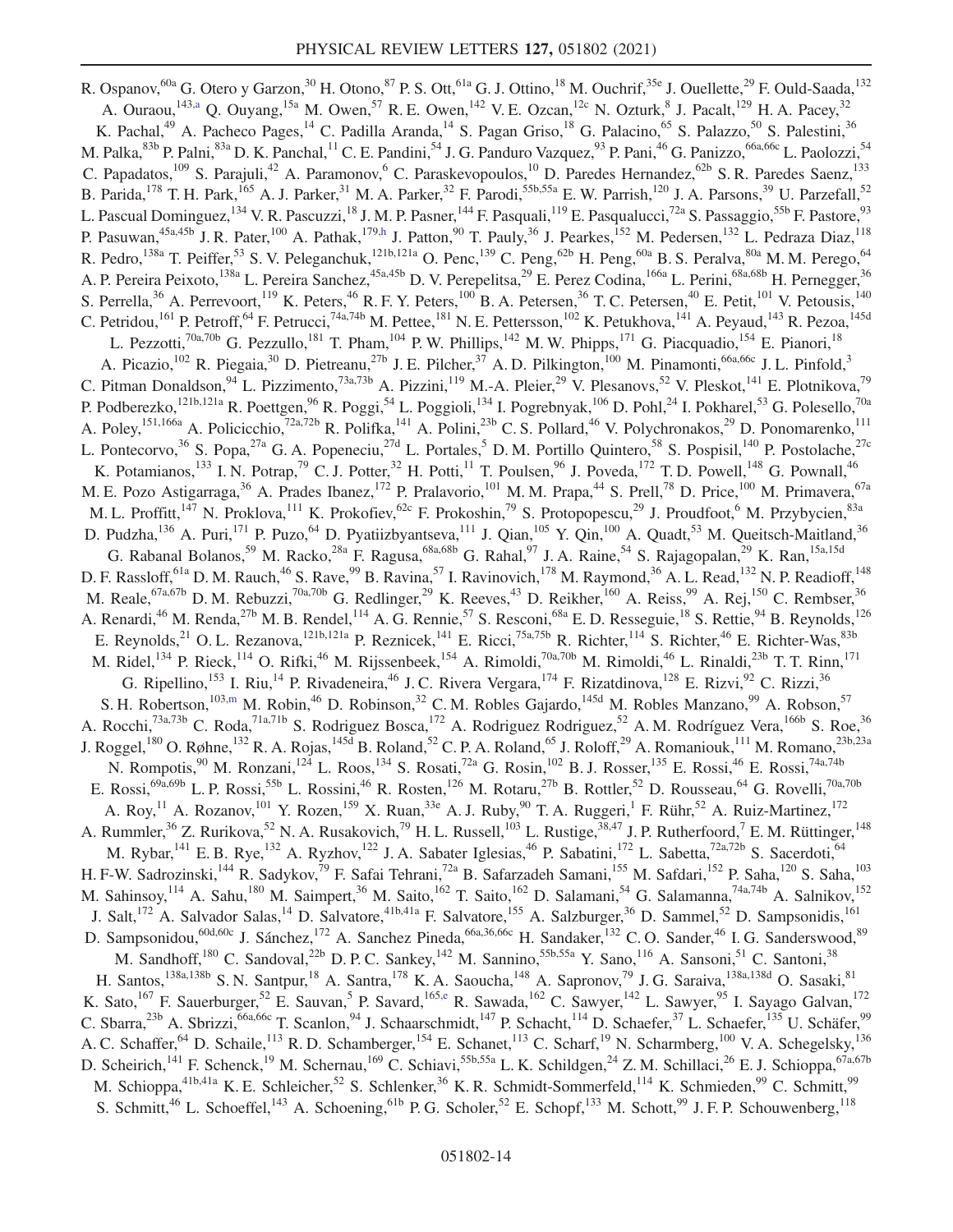<span id="page-15-6"></span><span id="page-15-5"></span><span id="page-15-4"></span><span id="page-15-3"></span><span id="page-15-2"></span><span id="page-15-1"></span><span id="page-15-0"></span>J. Schovancova,<sup>36</sup> S. Schramm,<sup>54</sup> F. Schroeder,<sup>180</sup> A. Schulte,<sup>99</sup> H-C. Schultz-Coulon,<sup>61a</sup> M. Schumacher,<sup>52</sup> B. A. Schumm,<sup>144</sup> Ph. Schune,<sup>143</sup> A. Schwartzman,<sup>152</sup> T. A. Schwarz,<sup>105</sup> Ph. Schwemling,<sup>143</sup> R. Schwienhorst,<sup>106</sup> A. Sciandra,<sup>144</sup> G. Sciolla,<sup>26</sup> F. Scuri,<sup>71a</sup> F. Scutti,<sup>104</sup> L.M. Scyboz,<sup>114</sup> C.D. Sebastiani,<sup>90</sup> K. Sedlaczek,<sup>47</sup> P. Seema,<sup>19</sup> S. C. Seidel,<sup>117</sup> A. Seiden,<sup>144</sup> B. D. Seidlitz,<sup>29</sup> T. Seiss,<sup>37</sup> C. Seitz,<sup>46</sup> J. M. Seixas,<sup>80b</sup> G. Sekhniaidze,<sup>69a</sup> S. J. Sekula,<sup>42</sup> N. Semprini-Cesari,<sup>23b,23a</sup> S. Sen,<sup>49</sup> C. Serfon,<sup>29</sup> L. Serin,<sup>64</sup> L. Serkin,<sup>66a,66b</sup> M. Sessa,<sup>60a</sup> H. Severini,<sup>127</sup> S. Sevova,<sup>152</sup> F. Sforza,<sup>55b,55a</sup> A. Sfyrla,<sup>54</sup> E. Shabalina,<sup>53</sup> J.D. Shahinian,<sup>135</sup> N.W. Shaikh,<sup>45a,45b</sup> D. Shaked Renous,<sup>178</sup> L.Y. Shan,<sup>15a</sup> M. Shapiro,<sup>18</sup> A. Sharma,<sup>36</sup> A. S. Sharma,<sup>1</sup> P. B. Shatalov,<sup>123</sup> K. Shaw,<sup>155</sup> S. M. Shaw,<sup>100</sup> M. Shehade,<sup>178</sup> Y. Shen,<sup>127</sup> P. Sherwood,<sup>94</sup> L. Shi,<sup>94</sup> C. O. Shimmin,<sup>181</sup> Y. Shimogama,<sup>177</sup> M. Shimojima,<sup>115</sup> J. D. Shinner,<sup>93</sup> I. P. J. Shipsey,<sup>133</sup> S. Shirabe,<sup>163</sup> M. Shiyakova,<sup>7[9,gg](#page-21-30)</sup> J. Shlomi,<sup>178</sup> M. J. Shochet,<sup>37</sup> J. Shojaii,<sup>104</sup> D. R. Shope,<sup>153</sup> S. Shrestha,<sup>126</sup> E. M. Shrif,<sup>33e</sup> M. J. Shroff,<sup>174</sup> E. Shulga,<sup>178</sup> P. Sicho,<sup>139</sup> A. M. Sickles,<sup>171</sup> E. Sideras Haddad,<sup>33e</sup> O. Sidiropoulou,<sup>36</sup> A. Sidoti,<sup>23b,23a</sup> F. Siegert,<sup>48</sup> Dj. Sijacki,<sup>16</sup> M. V. Silva Oliveira,<sup>36</sup> S. B. Silverstein,<sup>45a</sup> S. Simion,<sup>64</sup> R. Simoniello,<sup>99</sup> C. J. Simpson-allsop,<sup>21</sup> S. Simsek,<sup>12b</sup> P. Sinervo,<sup>165</sup> V. Sinetckii,<sup>112</sup> S. Singh,<sup>151</sup> S. Sinha,<sup>33e</sup> M. Sioli,<sup>23b,23a</sup> I. Siral,<sup>130</sup> S. Yu. Sivoklokov,<sup>112</sup> J. Sjölin,<sup>45a,45b</sup> A. Skaf,<sup>53</sup> E. Skorda,<sup>96</sup> P. Skubic,<sup>127</sup> M. Slawinska,<sup>84</sup> K. Sliwa,<sup>168</sup> V. Smakhtin,<sup>178</sup> B. H. Smart,<sup>142</sup> J. Smiesko,<sup>28b</sup> N. Smirnov,<sup>111</sup> S. Yu. Smirnov,<sup>111</sup> Y. Smirnov,<sup>111</sup> L. N. Smirnova,<sup>11[2,hh](#page-21-31)</sup> O. Smirnova,<sup>96</sup> E. A. Smith,<sup>37</sup> H. A. Smith,<sup>133</sup> M. Smizanska,<sup>89</sup> K. Smolek,<sup>140</sup> A. Smykiewicz,<sup>84</sup> A. A. Snesarev,<sup>110</sup> H. L. Snoek,<sup>119</sup> I. M. Snyder,<sup>130</sup> S. Snyder,<sup>29</sup> R. Sobie,<sup>174[,m](#page-21-10)</sup> A. Soffer,<sup>160</sup> A. Søgaard,<sup>50</sup> F. Sohns,<sup>53</sup> C. A. Solans Sanchez,<sup>36</sup> E. Yu. Soldatov,<sup>111</sup> U. Soldevila,<sup>172</sup> A. A. Solodkov,<sup>122</sup> A. Soloshenko,<sup>79</sup> O. V. Solovyanov,<sup>122</sup> V. Solovyev,<sup>136</sup> P. Sommer,<sup>148</sup> H. Son,<sup>168</sup> A. Sonay,<sup>14</sup> W. Y. Song,<sup>166b</sup> A. Sopczak,<sup>140</sup> A. L. Sopio,<sup>94</sup> F. Sopkova,<sup>28b</sup> S. Sottocornola,<sup>70a,70b</sup> R. Soualah,<sup>66a,66c</sup> A. M. Soukharev, <sup>121b,121a</sup> D. South, <sup>46</sup> S. Spagnolo, <sup>67a,67b</sup> M. Spalla, <sup>114</sup> M. Spangenberg, <sup>176</sup> F. Spanò, <sup>93</sup> D. Sperlich, <sup>52</sup> T. M. Spieker, <sup>61a</sup> G. Spigo, <sup>36</sup> M. Spina, <sup>155</sup> D. P. Spiteri, <sup>57</sup> M. Spousta, <sup>141</sup> A. Stabile, <sup>68a, 68b</sup> B. L. Stamas, <sup>120</sup> R. Stamen, <sup>61a</sup> M. Stamenkovic,<sup>119</sup> A. Stampekis,<sup>21</sup> E. Stanecka,<sup>84</sup> B. Stanislaus,<sup>133</sup> M. M. Stanitzki,<sup>46</sup> M. Stankaityte,<sup>133</sup> B. Stapf,<sup>119</sup> E. A. Starchenko,<sup>122</sup> G. H. Stark,<sup>144</sup> J. Stark,<sup>58</sup> P. Staroba,<sup>139</sup> P. Starovoitov,<sup>61a</sup> S. Stärz,<sup>103</sup> R. Staszewski,<sup>84</sup> G. Stavropoulos,<sup>44</sup> P. Steinberg,<sup>29</sup> A. L. Steinhebel,<sup>130</sup> B. Stelzer,<sup>151,166a</sup> H. J. Stelzer,<sup>137</sup> O. Stelzer-Chilton,<sup>166a</sup> H. Stenzel,<sup>56</sup> T. J. Stevenson,<sup>155</sup> G. A. Stewart,<sup>36</sup> M. C. Stockton,<sup>36</sup> G. Stoicea,<sup>27b</sup> M. Stolarski,<sup>138a</sup> S. Stonjek,<sup>114</sup> A. Straessner,<sup>48</sup> J. Strandberg,<sup>153</sup> S. Strandberg,<sup>45a,45b</sup> M. Strauss,<sup>127</sup> T. Strebler,<sup>101</sup> P. Strizenec,<sup>28b</sup> R. Ströhmer,<sup>175</sup> D. M. Strom,<sup>130</sup> R. Stroynowski,<sup>42</sup> A. Strubig,<sup>45a,45b</sup> S. A. Stucci,<sup>29</sup> B. Stugu,<sup>17</sup> J. Stupak,<sup>127</sup> N. A. Styles,<sup>46</sup> D. Su,<sup>152</sup> W. Su,<sup>60d,147,60c</sup> X. Su,<sup>60a</sup> N. B. Suarez,<sup>137</sup> V. V. Sulin,<sup>110</sup> M. J. Sullivan,<sup>90</sup> D. M. S. Sultan,<sup>54</sup> S. Sultansoy,<sup>4c</sup> T. Sumida,<sup>85</sup> S. Sun,<sup>105</sup> X. Sun,  $^{100}$  C. J. E. Suster,  $^{156}$  M. R. Sutton,  $^{155}$  M. Svatos,  $^{139}$  M. Swiatlowski,  $^{166a}$  S. P. Swift,  $^2$  T. Swirski,  $^{175}$  A. Sydorenko,  $^{99}$ I. Sykora,<sup>28a</sup> M. Sykora,<sup>141</sup> T. Sykora,<sup>141</sup> D. Ta,<sup>99</sup> K. Tackmann,<sup>46[,ii](#page-21-32)</sup> J. Taenzer,<sup>160</sup> A. Taffard,<sup>169</sup> R. Tafirout,<sup>166a</sup> E. Tagiev,<sup>122</sup> R. H. M. Taibah, <sup>134</sup> R. Takashima, <sup>86</sup> K. Takeda, <sup>82</sup> T. Takeshita, <sup>149</sup> E. P. Takeva, <sup>50</sup> Y. Takubo, <sup>81</sup> M. Talby, <sup>101</sup> A. A. Talyshev,<sup>121b,121a</sup> K. C. Tam,<sup>62b</sup> N. M. Tamir,<sup>160</sup> J. Tanaka,<sup>162</sup> R. Tanaka,<sup>64</sup> S. Tapia Araya,<sup>171</sup> S. Tapprogge,<sup>99</sup> A. Tarek Abouelfadl Mohamed,<sup>106</sup> S. Tarem,<sup>159</sup> K. Tariq,<sup>60b</sup> G. Tarna,<sup>27b[,jj](#page-21-33)</sup> G. F. Tartarelli,<sup>68a</sup> P. Tas,<sup>141</sup> M. Tasevsky,<sup>139</sup> E. Tassi,<sup>41b,41a</sup> G. Tateno,<sup>162</sup> Y. Tayalati,<sup>35f</sup> G. N. Taylor,<sup>104</sup> W. Taylor,<sup>166b</sup> H. Teagle,<sup>90</sup> A. S. Tee,<sup>89</sup> R. Teixeira De Lima,<sup>152</sup> P. Teixeira-Dias,  $93$  H. Ten Kate,  $36$  J. J. Teoh,  $^{119}$  K. Terashi,  $^{162}$  J. Terron,  $98$  S. Terzo,  $^{14}$  M. Testa,  $^{51}$  R. J. Teuscher,  $^{165,m}$  $^{165,m}$  $^{165,m}$ N. Themistokleous,<sup>50</sup> T. Theveneaux-Pelzer,<sup>19</sup> D. W. Thomas,<sup>93</sup> J. P. Thomas,<sup>21</sup> E. A. Thompson,<sup>46</sup> P. D. Thompson,<sup>21</sup> E. Thomson,<sup>135</sup> E. J. Thorpe,<sup>92</sup> V. O. Tikhomirov,<sup>110[,kk](#page-21-34)</sup> Yu. A. Tikhonov,<sup>121b,121a</sup> S. Timoshenko,<sup>111</sup> P. Tipton,<sup>181</sup> S. Tisserant,<sup>101</sup> K. Todome,<sup>23b,23a</sup> S. Todorova-Nova,<sup>141</sup> S. Todt,<sup>48</sup> J. Tojo,<sup>87</sup> S. Tokár,<sup>28a</sup> K. Tokushuku,<sup>81</sup> E. Tolley,<sup>126</sup> R. Tombs,<sup>32</sup> M. Tomoto,<sup>81,116</sup> L. Tompkins,<sup>152</sup> P. Tornambe,<sup>102</sup> E. Torrence,<sup>130</sup> H. Torres,<sup>48</sup> E. Torró Pastor,<sup>172</sup> M. Toscani,<sup>30</sup> C. Tosciri,<sup>133</sup> J. Toth,<sup>10[1,ll](#page-21-35)</sup> D. R. Tovey,<sup>148</sup> A. Traeet,<sup>17</sup> C. J. Treado,<sup>124</sup> T. Trefzger,<sup>175</sup> F. Tresoldi,<sup>155</sup> A. Tricoli,<sup>29</sup> I. M. Trigger,<sup>166a</sup> S. Trincaz-Duvoid,<sup>134</sup> D. A. Trischuk,<sup>173</sup> W. Trischuk,<sup>165</sup> B. Trocmé,<sup>58</sup> A. Trofymov,<sup>64</sup> C. Troncon,<sup>68a</sup> F. Trovato,<sup>155</sup> L. Truong,<sup>33c</sup> M. Trzebinski,<sup>84</sup> A. Trzupek,<sup>84</sup> F. Tsai,<sup>46</sup> P. V. Tsiareshka,<sup>107[,z](#page-21-23)</sup> A. Tsirigotis,<sup>16[1,aa](#page-21-24)</sup> V. Tsiskaridze,<sup>154</sup> E. G. Tskhadadze,<sup>158a</sup> M. Tsopoulou,<sup>161</sup> I. I. Tsukerman,<sup>123</sup> V. Tsulaia,<sup>18</sup> S. Tsuno,<sup>81</sup> D. Tsybychev,<sup>154</sup> Y. Tu,<sup>62b</sup> A. Tudorache,<sup>27b</sup> V. Tudorache,<sup>27b</sup> A. N. Tuna,<sup>36</sup> S. Turchikhin,<sup>79</sup> D. Turgeman,<sup>178</sup> I. Turk Cakir,<sup>4[b,mm](#page-21-36)</sup> R. J. Turner,  $^{21}$  R. Turra,  $^{68a}$  P. M. Tuts,  $^{39}$  S. Tzamarias,  $^{161}$  E. Tzovara,  $^{99}$  K. Uchida,  $^{162}$  F. Ukegawa,  $^{167}$  G. Unal,  $^{36}$  M. Unal,  $^{11}$ A. Undrus,<sup>29</sup> G. Unel,<sup>169</sup> F. C. Ungaro,<sup>104</sup> K. Uno,<sup>162</sup> J. Urban,<sup>28b</sup> P. Urquijo,<sup>104</sup> G. Usai,<sup>8</sup> Z. Uysal,<sup>12d</sup> V. Vacek,<sup>140</sup> B. Vachon, <sup>103</sup> K. O. H. Vadla, <sup>132</sup> T. Vafeiadis, <sup>36</sup> A. Vaidya, <sup>94</sup> C. Valderanis, <sup>113</sup> E. Valdes Santurio, <sup>45a, 45b</sup> M. Valente, <sup>166a</sup> S. Valentinetti,<sup>23b,23a</sup> A. Valero,<sup>172</sup> L. Valéry,<sup>46</sup> R. A. Vallance,<sup>21</sup> A. Vallier,<sup>36</sup> J. A. Valls Ferrer,<sup>172</sup> T. R. Van Daalen,<sup>14</sup> P. Van Gemmeren,<sup>6</sup> S. Van Stroud,<sup>94</sup> I. Van Vulpen,<sup>119</sup> M. Vanadia,<sup>73a,73b</sup> W. Vandelli,<sup>36</sup> M. Vandenbroucke,<sup>143</sup> E. R. Vandewall,<sup>128</sup> D. Vannicola,<sup>72a,72b</sup> R. Vari,<sup>72a</sup> E. W. Varnes,<sup>7</sup> C. Varni,<sup>55b,55a</sup> T. Varol,<sup>157</sup> D. Varouchas,<sup>64</sup>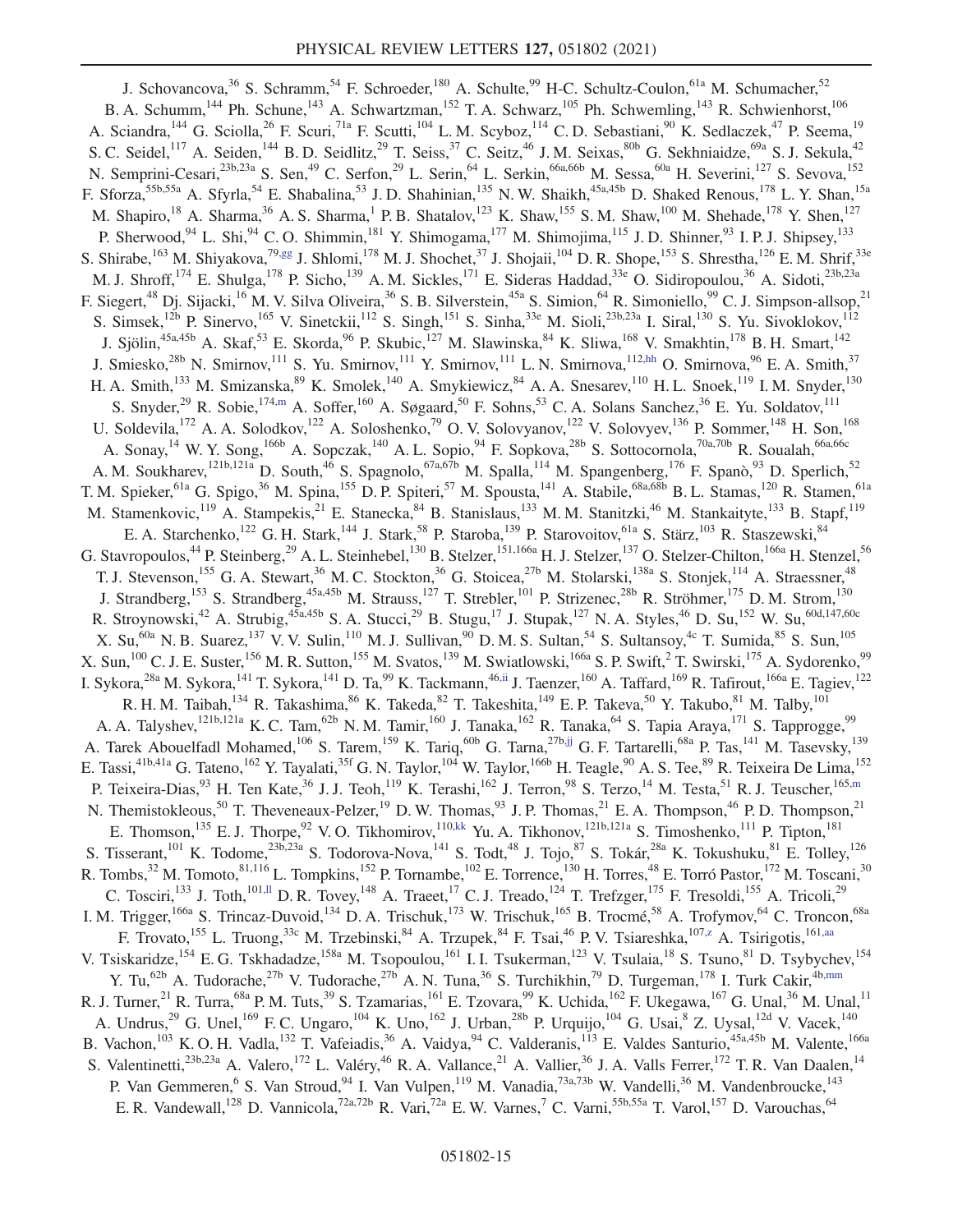K. E. Varvell,<sup>156</sup> M. E. Vasile,<sup>27b</sup> G. A. Vasquez,<sup>174</sup> F. Vazeille,<sup>38</sup> D. Vazquez Furelos,<sup>14</sup> T. Vazquez Schroeder,<sup>36</sup> J. Veatch,<sup>53</sup> V. Vecchio,<sup>100</sup> M. J. Veen,<sup>119</sup> L. M. Veloce,<sup>165</sup> F. Veloso,<sup>138a,138c</sup> S. Veneziano,<sup>72a</sup> A. Ventura,<sup>67a,67b</sup> A. Verbytskyi,<sup>114</sup> M. Verducci,<sup>71a,71b</sup> C. Vergis,<sup>24</sup> W. Verkerke,<sup>119</sup> A. T. Vermeulen,<sup>119</sup> J. C. Vermeulen,<sup>119</sup> C. Vernieri,<sup>152</sup> P. J. Verschuuren,<sup>93</sup> M. C. Vetterli,<sup>15[1,e](#page-21-2)</sup> N. Viaux Maira,<sup>145d</sup> T. Vickey,<sup>148</sup> O. E. Vickey Boeriu,<sup>148</sup> G. H. A. Viehhauser,<sup>133</sup> L. Vigani,<sup>61b</sup> M. Villa,<sup>23b,23a</sup> M. Villaplana Perez,<sup>172</sup> E. M. Villhauer,<sup>50</sup> E. Vilucchi,<sup>51</sup> M. G. Vincter,<sup>34</sup> G. S. Virdee,<sup>21</sup> A. Vishwakarma,<sup>50</sup> C. Vittori,<sup>23b,23a</sup> I. Vivarelli,<sup>155</sup> M. Vogel,<sup>180</sup> P. Vokac,<sup>140</sup> J. Von Ahnen,<sup>46</sup> S. E. von Buddenbrock,<sup>33e</sup> E. Von Toerne,<sup>24</sup> V. Vorobel,<sup>141</sup> K. Vorobev,<sup>111</sup> M. Vos,<sup>172</sup> J. H. Vossebeld,<sup>90</sup> M. Vozak,<sup>100</sup> N. Vranjes,<sup>16</sup> M. Vranjes Milosavljevic,<sup>16</sup> V. Vrba,  $^{140, a}$  M. Vreeswijk,  $^{119}$  N. K. Vu,  $^{101}$  R. Vuillermet,  $^{36}$  I. Vukotic,  $^{37}$  S. Wada,  $^{167}$  C. Wagner,  $^{102}$  P. Wagner,  $^{24}$ W. Wagner,<sup>180</sup> S. Wahdan,<sup>180</sup> H. Wahlberg,<sup>88</sup> R. Wakasa,<sup>167</sup> V. M. Walbrecht,<sup>114</sup> J. Walder,<sup>142</sup> R. Walker,<sup>113</sup> S. D. Walker,<sup>93</sup> W. Walkowiak,<sup>150</sup> V. Wallangen,<sup>45a,45b</sup> A. M. Wang,<sup>59</sup> A. Z. Wang,<sup>179</sup> C. Wang,<sup>60a</sup> C. Wang,<sup>60c</sup> H. Wang,<sup>18</sup> J. Wang,<sup>62a</sup> P. Wang,<sup>42</sup> R.-J. Wang,<sup>99</sup> R. Wang,<sup>60a</sup> R. Wang,<sup>120</sup> S. M. Wang,<sup>157</sup> S. Wang,<sup>60b</sup> T. Wang,<sup>60a</sup> W. T. Wang,<sup>60a</sup> W. X. Wang,<sup>60a</sup> Y. Wang,<sup>60a</sup> Z. Wang,<sup>105</sup> C. Wanotayaroj,<sup>36</sup> A. Warburton,<sup>103</sup> C. P. Ward,<sup>32</sup> R. J. Ward,<sup>21</sup> N. Warrack,<sup>57</sup> A. T. Watson,<sup>21</sup> M. F. Watson,<sup>21</sup> G. Watts,<sup>147</sup> B. M. Waugh,<sup>94</sup> A. F. Webb,<sup>11</sup> C. Weber,<sup>29</sup> M. S. Weber,<sup>20</sup> S. A. Weber,<sup>34</sup> S. M. Weber,<sup>61a</sup> Y. Wei,<sup>133</sup> A. R. Weidberg,<sup>133</sup> J. Weingarten,<sup>47</sup> M. Weirich,<sup>99</sup> C. Weiser,<sup>52</sup> P. S. Wells,<sup>36</sup> T. Wenaus,<sup>29</sup> B. Wendland,<sup>47</sup> T. Wengler,<sup>36</sup> S. Wenig,<sup>36</sup> N. Wermes,<sup>24</sup> M. Wessels,<sup>61a</sup> T. D. Weston,<sup>20</sup> K. Whalen,<sup>130</sup> A. M. Wharton,<sup>89</sup> A. S. White,<sup>105</sup> A. White,<sup>8</sup> M. J. White,<sup>1</sup> D. Whiteson,<sup>169</sup> B. W. Whitmore,<sup>89</sup> W. Wiedenmann,<sup>179</sup> C. Wiel,<sup>48</sup> M. Wielers,<sup>142</sup> N. Wieseotte,<sup>99</sup> C. Wiglesworth,<sup>40</sup> L. A. M. Wiik-Fuchs,<sup>52</sup> H. G. Wilkens,<sup>36</sup> L. J. Wilkins,<sup>93</sup> D. M. Williams,<sup>39</sup> H. H. Williams,<sup>135</sup> S. Williams,  $32$  S. Willocq,  $102$  P. J. Windischhofer,  $133$  I. Wingerter-Seez,  $5$  E. Winkels,  $155$  F. Winklmeier,  $130$  B. T. Winter,  $52$ M. Wittgen,<sup>152</sup> M. Wobisch,<sup>95</sup> A. Wolf,<sup>99</sup> R. Wölker,<sup>133</sup> J. Wollrath,<sup>52</sup> M. W. Wolter,<sup>84</sup> H. Wolters,<sup>138a,138c</sup> V. W. S. Wong,<sup>173</sup> A. F. Wongel,<sup>46</sup> N. L. Woods,<sup>144</sup> S. D. Worm,<sup>46</sup> B. K. Wosiek,<sup>84</sup> K. W. Woźniak,<sup>84</sup> K. Wraight,<sup>57</sup> S. L. Wu,<sup>179</sup> X. Wu,<sup>54</sup> Y. Wu,<sup>60a</sup> J. Wuerzinger,<sup>133</sup> T. R. Wyatt,<sup>100</sup> B. M. Wynne,<sup>50</sup> S. Xella,<sup>40</sup> J. Xiang,<sup>62c</sup> X. Xiao,<sup>105</sup> X. Xie,<sup>60a</sup> I. Xiotidis,<sup>155</sup> D. Xu,<sup>15a</sup> H. Xu,<sup>60a</sup> H. Xu,<sup>60a</sup> L. Xu,<sup>29</sup> R. Xu,<sup>135</sup> T. Xu,<sup>143</sup> W. Xu,<sup>105</sup> Y. Xu,<sup>15b</sup> Z. Xu,<sup>60b</sup> Z. Xu,<sup>152</sup> B. Yabsley,<sup>156</sup> S. Yacoob,<sup>33a</sup> D. P. Yallup, <sup>94</sup> N. Yamaguchi, <sup>87</sup> Y. Yamaguchi, <sup>163</sup> M. Yamatani, <sup>162</sup> H. Yamauchi, <sup>167</sup> T. Yamazaki, <sup>18</sup> Y. Yamazaki, <sup>82</sup> J. Yan, <sup>60c</sup> Z. Yan,<sup>25</sup> H. J. Yang,<sup>60c,60d</sup> H. T. Yang,<sup>18</sup> S. Yang,<sup>60a</sup> T. Yang,<sup>62c</sup> X. Yang,<sup>60a</sup> X. Yang,<sup>15a</sup> Y. Yang,<sup>162</sup> Z. Yang,<sup>105,60a</sup> W-M. Yao,  $^{18}$  Y. C. Yap,  $^{46}$  H. Ye,  $^{15c}$  J. Ye,  $^{42}$  S. Ye,  $^{29}$  I. Yeletskikh,  $^{79}$  M. R. Yexley,  $^{89}$  P. Yin,  $^{39}$  K. Yorita,  $^{177}$  K. Yoshihara,  $^{78}$ C. J. S. Young,<sup>36</sup> C. Young,<sup>152</sup> R. Yuan,<sup>60[b,nn](#page-21-37)</sup> X. Yue,<sup>61a</sup> M. Zaazoua,<sup>35f</sup> B. Zabinski,<sup>84</sup> G. Zacharis,<sup>10</sup> E. Zaffaroni,<sup>54</sup> J. Zahreddine,<sup>134</sup> A. M. Zaitsev,<sup>12[2,j](#page-21-7)</sup> T. Zakareishvili,<sup>158b</sup> N. Zakharchuk,<sup>34</sup> S. Zambito,<sup>36</sup> D. Zanzi,<sup>52</sup> S. V. Zeißner,<sup>47</sup> C. Zeitnitz,<sup>180</sup> G. Zemaityte,<sup>133</sup> J. C. Zeng,<sup>171</sup> O. Zenin,<sup>122</sup> T. Ženiš,<sup>28a</sup> S. Zenz,<sup>92</sup> S. Zerradi,<sup>35a</sup> D. Zerwas,<sup>64</sup> M. Zgubič,<sup>133</sup> B. Zhang, <sup>15c</sup> D. F. Zhang, <sup>15b</sup> G. Zhang, <sup>15b</sup> J. Zhang, <sup>6</sup> K. Zhang, <sup>15a</sup> L. Zhang, <sup>55c</sup> L. Zhang, <sup>60a</sup> M. Zhang, <sup>171</sup> R. Zhang, <sup>179</sup> S. Zhang,<sup>105</sup> X. Zhang,<sup>60c</sup> X. Zhang,<sup>60b</sup> Y. Zhang,<sup>15a,15d</sup> Z. Zhang,<sup>64</sup> P. Zhao,<sup>49</sup> Y. Zhao,<sup>144</sup> Z. Zhao,<sup>60a</sup> A. Zhemchugov,<sup>79</sup> Z. Zheng, $^{105}$  D. Zhong, $^{171}$  B. Zhou, $^{105}$  C. Zhou, $^{179}$  H. Zhou, $^7$  M. Zhou, $^{154}$  N. Zhou, $^{60\rm{c}}$  Y. Zhou, $^7$  C. G. Zhu, $^{60\rm{b}}$  C. Zhu, $^{15\rm{a,15d}}$ H. L. Zhu,<sup>60a</sup> H. Zhu,<sup>15a</sup> J. Zhu,<sup>105</sup> Y. Zhu,<sup>60a</sup> X. Zhuang,<sup>15a</sup> K. Zhukov,<sup>110</sup> V. Zhulanov,<sup>121b,121a</sup> D. Zieminska,<sup>65</sup> N. I. Zimine,<sup>79</sup> S. Zimmermann,<sup>52[,a](#page-20-1)</sup> Z. Zinonos,<sup>114</sup> M. Ziolkowski,<sup>150</sup> L. Živković,<sup>16</sup> A. Zoccoli,<sup>23b,23a</sup> K. Zoch,<sup>53</sup> T. G. Zorbas,  $^{148}$  R. Zou,  $^{37}$  and L. Zwalinski $^{36}$ 

(ATLAS Collaboration)

<span id="page-16-0"></span><sup>1</sup>Department of Physics, University of Adelaide, Adelaide, Australia<br><sup>2</sup> Physics Department, SUNY Albany, Albany, New York, USA

 $P$ hysics Department, SUNY Albany, Albany, New York, USA<br> $3$ Department of Physics, University of Alberta, Edmonton, Alberta, Canada

<sup>4a</sup>Department of Physics, Ankara University, Ankara, Turkey<br><sup>4b</sup>Istanbul Aydin University, Application and Research Center for Advanced Studies, Istanbul, Turkey<sup>4c</sup>Division of Physics, TOBB University of Economics and Te

 ${}^{5}$ LAPP, Université Grenoble Alpes, Université Savoie Mont Blanc, CNRS/IN2P3, Annecy, France

<sup>6</sup>High Energy Physics Division, Argonne National Laboratory, Argonne, Illinois, USA

 $^{7}$ Department of Physics, University of Arizona, Tucson, Arizona, USA

 ${}^{8}$ Department of Physics, University of Texas at Arlington, Arlington, Texas, USA

 $^{9}$ Physics Department, National and Kapodistrian University of Athens, Athens, Greece

Physics Department, National Technical University of Athens, Zografou, Greece<br> $11$ Department of Physics, University of Texas at Austin, Austin, Texas, USA

 $12a$ Bahcesehir University, Faculty of Engineering and Natural Sciences, Istanbul, Turkey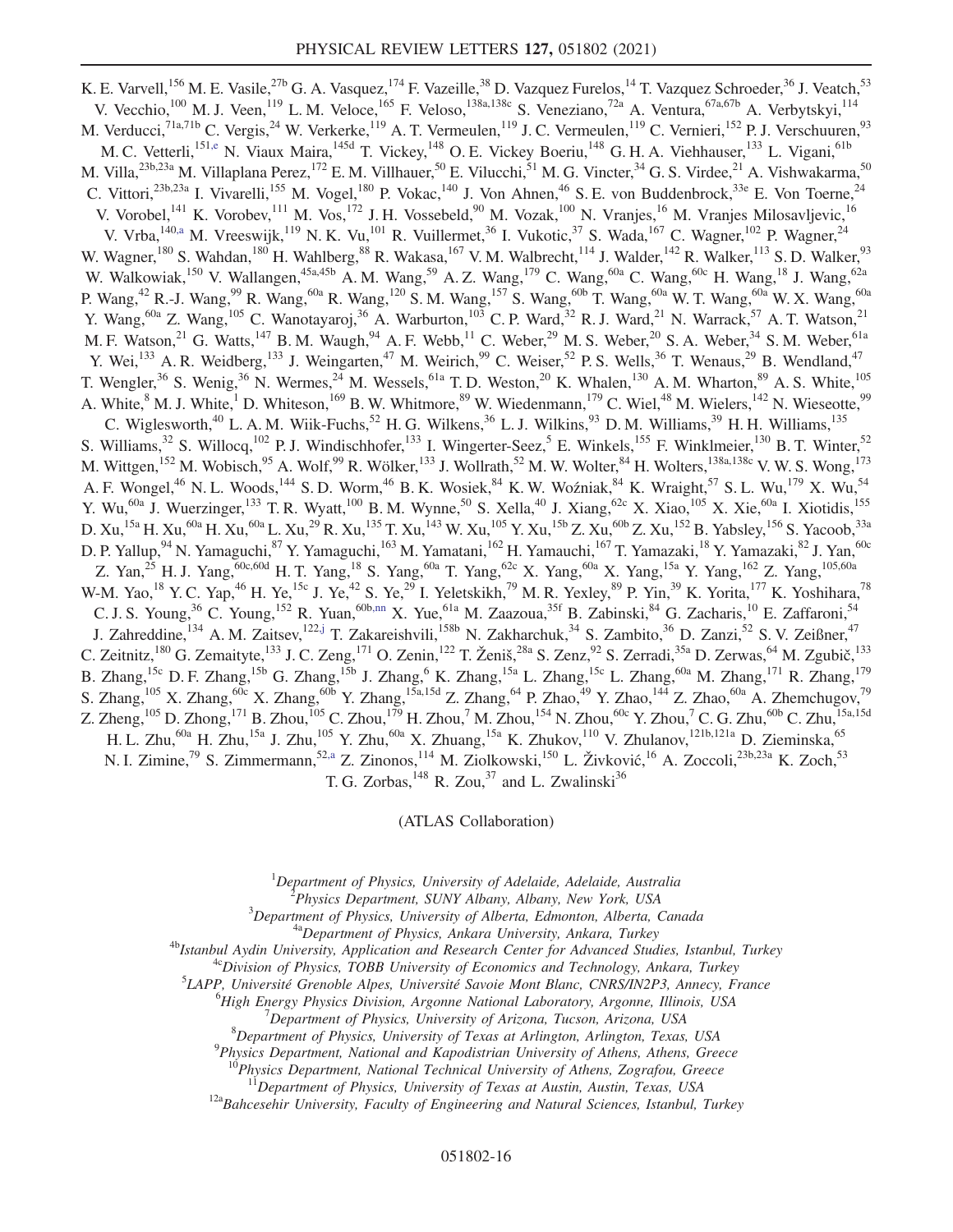<sup>12b</sup>Istanbul Bilgi University, Faculty of Engineering and Natural Sciences, Istanbul, Turkey<br><sup>12c</sup>Department of Physics, Bogazici University, Istanbul, Turkey<br><sup>12d</sup>Department of Physics Engineering, Gaziantep University,

<sup>14</sup>Institut de Física d'Altes Energies (IFAE), Barcelona Institute of Science and Technology, Barcelona, Spain<br><sup>15a</sup>Institute of High Energy Physics, Chinese Academy of Sciences, Beijing, China<br><sup>15b</sup>Physics Department, T

<sup>18</sup>Physics Division, Lawrence Berkeley National Laboratory and University of Bergen, Bergen, Norway<br><sup>18</sup>Physics Division, Lawrence Berkeley National Laboratory and University of California, Berkeley, California, USA<br><sup>19</sup>

<sup>23a</sup>INFN Bologna and Universita' di Bologna, Dipartimento di Fisica, Bologna, Italy<br><sup>23b</sup>INFN Sezione di Bologna, Bologna, Italy<br><sup>24</sup>Physikalisches Institut, Universität Bonn, Bonn, Germany<br><sup>25</sup>Department of Physics, Bos

Physics Department, Cluj-Napoca, Romania<br><sup>27e</sup>University Politehnica Bucharest, Bucharest, Romania<br><sup>27f</sup>West University in Timisoara, Timisoara, Romania

<sup>28b</sup>Department of Subnuclear Physics, Physics and Informatics, Comenius University, Bratislava, Slovak Republic<br><sup>28b</sup>Department of Subnuclear Physics, Institute of Experimental Physics of the Slovak Academy of Sciences,

<sup>33c</sup>Department of Mechanical Engineering Science, University of Johannesburg, Johannesburg, South Africa<br><sup>33d</sup>University of South Africa, Department of Physics, Pretoria, South Africa<br><sup>33e</sup>School of Physics, University o

 $\begin{array}{c} \textit{Casablanca, Morocco}\\ 35\text{b} \textit{Facult\'e des Sciences, Université Ibn-Tofail, Kénitra, Morocco}\\ 35\text{b} \textit{Facult\'e des Sciences, Université Cadi Ayyad, LPHEA-Marrakech, Morocco}\\ 35\text{b} \textit{Moroccan Foundation for Avanca Science Innovation and Research (MAScIR), Rabat, Morocco}\\ 35\text{c} \textit{LPMR, Facult\'e des Sciences, Université Mohamed Premier, Oujda, Morocco}\\ 35\text{c} \textit{Facult\'e des sciences, Université Mohammed V, Rabat, Morocco}\\ 35\text{c} \textit{EERN, Geneva, Switzerland}\\$ 

<sup>43</sup>Physics Department, University of Texas at Dallas, Richardson, Texas, USA<br><sup>44</sup>National Centre for Scientific Research "Demokritos", Agia Paraskevi, Greece<br><sup>45a</sup>Department of Physics, Stockholm University, Stockholm, S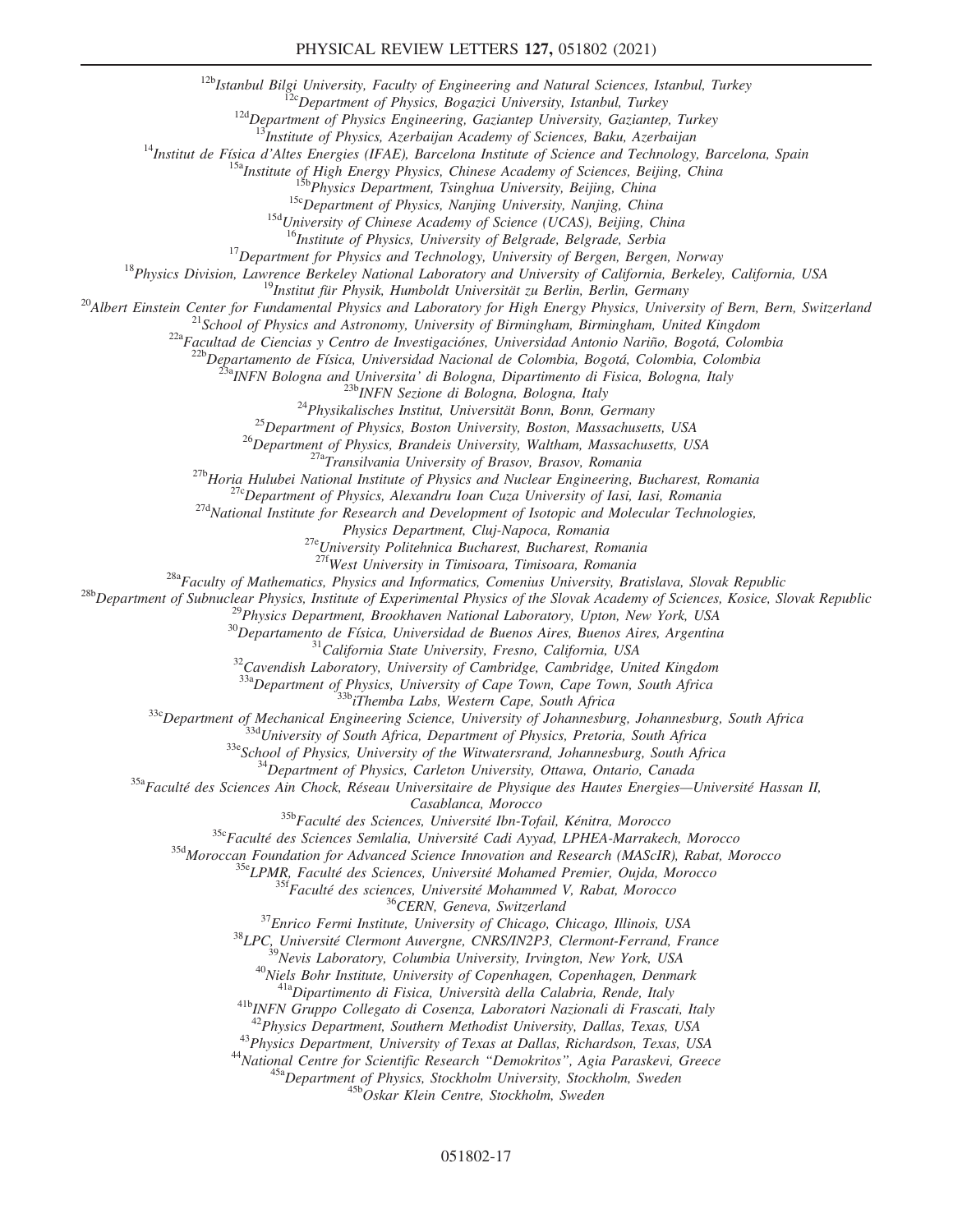<sup>46</sup>Deutsches Elektronen-Synchrotron DESY, Hamburg and Zeuthen, Germany<br><sup>47</sup>Lehrstuhl für Experimentelle Physik IV, Technische Universität Dortmund, Dortmund, Germany<br><sup>48</sup>Institut für Kern- und Teilchenphysik, Technische

<sup>48</sup>Institut für Kern- und Teilchenphysik, Technische Universität Dresden, Dresden, Germany<br><sup>49</sup>Department of Physics, Duke University, Durham, North Carolina, USA<br><sup>50</sup>SUPA—School of Physics and Astronomy, University of E

<sup>59</sup>Laboratory for Particle Physics and Cosmology, Harvard University, Cambridge, Massachusetts, USA

<sup>a</sup>Department of Modern Physics and State Key Laboratory of Particle Detection and Electronics,<br>University of Science and Technology of China, Hefei, China

 $^{60b}$ Institute of Frontier and Interdisciplinary Science and Key Laboratory of Particle Physics and Particle Irradiation (MOE),

Shandong University, Qingdao, China<br><sup>60c</sup>School of Physics and Astronomy, Shanghai Jiao Tong University, Key Laboratory for Particle Astrophysics and Cosmology (MOE),

SKLPPC, Shanghai, China<br><sup>61a</sup>Kirchhoff-Institut für Physik, Ruprecht-Karls-Universität Heidelberg, Heidelberg, Germany<br><sup>61a</sup>Kirchhoff-Institut für Physik, Ruprecht-Karls-Universität Heidelberg, Heidelberg, Germany<br><sup>61b</sup>Phy

<sup>62a</sup>Department of Physics, Chinese University of Hong Kong, Shatin, N.T., Hong Kong, China<br><sup>62b</sup>Department of Physics, University of Hong Kong, Hong Kong, China<br><sup>62c</sup>Department of Physics and Institute for Advanced Study

Kowloon, Hong Kong, China<br><sup>63</sup>Department of Physics, National Tsing Hua University, Hsinchu, Taiwan<br><sup>64</sup>IJCLab, Université Paris-Saclay, CNRS/IN2P3, Orsay, France<br><sup>65</sup>Department of Physics, Indiana University, Bloomington,

<sup>666</sup> ICTP, Trieste, Italy<br>
<sup>666</sup> Dipartimento Politecnico di Ingegneria e Architettura, Università di Udine, Udine, Italy<br>
<sup>678</sup> INFN Sezione di Lecce, Lecce, Italy<br>
<sup>676</sup> Dipartimento di Matematica e Fisica, Università

<sup>69a</sup>INFN Sezione di Napoli, Napoli, Italy<br><sup>69b</sup>Dipartimento di Fisica, Università di Napoli, Napoli, Italy

<sup>706</sup>Dipartimento di Fisica, Università di Pavia, Pavia, Italy<br>
<sup>706</sup>Dipartimento di Fisica, Pisa, Pisa, Italy<br>
<sup>716</sup>Dipartimento di Fisica E. Fermi, Università di Pisa, Pisa, Italy<br>
<sup>718</sup>Dipartimento di Fisica E. Fermi,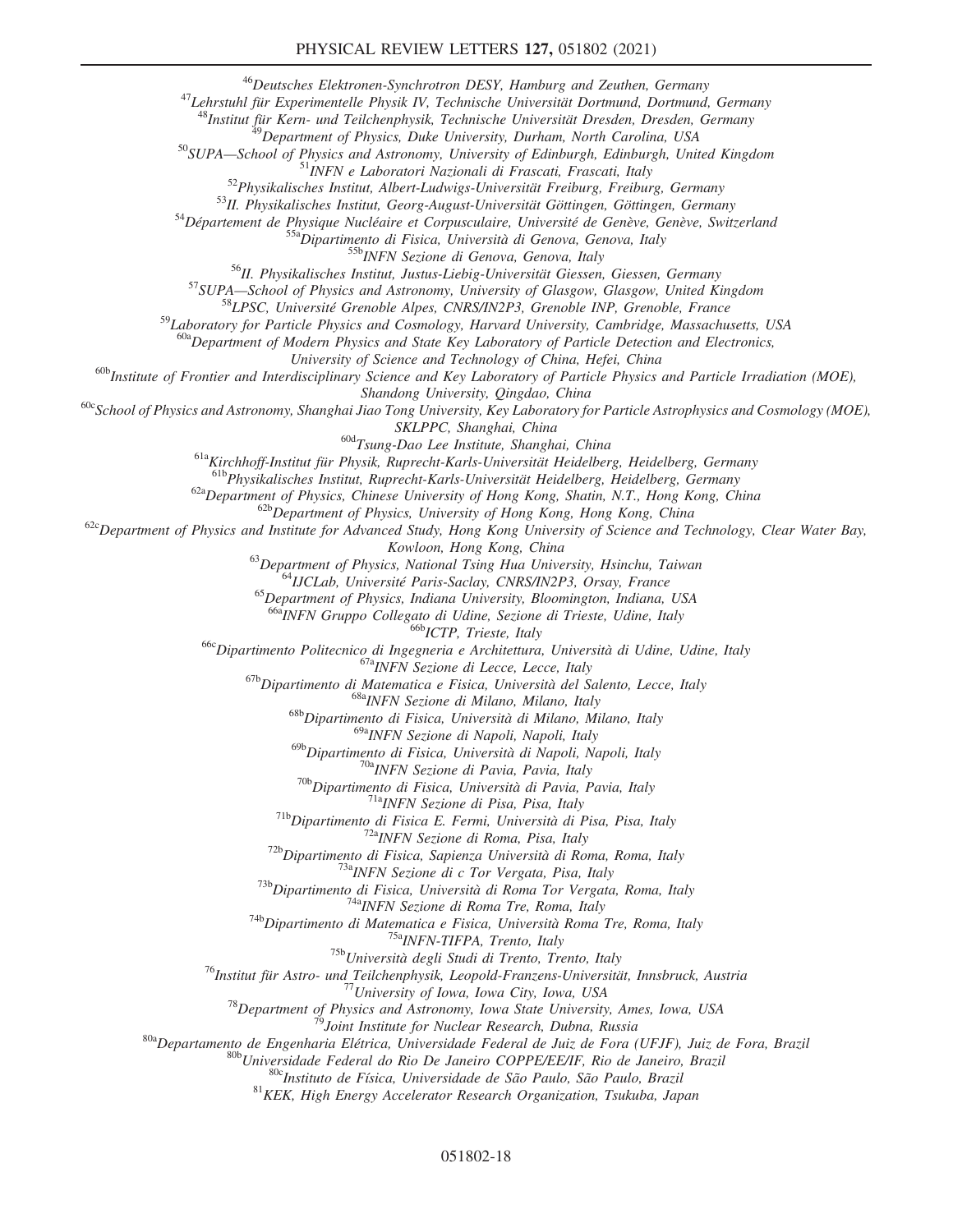#### PHYSICAL REVIEW LETTERS 127, 051802 (2021)

<sup>83</sup>a AGH University of Science and Technology, Faculty of Physics and Applied Computer Science, Krakow, Poland<br><sup>83b</sup> Marian Smoluchowski Institute of Physics, Jagiellonian University, Krakow, Poland<br><sup>84</sup>Institute of Nucl

<sup>87</sup>Research Center for Advanced Particle Physics and Department of Physics, Kyushu University, Fukuoka, Japan<br><sup>88</sup>Instituto de Física La Plata, Universidad Nacional de La Plata and CONICET, La Plata, Argentina<br><sup>89</sup>Physic

University of Ljubljana, Ljubljana, Slovenia<br><sup>92</sup>School of Physics and Astronomy, Queen Mary University of London, London, United Kingdom<br><sup>93</sup>Department of Physics, Royal Holloway University of London, Egham, United Kingdo

 $^{95}$ Louisiana Tech University, Ruston, Louisiana, USA<br> $^{96}$ Fysiska institutionen, Lunds universitet, Lund, Sweden

<sup>97</sup>Centre de Calcul de l'Institut National de Physique Nucléaire et de Physique des Particules (IN2P3), Villeurbanne, France<br><sup>98</sup>Departamento de Física Teorica C-15 and CIAFF, Universidad Autónoma de Madrid, Madrid, Spai

 $^{105}$ Department of Physics, University of Michigan, Ann Arbor, Michigan, USA<br><sup>106</sup>Department of Physics and Astronomy, Michigan State University, East Lansing, Michigan, USA

 $^{107}B.1$ . Stepanov Institute of Physics, National Academy of Sciences of Belarus, Minsk, Belarus<br> $^{108}R$ esearch Institute for Nuclear Problems of Byelorussian State University, Minsk, Belarus

<sup>109</sup>Group of Particle Physics, University of Montreal, Montreal, Quebec, Canada<br><sup>110</sup>P.N. Lebedev Physical Institute of the Russian Academy of Sciences, Moscow, Russia<br><sup>111</sup>National Research Nuclear University MEPhI, Mos

<sup>114</sup>Max-Planck-Institut für Physik (Werner-Heisenberg-Institut), München, Germany<br><sup>115</sup>Nagasaki Institute of Applied Science, Nagasaki, Japan<br><sup>115</sup>Nagasaki Institute of Applied Science, Nagasaki, Japan<br><sup>117</sup>Department of

Moscow, Russia<br><sup>124</sup>Department of Physics, New York University, New York, New York, USA<br><sup>125</sup>Ochanomizu University, Otsuka, Bunkyo-ku, Tokyo, Japan<br><sup>126</sup>Ohio State University, Columbus, Ohio, USA<br><sup>127</sup>Homer L. Dodge Depart

<sup>130</sup>Institute for Fundamental Science, University of Oregon, Eugene, Oregon, USA<br><sup>131</sup>Graduate School of Science, Osaka University, Osaka, Japan<br><sup>132</sup>Department of Physics, University of Oslo, Oslo, Norway

<sup>133</sup>Department of Physics, Oxford University, Oxford, United Kingdom<br><sup>134</sup>LPNHE, Sorbonne Université, Université de Paris, CNRS/IN2P3, Paris, France<br><sup>135</sup>Department of Physics, University of Pennsylvania, Philadelphia, P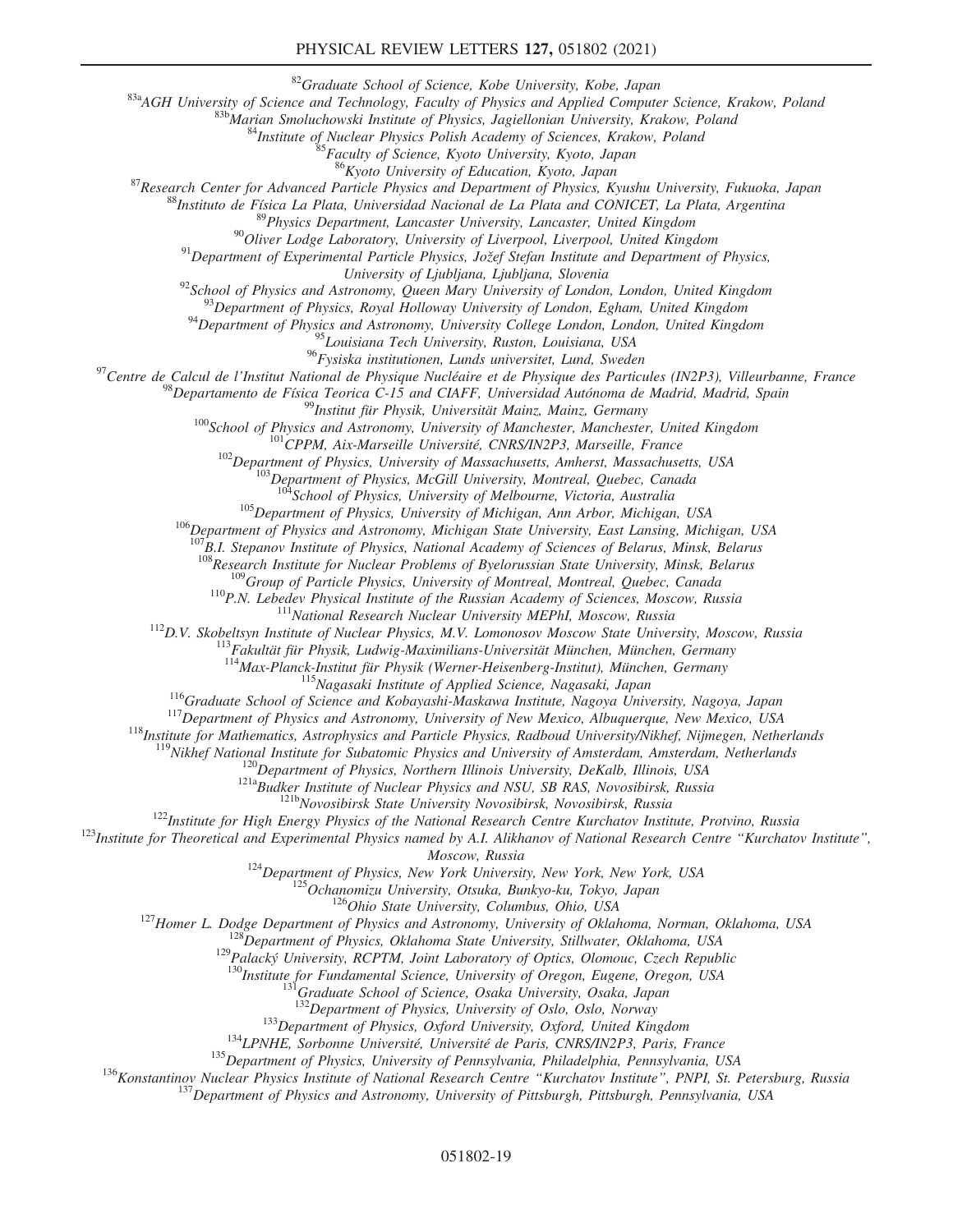<sup>138a</sup>Laboratório de Instrumentação e Física Experimental de Partículas—LIP, Lisboa, Portugal<br><sup>138b</sup>Departamento de Física, Faculdade de Ciências, Universidade de Lisboa, Lisboa, Portugal<br><sup>1386</sup>Departamento de Física, Uni

<sup>138f</sup>Departamento de Física Teórica y del Cosmos, Universidad de Granada, Granada (Spain), Spain<br><sup>138g</sup>Dep Física and CEFITEC of Faculdade de Ciências e Tecnologia, Universidade Nova de Lisboa, Caparica, Portugal

138h Instituto Superior Técnico, Universidade de Lisboa, Lisboa, Portugal<br>
139 Institute of Physics of the Czech Academy of Sciences, Prague, Czech Republic<br>
1<sup>40</sup> Czech Technical University in Prague, Read, Republic<br>
1<sup>44</sup>

<sup>151</sup>Department of Physics, Simon Fraser University, Burnaby, British Columbia, Canada<br><sup>152</sup>SLAC National Accelerator Laboratory, Stanford, California, USA<br><sup>153</sup>Physics Department, Royal Institute of Technology, Stockholm

**Example 156** Department of Physics and Astronomy, University of Sussex, Brighton, United Kingdom<br><sup>156</sup>School of Physics, University of Sydney, Sydney, Australia<br><sup>157</sup>Institute of Physics, Academia Sinica, Taipei, Taiwan

<sup>158a</sup>E. Andronikashvili Institute of Physics, Iv. Javakhishvili Tbilisi State University, Tbilisi, Georgia<br><sup>158b</sup>High Energy Physics Institute, Tbilisi State University, Tbilisi, Georgia<br><sup>159</sup>Department of Physics, Techn

<sup>160</sup>Raymond and Beverly Sackler School of Physics and Astronomy, Tel Aviv University, Tel Aviv, Israel<br><sup>161</sup>Department of Physics, Aristotle University of Thessaloniki, Thessaloniki, Greece<br><sup>162</sup>International Center for

 $^{168}$ Department of Physics and Astronomy, Tufts University, Medford, Massachusetts, USA<br><sup>169</sup>Department of Physics and Astronomy, University of California Irvine, Irvine, California, USA

<sup>169</sup>Department of Physics and Astronomy, University of California Irvine, Irvine, California, USA<br><sup>170</sup>Department of Physics and Astronomy, University of Uppsala, Uppsala, Sweden<br><sup>171</sup>Department of Physics, University of

<span id="page-20-1"></span>[a](#page-9-0) Deceased.

<span id="page-20-0"></span><sup>[b](#page-8-17)</sup>Also at Department of Physics, King's College London, London, United Kingdom.